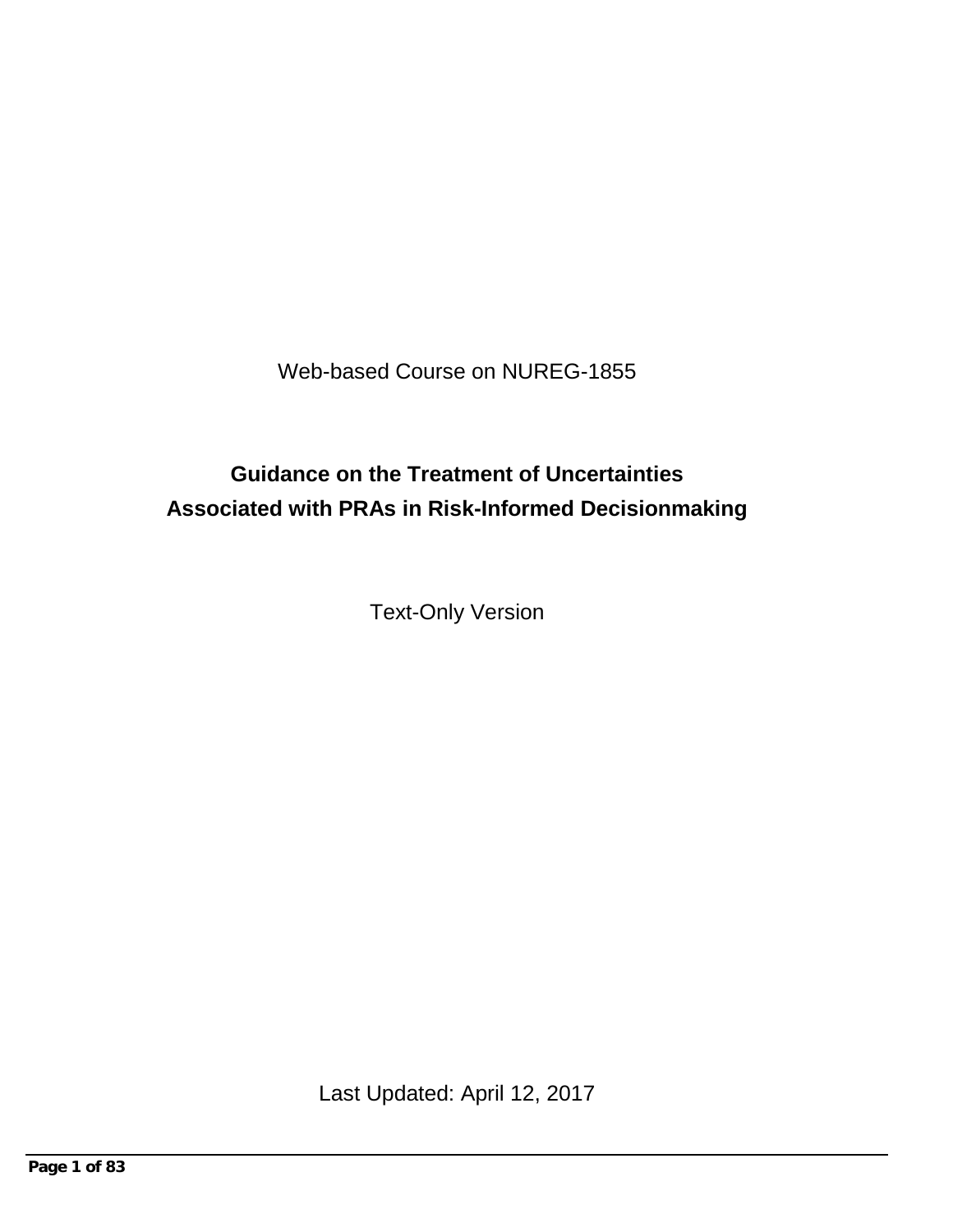### **Title Slide**

Welcome to the web-based course on NUREG-1855, titled "Guidance on the Treatment of Uncertainties Associated with PRAs in Risk-Informed Decisionmaking."

This course is divided into 18 modules. Each module contains 1-2 main level slides which are designated with a letter A following the title number. Further details supporting the primary information on the main slides is provided in slides with letter B, C, D, etc. following the slide number.

U.S. NRC Logo: United State Nuclear Regulatory Commission Protecting People and the Environment

EPRI Logo: Electric Power Research Institute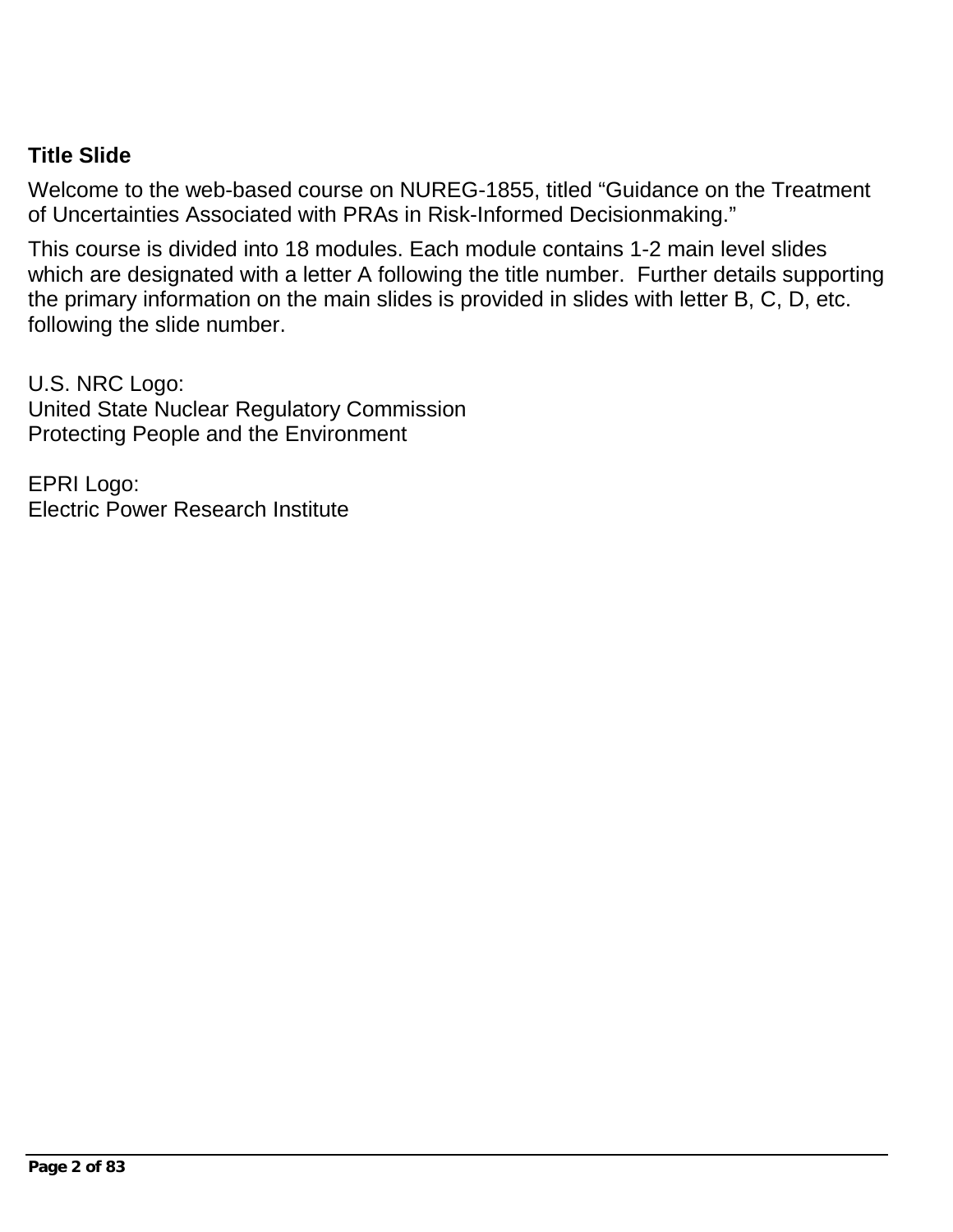## **Slide 1A - Need for Guidance**

#### **1 Why is this guidance needed and what is the purpose of NUREG-1855 (and the associated EPRI Reports)?**

This course is needed because uncertainties associated with the risk analysis need to be recognized and understood so that the decision maker is able to make a sound, riskinformed decision.

A risk-informed decision relies on quantitative risk acceptance guidelines that are used to compare with the risk results from the licensee's risk analysis, for example, a Probabilistic Risk Assessment.

There are, however, uncertainties associated with the PRA model, and therefore, with the results.

For example, the decision maker needs to: understand to what extent the results are impacted by the uncertainties understand whether there are uncertainties that are impacting the results that may challenge the acceptance guidelines and determine if the driver for the large uncertainties can be identified and remediated.

Guidance is needed for how the applicant will address uncertainties and how the staff will integrate the treatment into their risk-informed decisionmaking process.

The primary objective of NUREG-1855 and the associated EPRI reports is to provide guidance on how uncertainties associated with the PRA results are treated in the Riskinformed Decisionmaking process.

NUREG-1855 and the EPRI reports can be found here:

NUREG-1855, "Guidance on the Treatment of Uncertainties Associated with PRAs in Risk-Informed Decision Making," [https://www.nrc.gov/reading-rm/doccollections/nuregs/staff/sr1855/]

EPRI Report 1013492, "Probabilistic Risk Assessment Compendium of Candidate Consensus Models,"

[http://www.epri.com/abstracts/Pages/ProductAbstract.aspx?ProductId=0000000000010 13492/] EXIT: This link is external to the NRC website

EPRI Report 1016737, "Treatment of Parameter and Model Uncertainty for Probabilistic Risk Assessments,"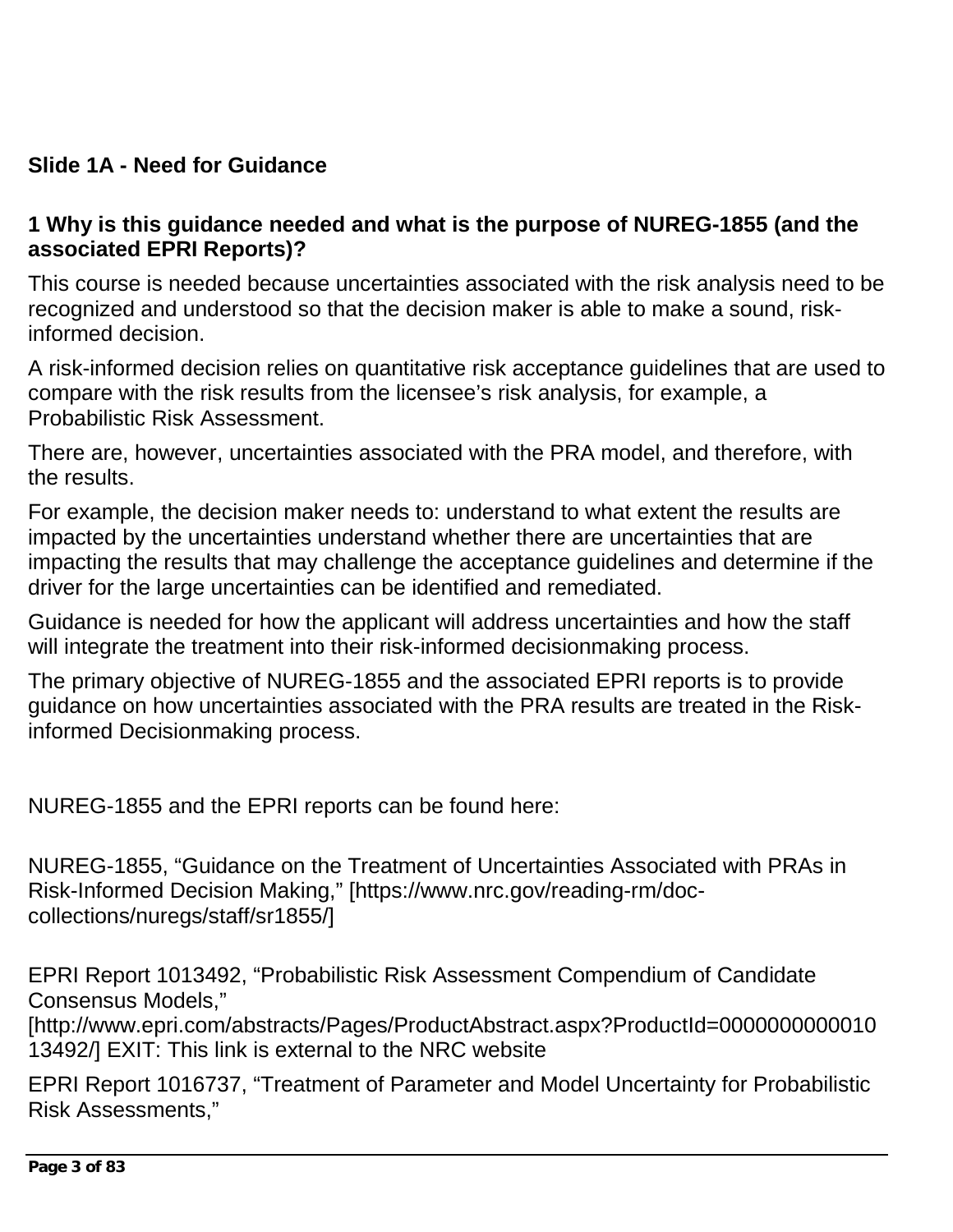[http://www.epri.com/abstracts/Pages/ProductAbstract.aspx?ProductId=0000000000010 16737/] EXIT: This link is external to the NRC website

EPRI Report 1026511, "Practical Guidance on the Use of Probabilistic Risk Assessment in Risk Informed Applications with a Focus on the Treatment of Uncertainty," [https://www.epri.com/#/pages/product/000000000001026511/] EXIT: This link is external to the NRC website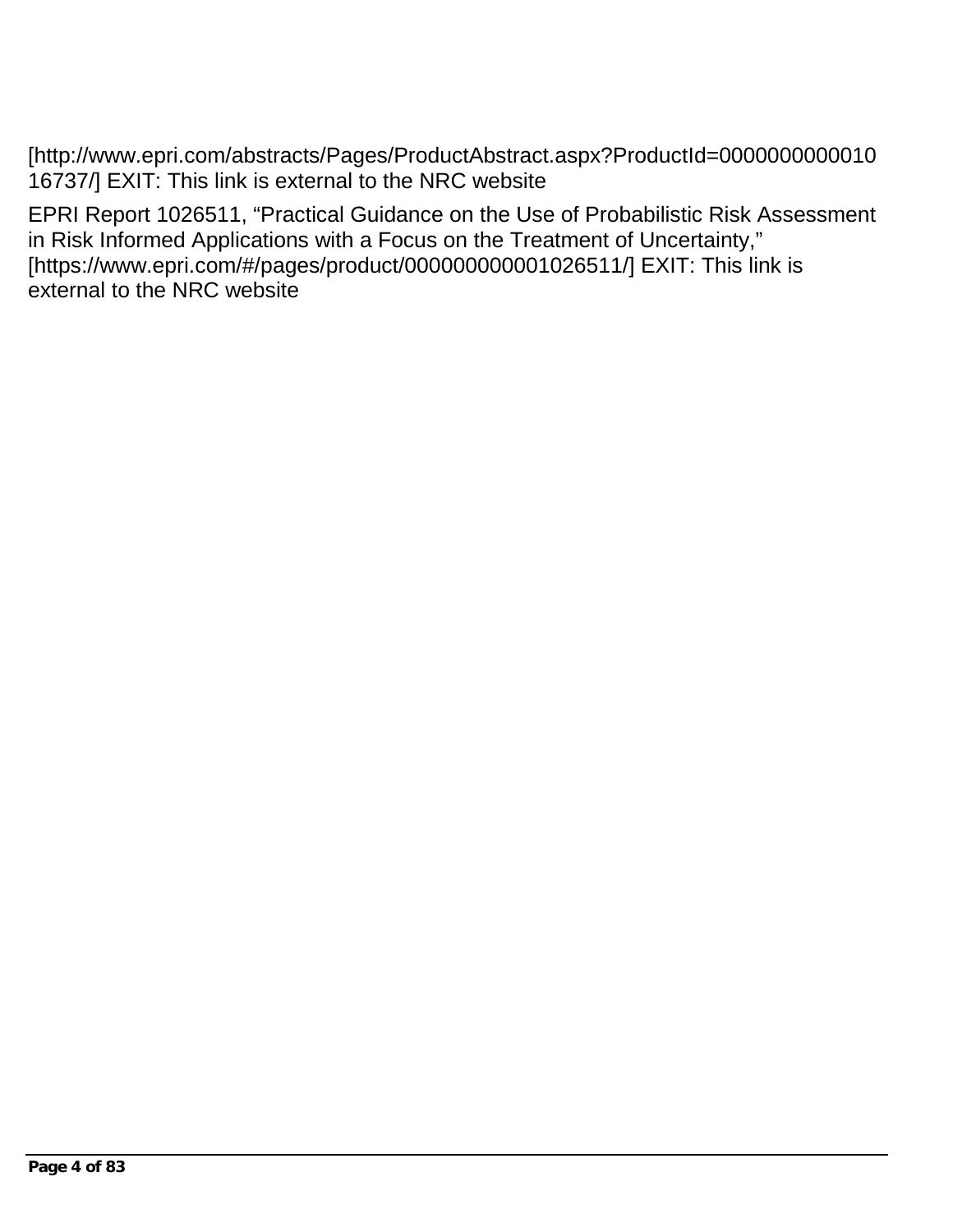### **Slide 1B - Associated EPRI Reports**

The associated EPRI reports provide guidance on how uncertainties associated with PRA results are treated in the Risk-informed Decisionmaking process.

Links to the EPRI reports:

EPRI Report 1013492, "Probabilistic Risk Assessment Compendium of Candidate Consensus Models,"

[http://www.epri.com/abstracts/Pages/ProductAbstract.aspx?ProductId=0000000000010 13492/] EXIT: This link is external to the NRC website

EPRI Report 1016737, "Treatment of Parameter and Model Uncertainty for Probabilistic Risk Assessments,"

[http://www.epri.com/abstracts/Pages/ProductAbstract.aspx?ProductId=0000000000010 16737/] EXIT: This link is external to the NRC website

EPRI Report 1026511, "Practical Guidance on the Use of Probabilistic Risk Assessment in Risk Informed Applications with a Focus on the Treatment of Uncertainty," [https://www.epri.com/#/pages/product/000000000001026511/] EXIT: This link is external to the NRC website

Link to NUREG-1855:

NUREG-1855, "Guidance on the Treatment of Uncertainties Associated with PRAs in Risk-Informed Decision Making," [https://www.nrc.gov/reading-rm/doccollections/nuregs/staff/sr1855/]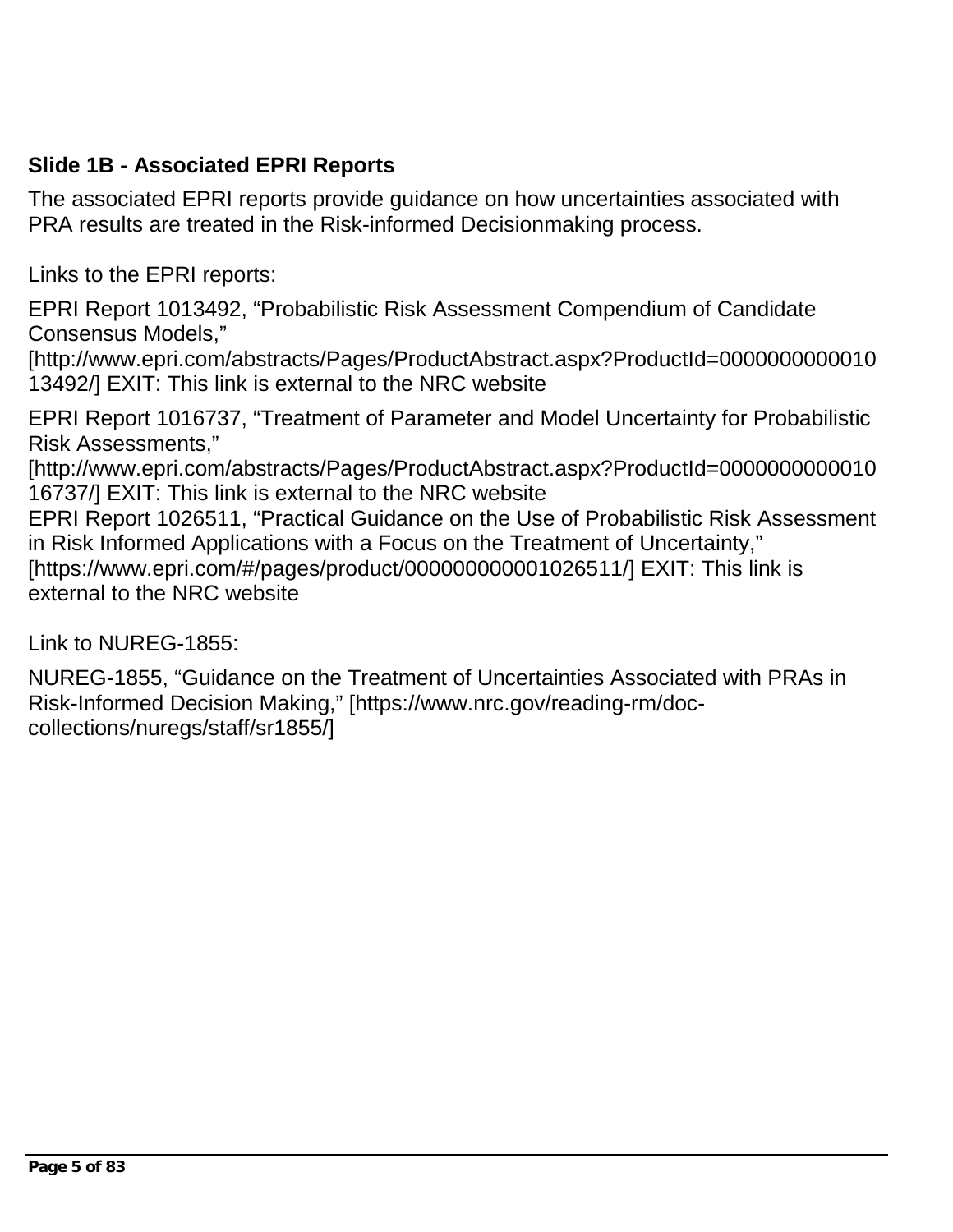# **Slide 2A – Course Learning Objectives**

### **2 What should you learn from this course?**

The purpose of this course to provide a high level understanding of the content in NUREG-1855 and the associated EPRI reports. After completing this course, you will be able to identify:

- The importance of uncertainties in the decisionmaking process
- Key concepts associated with risk-informed decisionmaking
- Types of uncertainties and their impact on PRA results and
- The approach used to treat PRA uncertainties in the decisionmaking process

This course is **not** intended to provide guidance on how to:

- Implement the detailed guidance contained in NUREG-1855 (and the associated EPRI reports)
- Quantify the uncertainties in developing the PRA model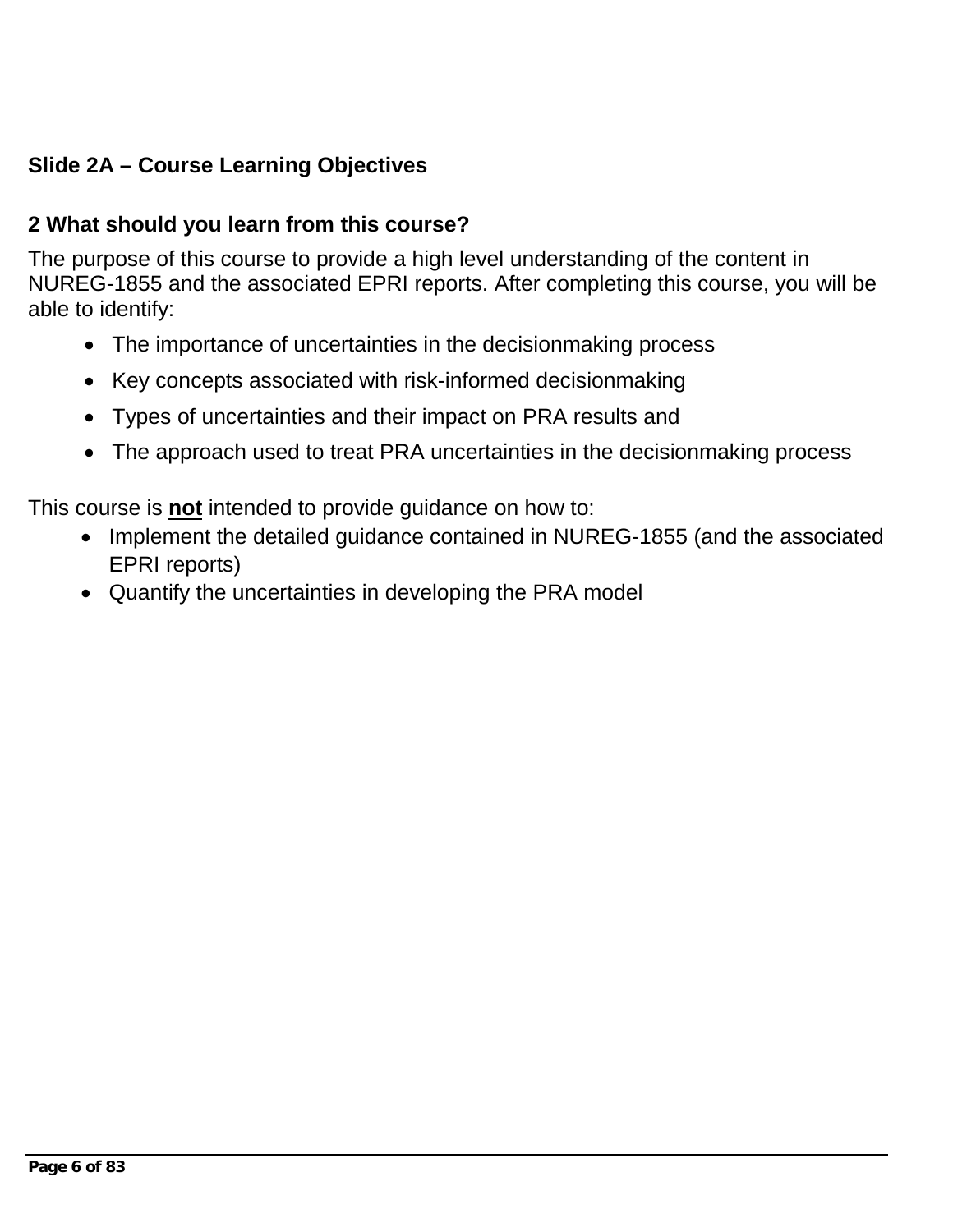# **Slide 2B - More Information on Uncertainties in PRA**

You should also gain an appreciation for the following:

- Decision-making on complex issues is always subject to uncertainty.
- Underlying uncertainties exist whether or not it is acknowledged.
- The purpose of treating uncertainties in PRA is to ensure that the decisionmaker clearly understands whether the PRA uncertainties have:
	- been adequately addressed in the application, and
	- the potential to affect the decision.
- PRA complements deterministic decision criteria by providing structure to the issue of uncertainty.
- When appropriately addressed, the uncertainties analysis adds technical support and value to risk-informed decisionmaking.
- The analysis of uncertainties in risk models allows the decisionmaker to make a more robust decision.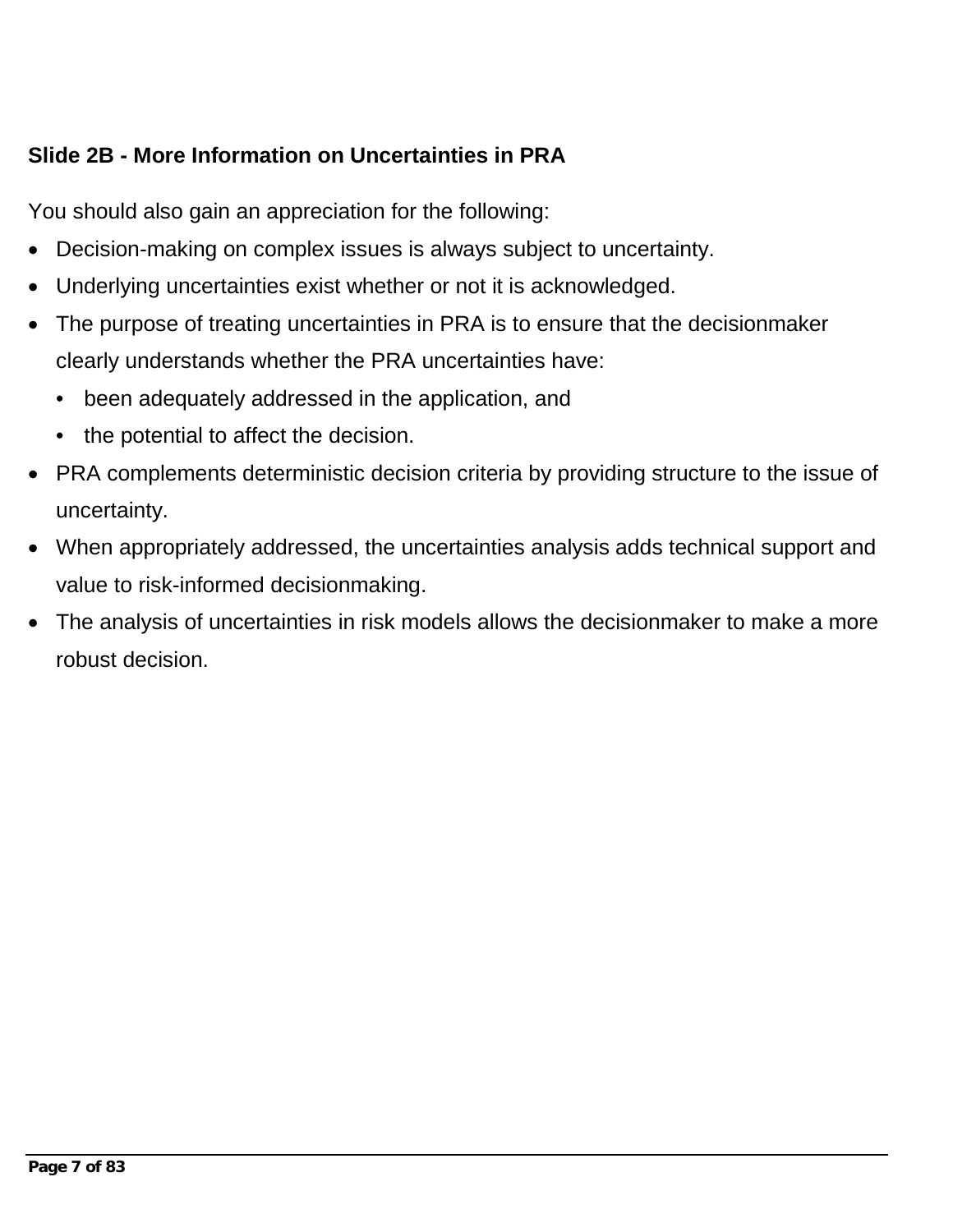### **Slide 3A - Background Information**

To best benefit from this course, it is useful to have a foundational knowledge of riskinformed decisionmaking.

There are some key concepts that you should understand before taking this course. Please answer each of the following five questions in order to explore and review these concepts.

#### **Question #1 - PRA Models**

What does a PRA model do? Choose all that apply:

A) Examines a spectrum of possible outcomes with a discrete set of representative **scenarios** 

B) Ignores the impact of modeling assumptions to produce a best estimate risk outcome.

C) Creates a new source of uncertainty that needs to be accounted for in a decisionmaking process.

#### **The correct answer is: A. Examines a spectrum of possible outcomes with a discrete set of representative scenarios.**

- Fundamentally, a PRA is a model that represents the accident sequences which could occur as a result of the various events (initiating events) that could challenge the normal operation of the plant.
- A PRA model is based on engineering (deterministic) analyses, such as the identification of system success criteria (e.g., based on thermo-hydraulic analyses), containment capacity (e.g., based on structural analysis) and plant specific information so that the model represents the as-built and as-operated plant.
- The PRA has probabilistic models whose parameters (e.g., initiating event frequencies, component failure rates, etc.) are estimated based on available knowledge or data.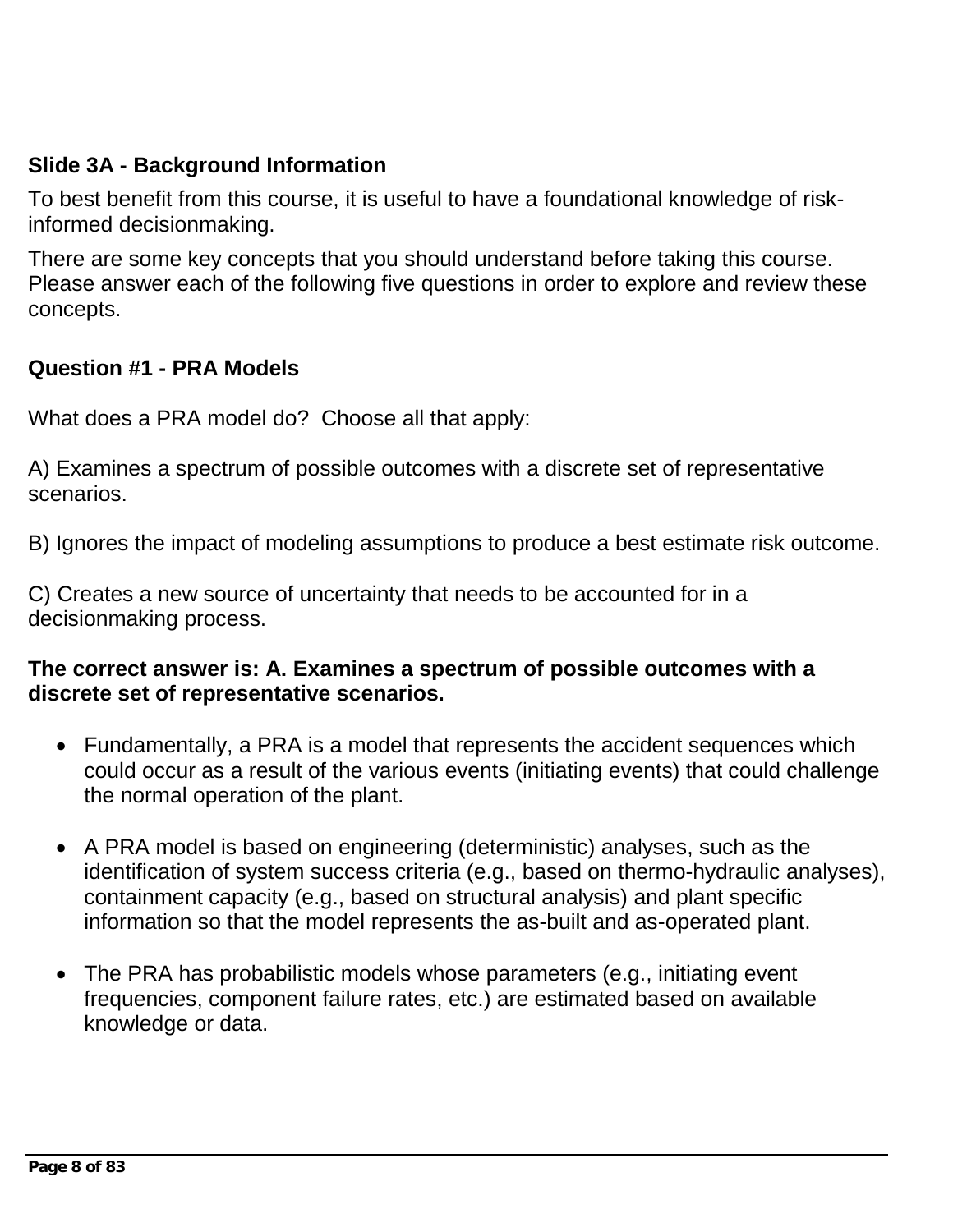- The PRA results provide insights on both what is important in causing the risk and what can reduce the risk, and provide insights to the magnitude (potential impact) of parameter, model, and completeness uncertainties.
- A full-scope PRA addresses three levels of risk (i.e., core damage, radiological releases, and consequences) from both internal and external hazards, and all operating states (at-power, low power and shutdown)
- Not all risk-informed activities require a full-scope PRA. The needed scope is dependent on the specific decision/application under consideration.
- The acceptability of the base PRA model is determined by the current state-ofpractice (as codified in the PRA Standard and as endorsed by Regulatory Guide 1.200).

Link to Regulatory Guide 1.200:

Regulatory Guide 1.200, "An Approach for Determining the Technical Adequacy of Probabilistic Risk Assessment Results for Risk-Informed Activities [https://www.nrc.gov/docs/ML0904/ML090410014.pdf]

# **Question #2 - Difference between Risk-informed and Risk-based**

Risk-based and Risk-informed decisionmaking methods use the same information to make a decision.

A) True

B) False

# **The correct answer is: FALSE**

• A "risk-based" approach to regulatory decisionmaking is an approach in which such decisionmaking is solely based on the numerical results of a risk assessment.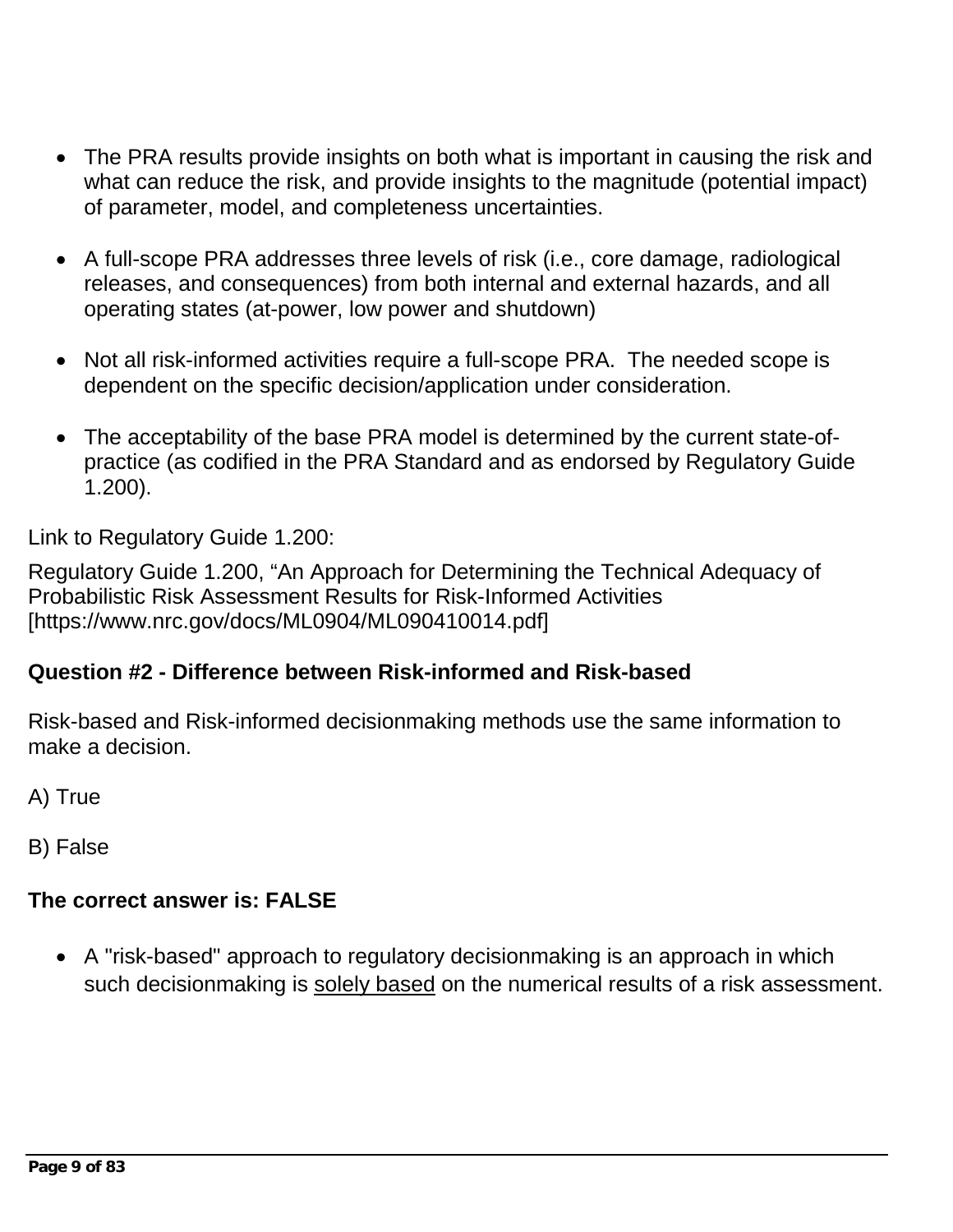• A "risk-informed" approach to regulatory decisionmaking is an approach in which decisionmaking is **not** solely based on the numerical results of a risk assessment. A risk-informed approach takes into account risk insights (including the numerical results) along with other factors such as defense-in-depth, monitoring, safety margins.

### **Question #3 - Risk-informed Decisionmaking Principles**

What are the principles, as outlined in Regulatory Guide 1.174, in the risk-informed decisionmaking process? Choose all that apply:

- A) Regulation is met or explicit rule exemption
- B) Consistent with defense in depth
- C) Maintain safety margins
- D) Performance monitoring
- E) Deterministic criteria
- F) As low as is reasonably achievable
- G) Risk increases are small and consistent with safety goal
- H) Minimization of risk

#### **The correct answer is:**

There are five principles constituting the integrated decisionmaking process:

- Regulation is met or explicit rule exemption
- Consistent with defense in depth
- Maintain safety margins
- Performance monitoring
- Risk increases are small and consistent with safety goal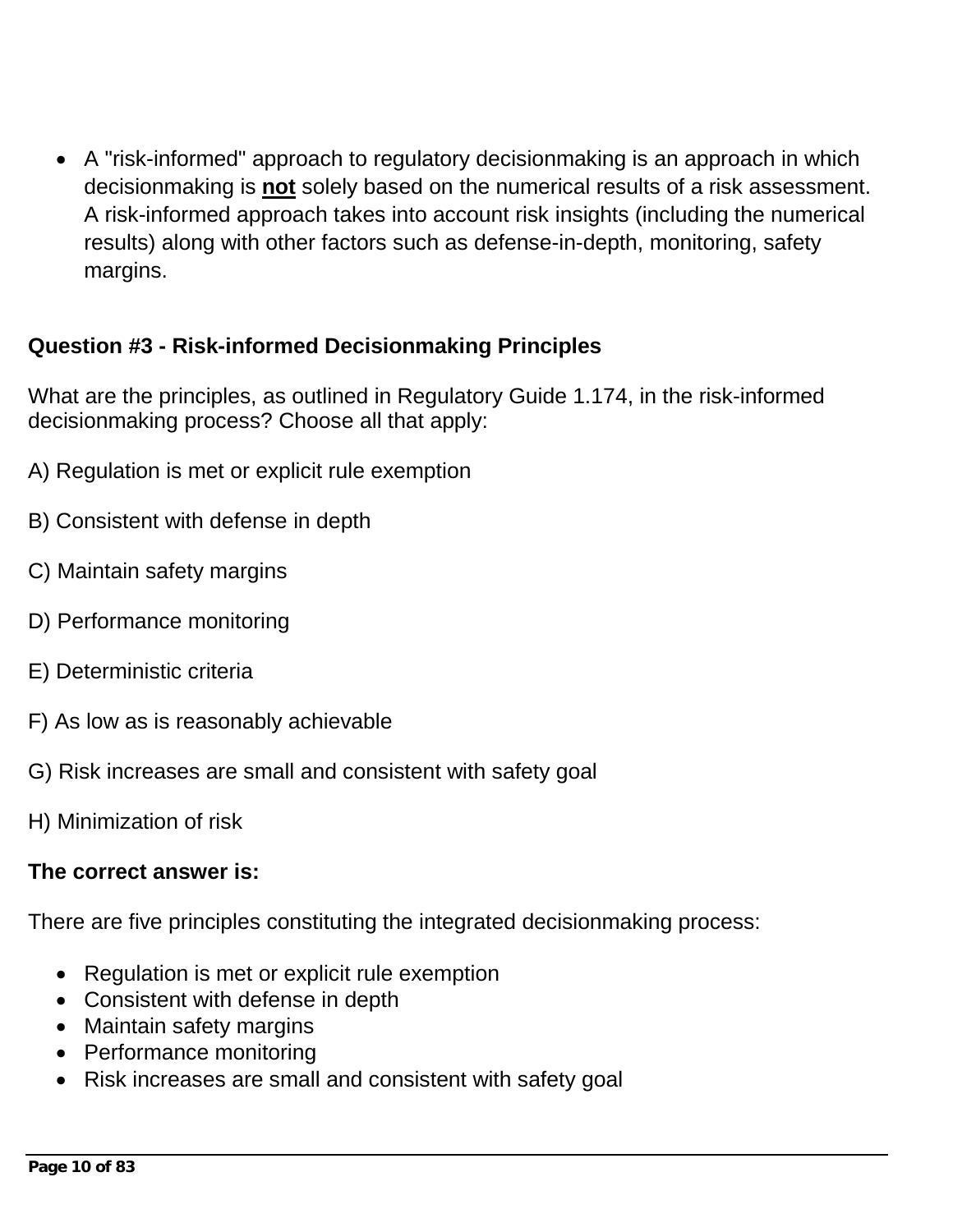The existence of uncertainties does not stop us from using the results of a risk assessment (or a deterministic assessment) in our decisionmaking. We employ the other elements of the risk-informed decisionmaking process to address the PRA uncertainties that can impact the decision. See Regulatory Guide 1.174 for more about the risk-informed decisionmaking principles. PRA results are only one portion of a riskinformed decisionmaking process. All the principles are used in the decisionmaking process.

Link to Regulatory Guide 1.174:

Regulatory Guide 1.200, "An Approach for Determining the Technical Adequacy of Probabilistic Risk Assessment Results for Risk-Informed Activities [https://www.nrc.gov/docs/ML0904/ML090410014.pdf]

### **Question #4 - PRA Uncertainties**

Engineering analyses account for uncertainties.

A) True

B) False

#### **The correct answer is: TRUE**

Knowledge is imperfect regardless of how an analysis is conducted. Uncertainties exist in both engineering and risk analyses. Consequently, uncertainties from both engineering and risk analyses, need to be addressed in the decisionmaking process. However, as opposed to deterministic analyses, PRAs make the impact of uncertainties on the results explicitly observable by accounting for uncertainties in the quantification of the risk metrics.

Definition of Uncertainty:

Uncertainty *is the understanding that knowledge is imperfect, and this imperfect knowledge needs to be considered in decisionmaking*.

### **Question #5 – Risk-informed Terminology**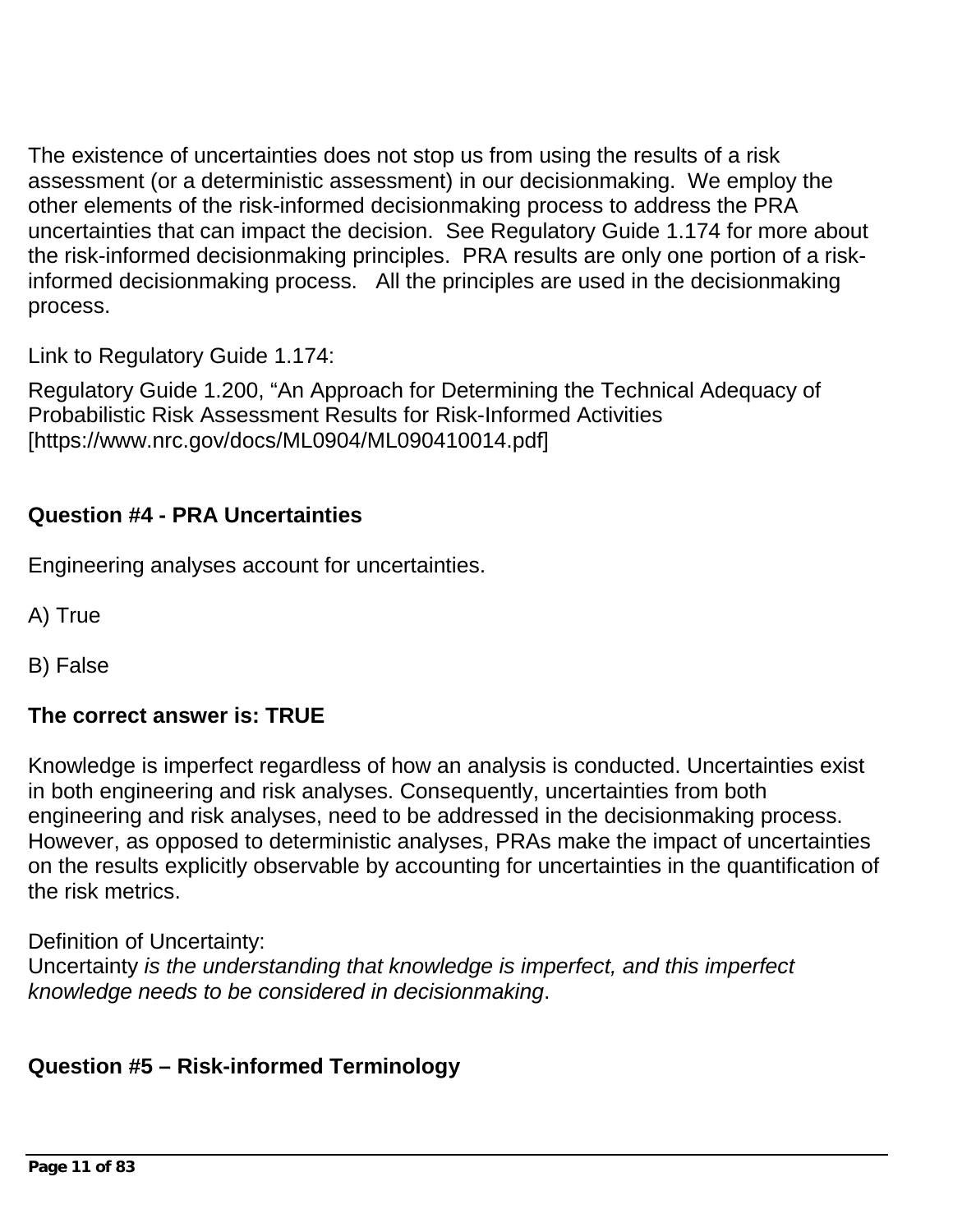Which of the following statements are false? Choose all that apply:

A) A frequency and probability have the same meaning.

B) Uncertainties are only associated with our ability to accurately predict the likelihood of equipment performance.

C) A risk analysis and a PRA are identical.

### **The correct answer is: All the answers are false.**

- A frequency and probability DO NOT have the same meaning. Frequency is a rate of occurrence of an event, and probability is an estimate of the likelihood that an event (for example 2 heads in 5 coin tosses) will happen at any given time.
- Uncertainties are NOT only associated with our ability to accurately predict the likelihood of equipment performance. There are uncertainties, for example, in our ability to predict human performance, phenomena, hazard frequency and magnitude.
- A risk analysis and a PRA are NOT identical. A PRA is one type of risk analysis. A risk analysis can be a qualitative or quantitative analysis of the risk metric(s). A PRA, however, is a type of quantitative analysis of the risk metric(s).

Definitions for the risk terms used in this course (and used in NUREG-1855 and the associated EPRI reports), can be found in NUREG-2122 ("Glossary of Risk-Related terms in Support of Risk-Informed Decisionmaking"). This glossary is a great reference for you as a risk-informed decision maker!

Link to NUREG-2122:

NUREG-2122, "Glossary of Risk-Related terms in Support of Risk-Informed Decisionmaking," [http://pbadupws.nrc.gov/docs/ML1215/ML121570620.pdf]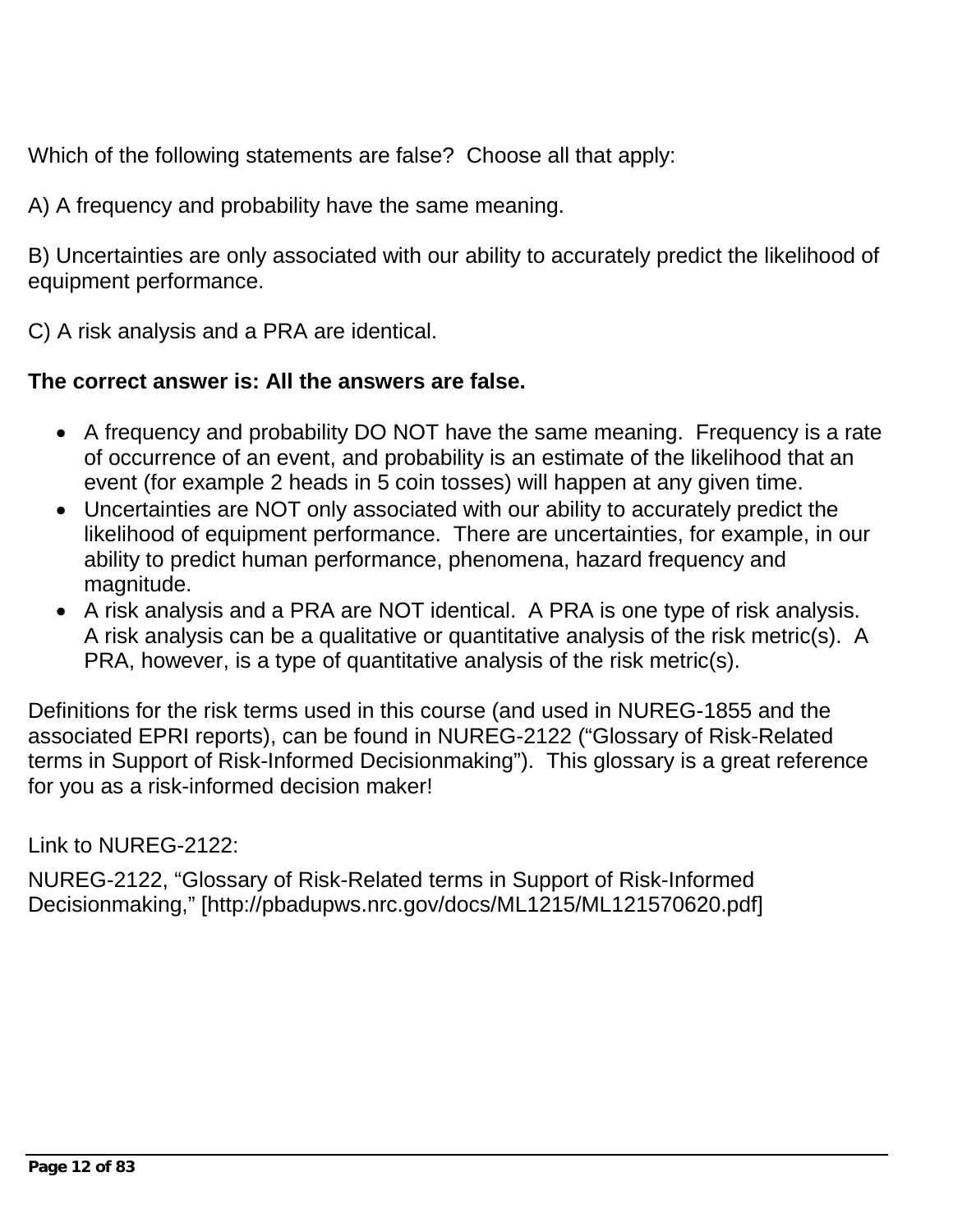### **Slide 4A – Decisionmaker Guidance**

#### **4 What type of guidance is provided to a decision maker?**

This course explains the guidance that is provided for addressing PRA uncertainties as part of the risk-informed decision making process.

It is important to have a basic understanding of this process.

This decisionmaking process has five main elements.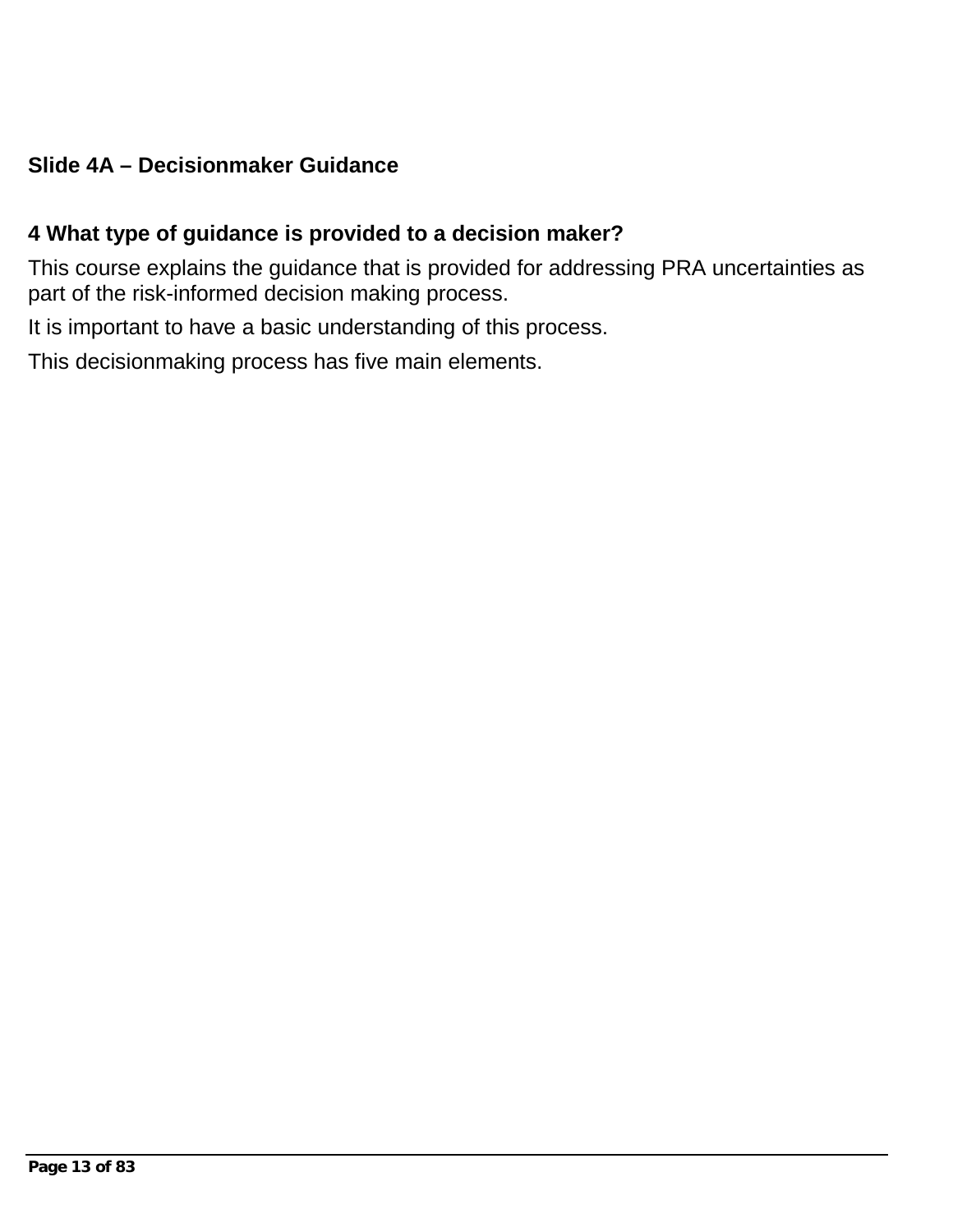# **Slide 4A (Continued) - Risk-informed Decisionmaking Process**

Let's take a closer look at the risk-informed decisionmaking process.

First, the decision under consideration is defined.

Secondly, the regulatory requirements that can be impacted by the decision are identified, including assessing how the ability to meet the requirement may be impacted.

Third, a risk analysis is performed to evaluate how the decision may impact the risk to public health and safety from the nuclear power plant.

This analysis includes assessing the PRA uncertainties in two different ways, both from a deterministic perspective and from a probabilistic perspective. These perspectives require assessing the decisions impact on defense in depth and safety margins. Both perspectives require an assessment of uncertainties in their own way.

This course is focused on the probabilistic perspective.

Fourth, identify how monitoring the performance of the impacted equipment or operation would be performed. The assessment of uncertainties be incorporated into the implementation and monitoring program and that program should be accounted for in the assessment of uncertainties.

Fifth, the decision maker considers the PRA uncertainties along with the other elements as part of the risk-informed decisionmaking process, which includes an assessment of the uncertainties.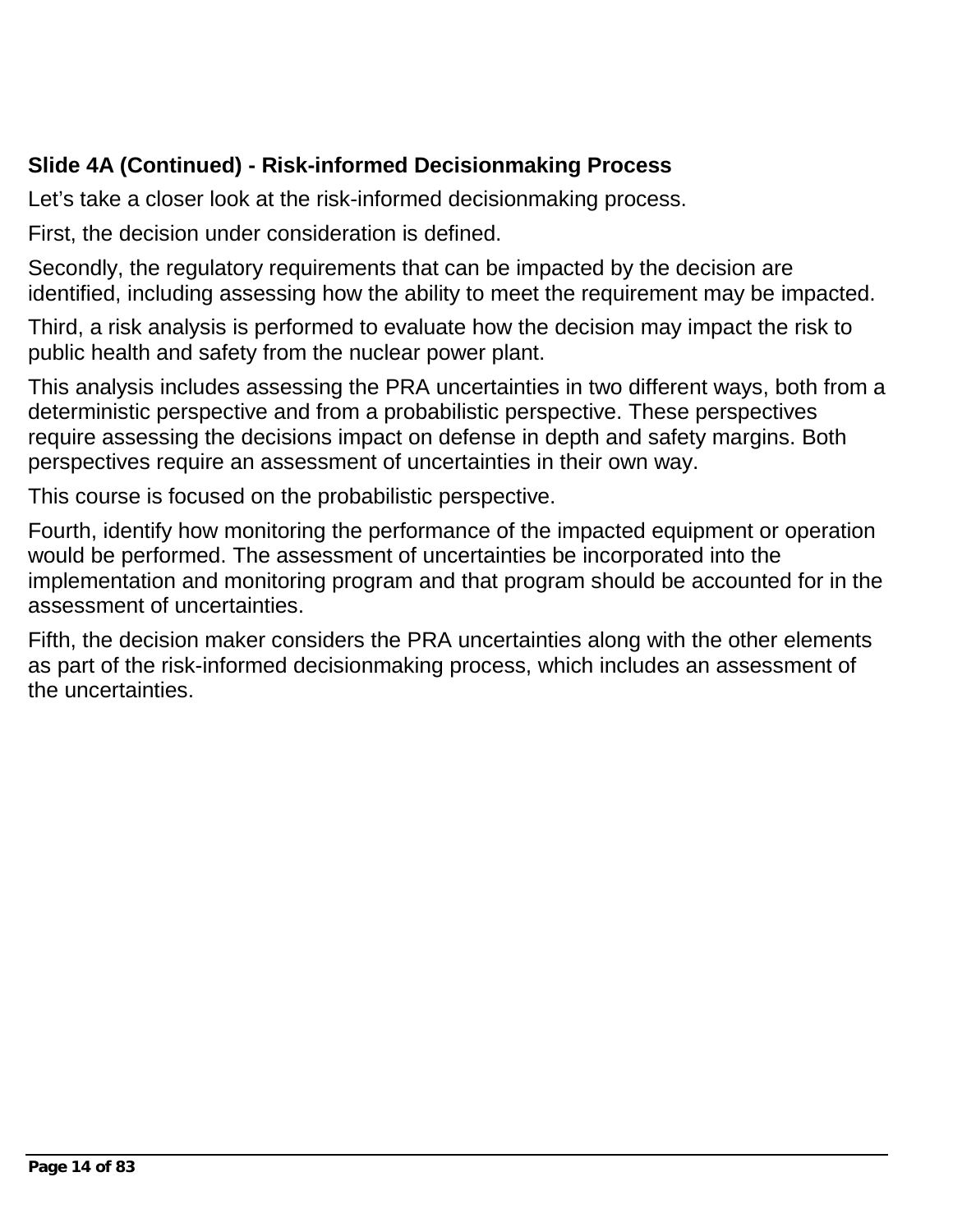# **Slide 5A – Uncertainties Treated Differently**

#### **5 Uncertainties exist in both deterministic and probabilistic analyses, are they treated differently?**

Uncertainties exist in both deterministic and probabilistic analyses.

However, each of these approaches addresses uncertainties differently.

Deterministic decisionmaking addresses the uncertainties using calculations that are deliberately conservative to establish absolute criteria.

In this approach, the possibility that structures, systems and components may operate past their regulatory limit is generally not considered by the decisionmaker.

Probabilistic decisionmaking addresses the uncertainties using calculations that are intended to be realistic to establish a range of possible outcomes that are factored into the decisionmaking process.

In this approach, the possibility that structures, systems and components may operate past their regulatory limit is generally considered by the decision maker.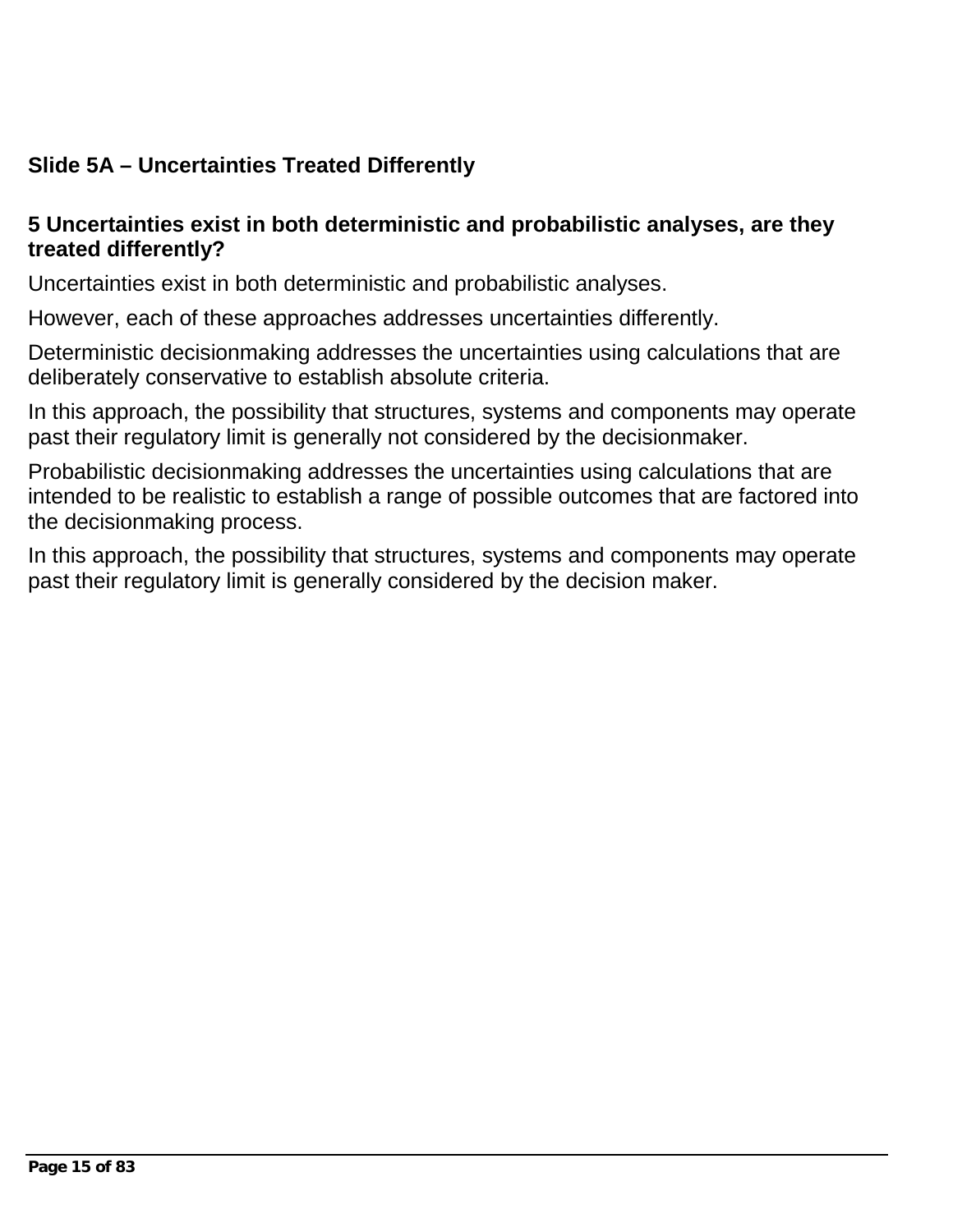## **Slide 5B – Deterministic Approach**

#### **Deterministic Approach**

The deterministic approach addresses uncertainties by generally establishing conservative bounds (e.g., safety margins) to compensate for the uncertainties. For example, a battery is considered depleted once the established regulatory limit has been exceeded (although the limit is considered to be conservative with a certain amount of margin).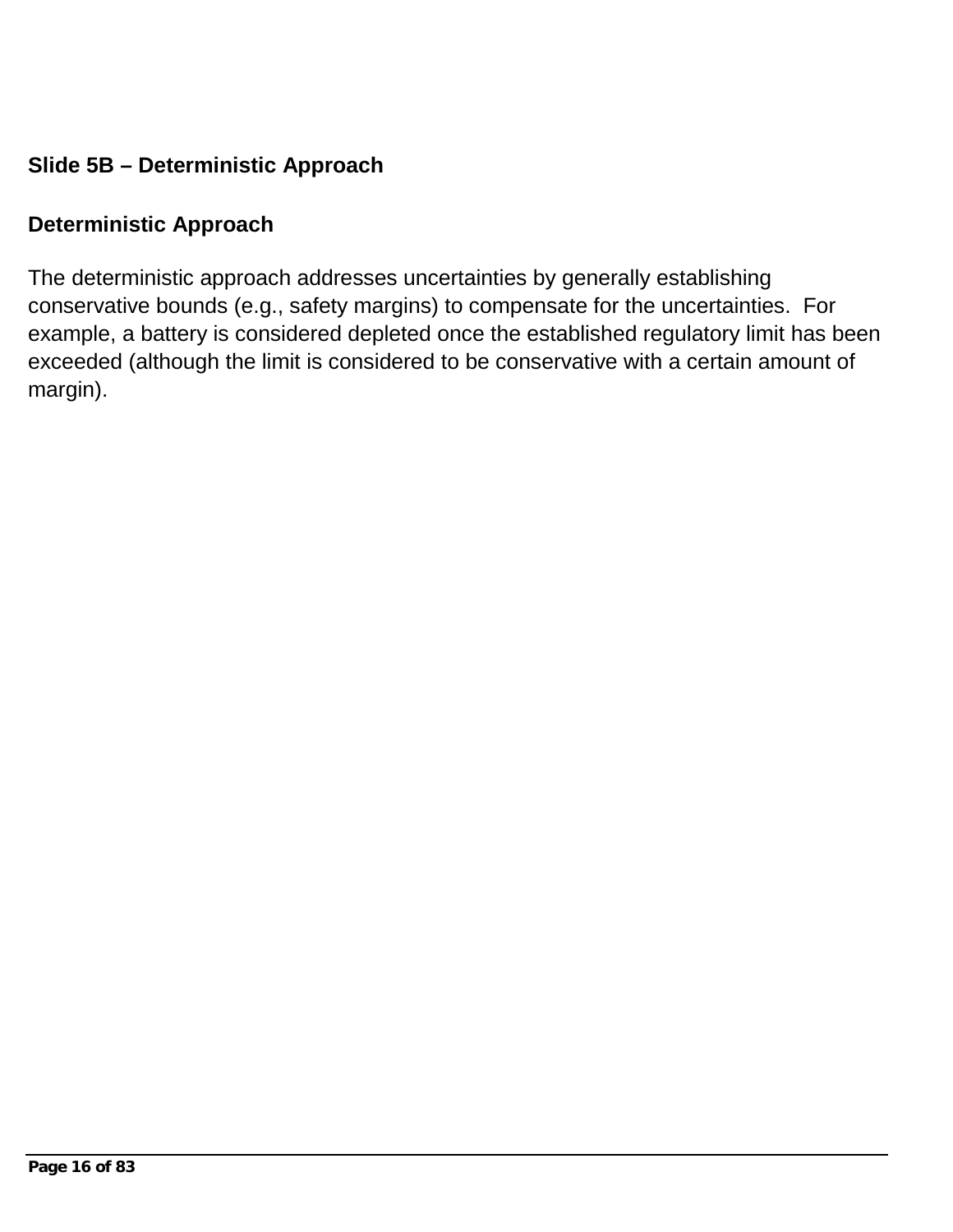# **Slide 5C – Probabilistic Approach**

### **Probabilistic Approach**

The probabilistic approach addresses uncertainties by establishing a range of possible outcomes with associated probabilities for each of the various outcome. In this example, the battery is considered depleted at different limits where there is a level of confidence established for each limit. For an example where a power from a battery is needed to ensure system functionality, at limit "x," there is 5% chance of depletion, at limit "y," there is an average chance of depletion, and at limit "z," there is a 95% chance of depletion. A decisionmaker will likely be more comfortable at the "x" limit than the "z" limit, but there is not hard transition point between acceptability and unacceptability.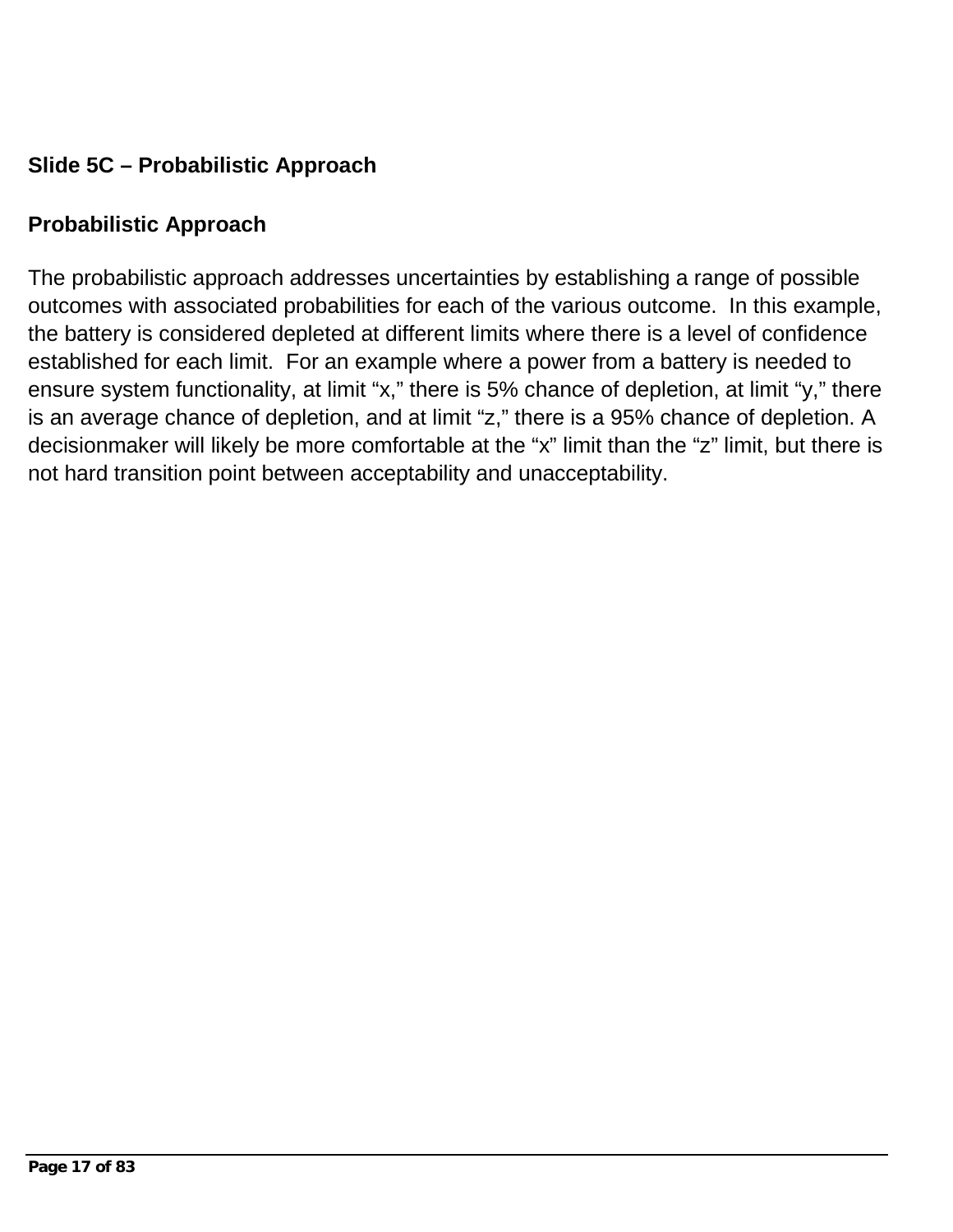# **Slide 6A – Types of Uncertainties**

#### **6 There are different types of uncertainties associated with PRAs: What are they?**

Fundamentally there are three types of uncertainties associated with PRAs that reflect our imperfect knowledge.

Completeness uncertainties: Addresses the confidence in our knowledge (or ability) that all the risk significant events and physical phenomenon have been identified and included in the risk analysis.

Parameter uncertainties: Addresses the confidence in our state of knowledge (or ability) to accurately predict the frequency of an event, the probability of equipment successfully performing, or the probability of a successful human action.

Model uncertainties: Addresses the confidence in our state of knowledge (or ability) to accurately model the performance of structures, systems or components under adverse conditions.

given our lack of understanding of the conditions (phenomenon) being modeled or the nature of the possible mechanisms causing the structures', systems' and components' failure.

EPRI Report 1016737 provides a list of uncertainties for internal events EPRI Report 1026511 provides a list of uncertainties for fire, seismic, low-power shutdown and level 2.

Link to EPRI Report 1016737:

EPRI Report 1016737, "Treatment of Parameter and Model Uncertainty for Probabilistic Risk Assessments,"

[http://www.epri.com/abstracts/Pages/ProductAbstract.aspx?ProductId=0000000000010 16737/] EXIT: This link is external to the NRC website

Link to EPRI Report 1026511:

EPRI Report 1026511, "Practical Guidance on the Use of Probabilistic Risk Assessment in Risk Informed Applications with a Focus on the Treatment of Uncertainty," [https://www.epri.com/#/pages/product/000000000001026511/] EXIT: This link is external to the NRC website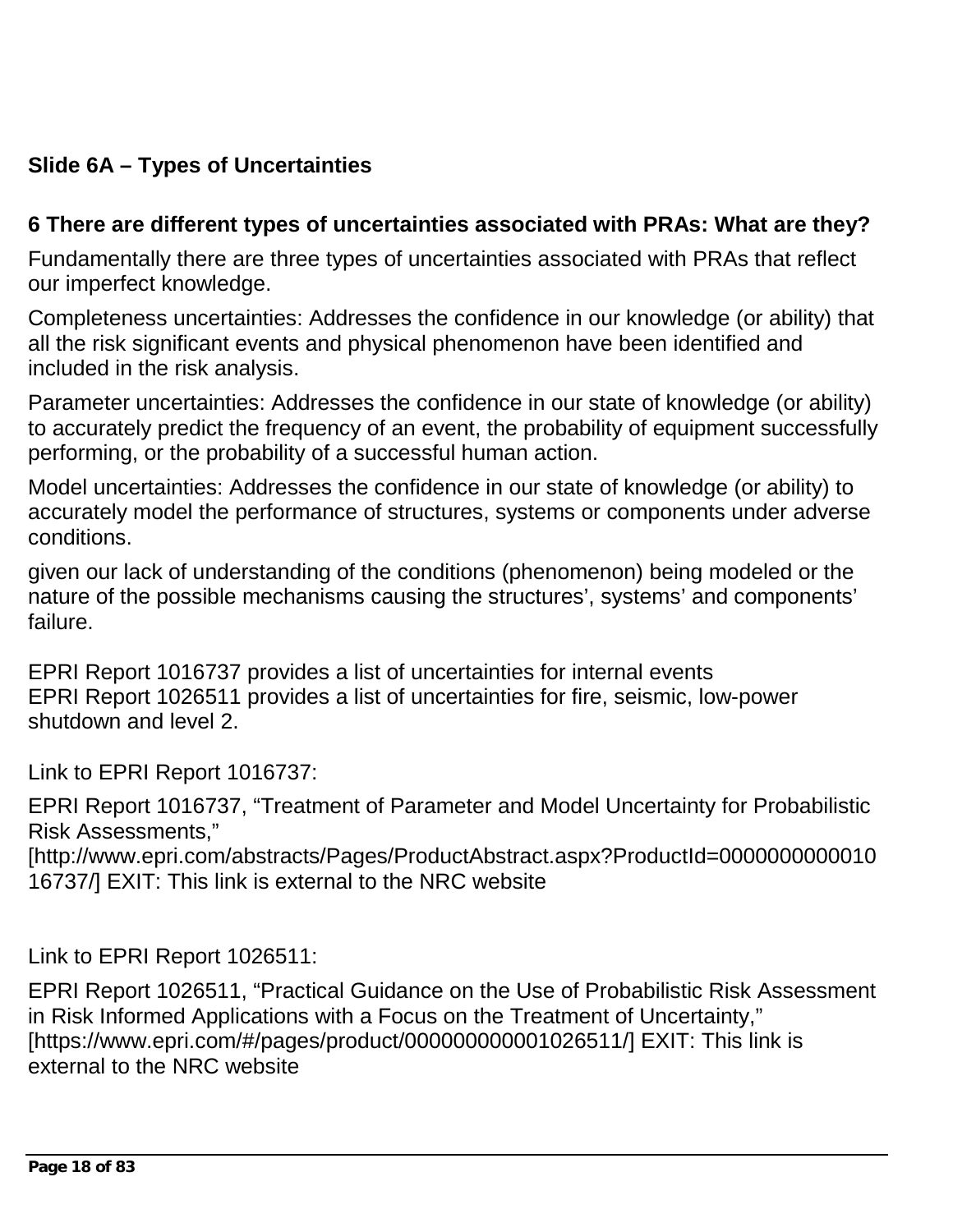### **Slide 6B – Completeness Uncertainties Example**

Completeness uncertainties are those associated with phenomena or failure modes that are not included in the PRA model. Some may not be included because there are no analytical methods for dealing with them. Others are simply because we don't know about them; they are the "unknown unknowns". For example, modeling of degradation mechanisms of a material is based on an understanding of what the underlying environmental conditions are for that material (e.g., temperature, chemical environment, etc.). If the possible range of those conditions are not completely identified, then important degradation mechanisms can be missed. The Davis-Besse plant found severe degradation of the reactor vessel head as a result of prolonged exposure to concentrated boric acid. Operating experience reveals instances in which corrosion rates were significantly underestimated for identified boric acid leaks because of erroneous assumptions regarding the nature of the leakage, environmental conditions, the relationship between the actual leakage and experimental data, or other factors. As a consequence, in some instances, carbon steel components have been corroded to a much greater extent than anticipated.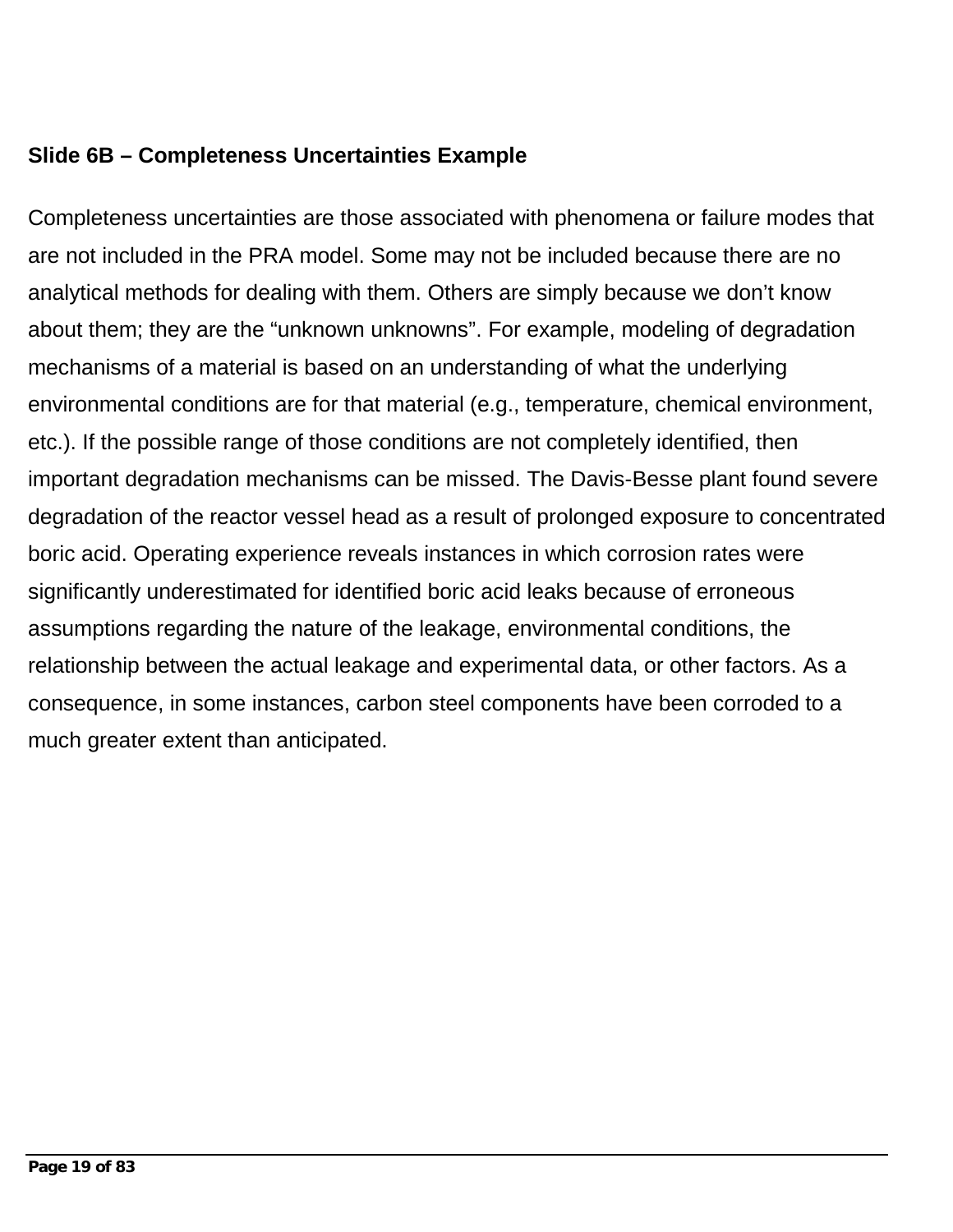## **Slide 6C – Parameter Uncertainties Example**

The various parameters used to quantify the PRA model, including the initiating event frequencies, component failure probabilities, and human error probabilities cannot be known with certainty. This uncertainty is characterized by a probability distribution on the parameter value. For an example from EPRI 1026511, the frequency of a large earthquake is a parameter that can have substantial uncertainty around it. Generally, very large earthquakes are rare events, so there is not sufficient data to produce a statistically robust frequency estimate. Because we do not know the true frequency, we assign an uncertainty distribution to capture the level of confidence in that estimate.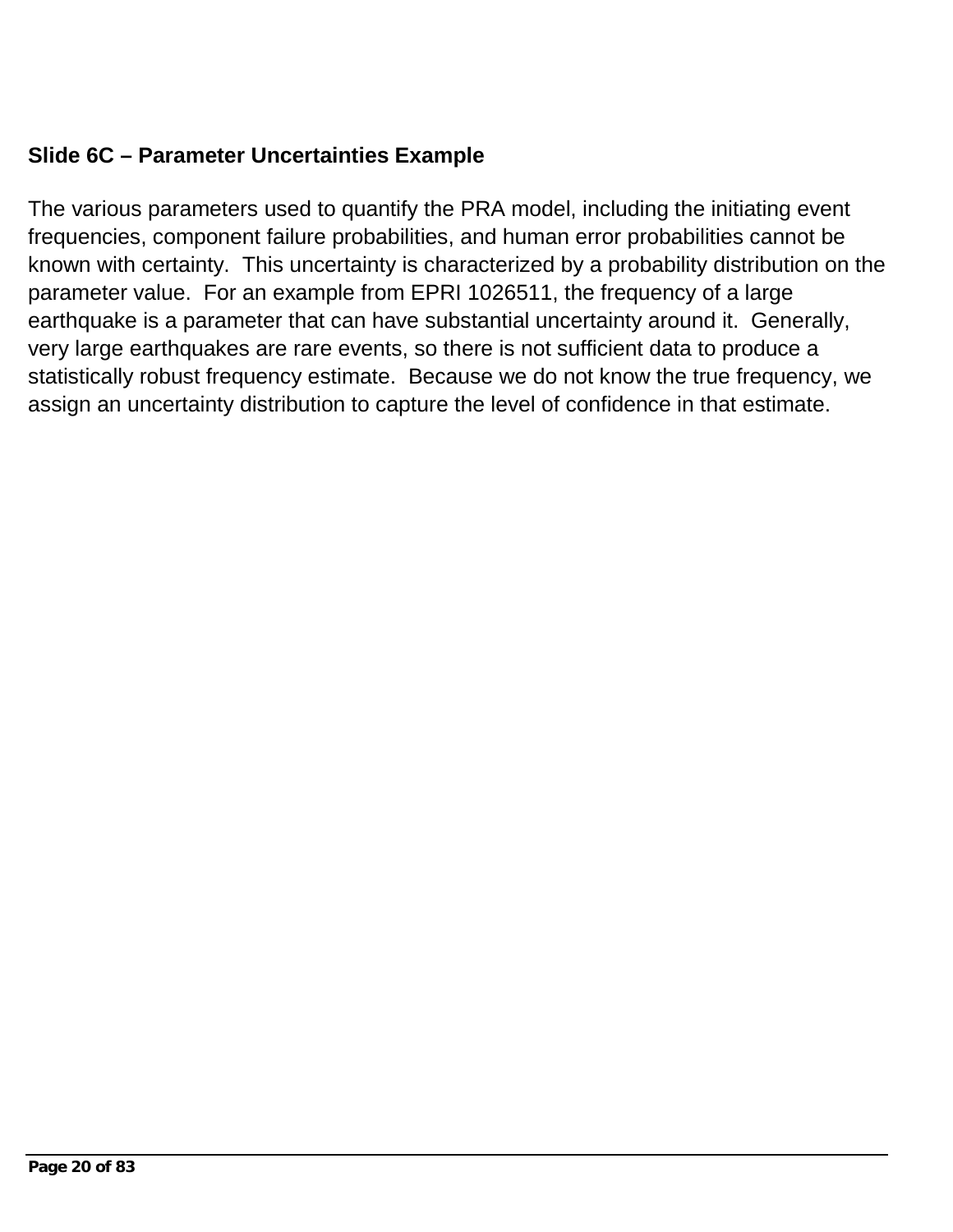#### **Slide 6D – Model Uncertainties Example**

- Model uncertainties result from a lack of knowledge of how structures, systems and components behave under the conditions arising during the development of an accident. Model uncertainties can arise because the phenomenon being modeled itself is not completely understood. For some phenomena, some data or other information may exist, but it needs to be interpreted to infer behavior under conditions different from those in which the data were collected. Model uncertainties may also arise because the nature of the failure mode is not completely understood or is unknown.
- An example of model uncertainty, taken from EPRI 1026511, is the different models used to predict core melt progression. MELCOR and MAAP are two models used to determine the core melt progression for severe accidents. These models differ in some fundamental assumptions in how the underlying phenomena are treated (e.g., to what extent can solid debris block a flowpath, how particulate debris move, how crust formation effects movement of corium through the reactor vessel, etc.) due to limits in our basic understanding of the physics and computational limitations. While both codes are benchmarked against available data, and both perform well on those cases, there is limited data that might resolve these differences. These underlying differences in capturing the relevant phenomena can translate to differences in the output (e.g., temperatures, amount of hydrogen generated, etc.) that is then used in the PRA.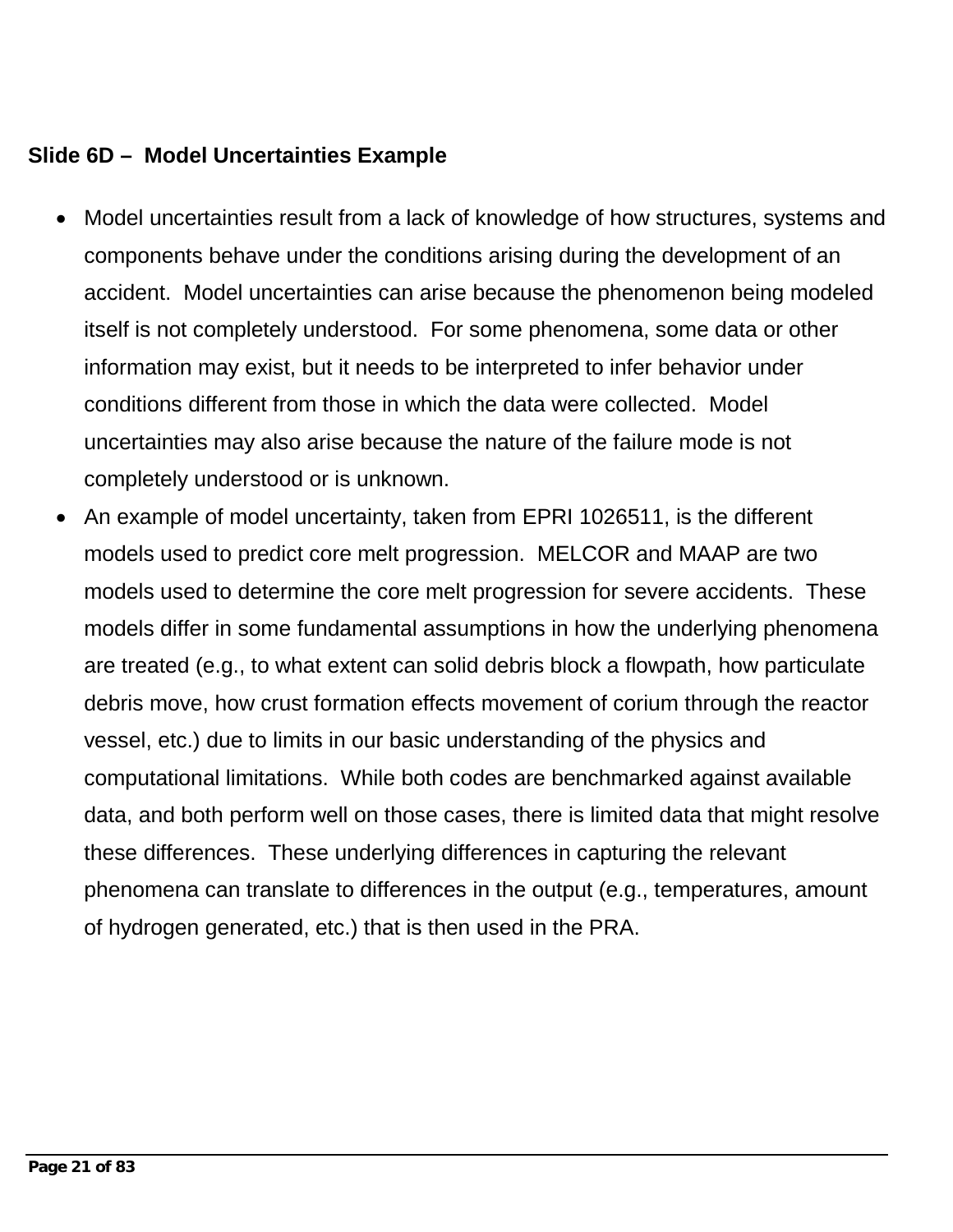# **Slide 7A - Overall Guidance in NUREG-1855**

### **7 What is the overall process in NUREG-1855 and the associated EPRI reports?**

The process for treating uncertainties in risk-informed decisionmaking is comprised of seven stages divided into three parts.

The first part provides guidance to both the licensee and the NRC staff and is only comprised of Stage A which addresses whether the guidance in NUREG-1855 and the associated EPRI reports should be used for the risk-informed decision under consideration.

The second part provides guidance to the licensee and is comprised of Stage B through Stage F and represent the licensee's process.

In Stage B, guidance is provided for the licensee to assess whether the scope and level of detail of the PRA is adequate to support the application.

In Stage C, guidance is provided to the licensee to assess the significance of the missing scope and missing level of detail.

In Stages D and E, guidance is provided to the licensee on how to treat parameter and model uncertainties. Stages C through E are iterative.

The results of stages C D and E are feed into Stage F, where guidance is provided to the licensee on the possible strategies for addressing the key uncertainties.

Stage G provides a discussion of the approach used by the staff in their risk review of the licensee's application referred to her as the NRC Decisionmaking process. Stage G focuses on the determination of:

- PRA Acceptability
- Appropriate Use of Bounding Analyses of Inadequate Scope
- Treatment of Parameter and Key Model Uncertainties

The NRC Decisionmaking process iterates with the Licensee process until a decision is reached.

The guidance in Stages A through G are based on the NRC risk-informed decisionmaking process, and the treatment of uncertainties is consistent with the ASME/ANS PRA standard.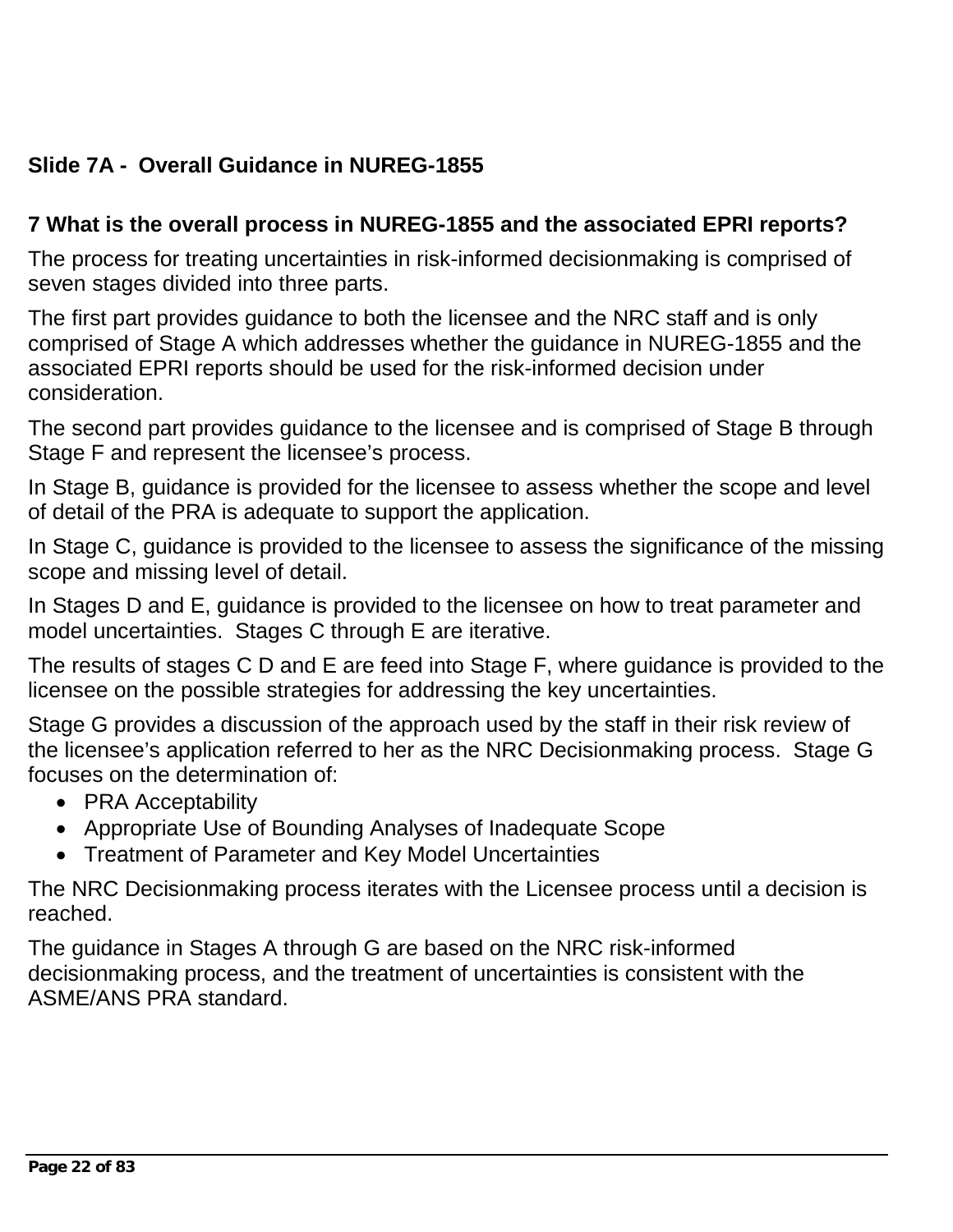# **Slide 8A - Relation of NUREG-1855 and Associated EPRI Reports**

### **8 How are the NUREG-1855 and associated EPRI reports related?**

NUREG-1855 and the associated EPRI reports are designed to be used together in addressing uncertainties in a risk-informed application. They facilitate:

- Understanding the Application
- The role of the PRA Standard
- The role of the PRA Model

NUREG-1855 provides the overall guidance on the process and focuses on Stage A through G, while the associated EPRI reports provide detailed guidance on only stages B through F of the process.

The key contributions from the NUREG and EPRI reports are:

#### NUREG Report:

- Uncertainty from Non-Modeled Risk Contributors
- Characterization and Propagation of Parameters
- Identification of Key Model Uncertainties

#### EPRI Reports:

- Detailed and Approximate Methods for Parameters
- Identification and Characterization of the Model Uncertainties
- Detailed Example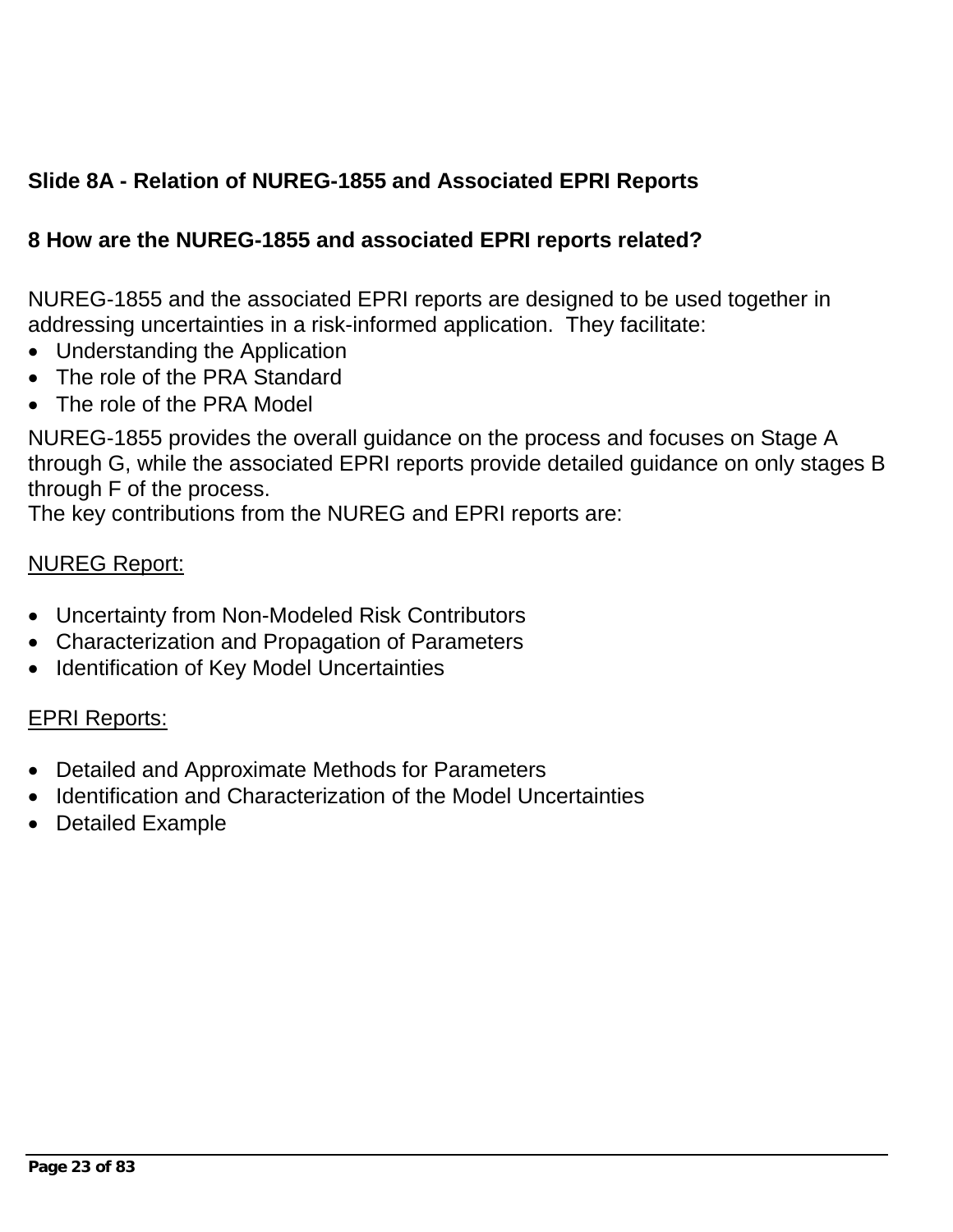## **Slide 8B - More Information on Uncertainties in PRA**

## **EPRI 1026511 Steps in Relation to Stages of NUREG-1855, Rev. 1**

The information below provides the process in EPRI 1026511 that a licensee should follow in preparing a risk-informed application, and how uncertainty is considered in each step of the process. The diagram also provides links between the licensee process and the steps in NUREG-1855.

Step 1 (NUREG-1855 Step B1): Define applications:

- -Acceptance guidelines
- -Scope of risk contributions
- -Cause-effect relationship

Step 2 (NUREG-1855 Step B2): Assess adequacy of existing PRA to model cause-effect relationship

If the cause and effect relationships in the PRA are not adequate, refine model or redefine application (NUREG-1855 Step B3) and go back to step 2.

If the cause and effect relationships in the PRA model it are adequate, the licensee needs to asses if they need a full scope PRA or if the existing PRA scope is adequate?

If the existing PRA scope is not adequate, then proceed to step 3.

Step 3: Perform initial comparison with acceptance guidelines. Identify significant contributors and role of affected function(s).

Once step 3 is finished, conduct step 4.

Step 4 (NUREG-1855 Step C): Assess adequacy of existing PRA to model cause-effect relationship.

If the cause and effect relationships in the PRA are not adequate, refine model or redefine application (NUREG-1855 Step B3) and go back to step 2.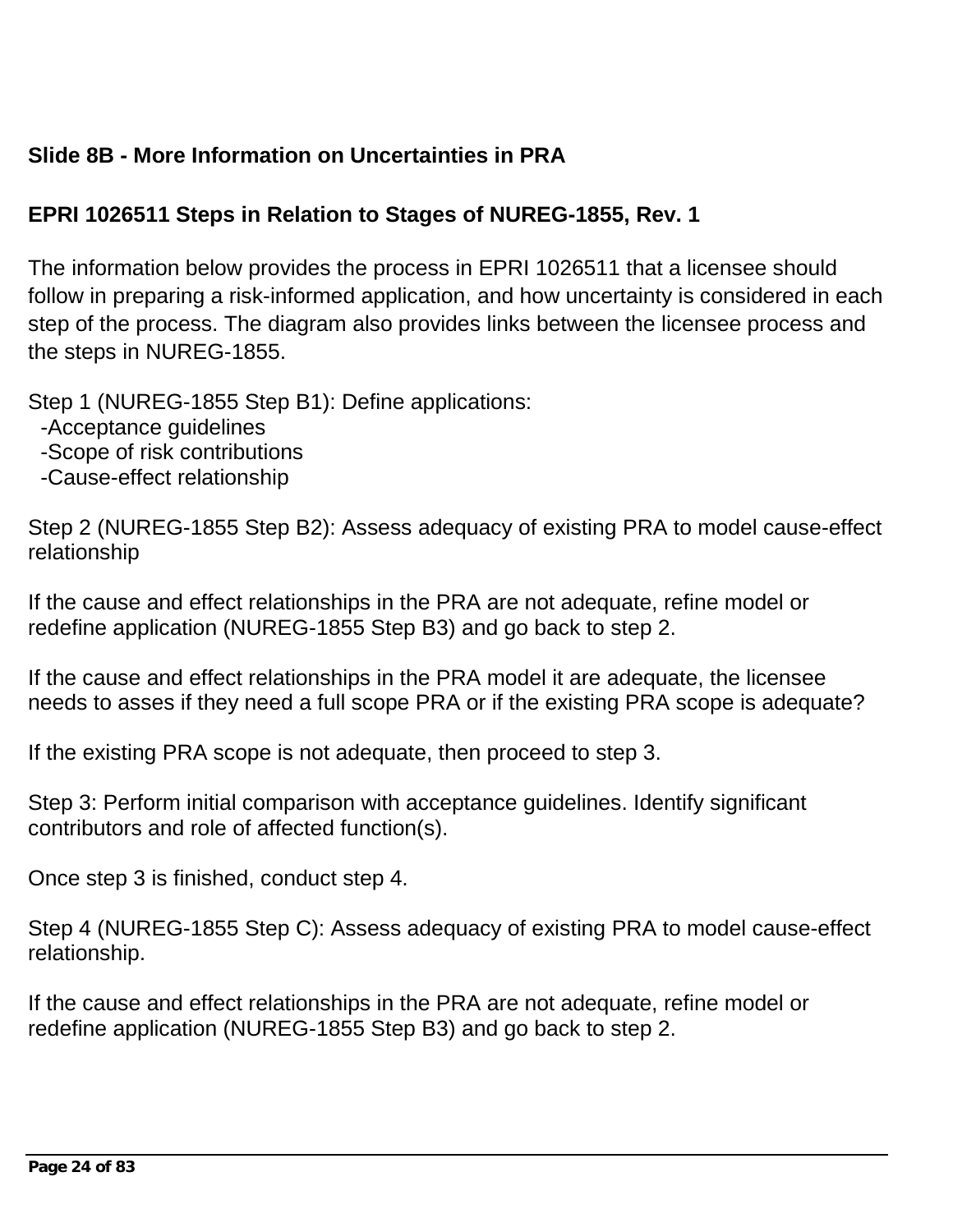If the cause and effect relationships in the PRA are adequate, proceed to step 5. If the answer to the previously asked question, is the existing PRA scope adequate, was yes, then insights from EPRI 1016737 are incorporated and the licensee would move directly to step 5 from that question.

Step 5 (NUREG-1855 Steps D and E): Comparison with acceptance guidelines and identify significant contributors

-Identify conservatisms

-Parameter uncertainty

-Model uncertainty

If the Acceptance Guidelines are exceeded (Section 5), then the licensee needs to refine the model or redefine the application and return to Step 5.

If the acceptance guidelines are not exceeded, proceed to Step 6.

Step 6 (NUREG-1855 Steps F): Integrated decision-making

Link to EPRI Report 1026511:

EPRI Report 1026511, "Practical Guidance on the Use of Probabilistic Risk Assessment in Risk Informed Applications with a Focus on the Treatment of Uncertainty," [https://www.epri.com/#/pages/product/000000000001026511/] EXIT: This link is external to the NRC website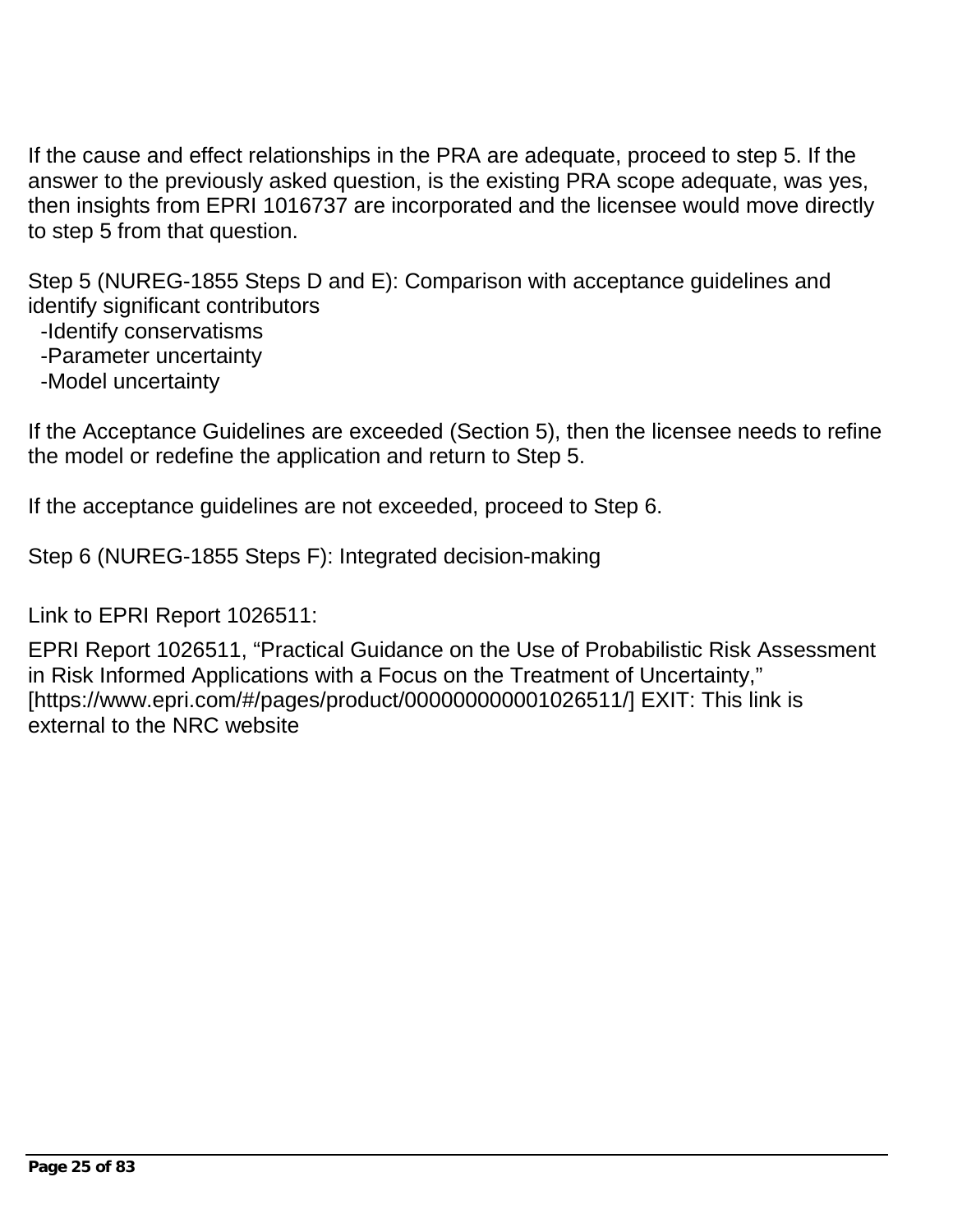# **Slide 9A - Activities that Use NUREG-1855**

#### **9 When is the guidance in NUREG-1855 and associated EPRI reports used?**

Stage A provides guidance to both the licensees and the NRC staff for determining whether the detailed guidance in NUREG-1855 and the associated EPRI reports should be used for the risk-informed application under consideration.

The goal of this stage is to determine whether the results from a PRA are used in the risk-informed application and to determine how the PRA results are to be used to support the decision.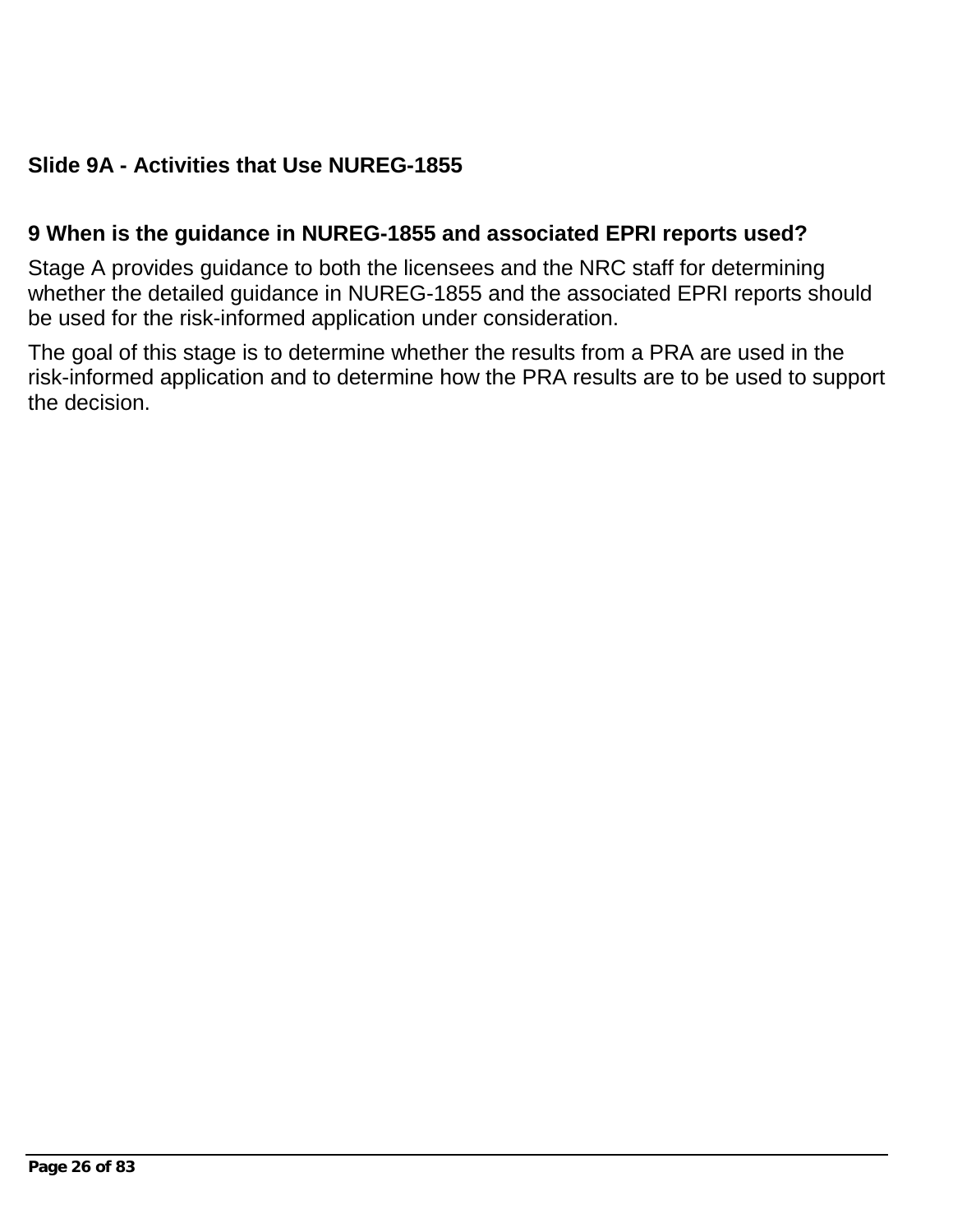### **Slide 9B - Stage A Process**

Stage A involves two steps:

Step A-1 determines the type of risk metric results used in the application. If the risk metric is independent of the PRA, treatment of uncertainties is addressed through a different process than NUREG-1855 (See Section 3.4). If the risk metric is PRA dependent, proceed to step A-2.

Step A-2 determines how the PRA results are used to support the decision requested in the application. If the PRA results are continuous or immediately evaluated, treatment of uncertainties is addressed through a different process than NUREG-1855 (See Section 3.4). If the application of the PRA results is a regulatory submittal, proceed to step B, assessing the PRA Scope and Level of Detail.

Although not all decisions explicitly use the guidance in NUREG-1855 and the associated EPRI reports, the guidance in these documents can be used in a generic fashion as described in the next screen.

For those decisions that will use the guidance in NUREG-1855 and the associated EPRI reports, the analyst then follows Stages B through F.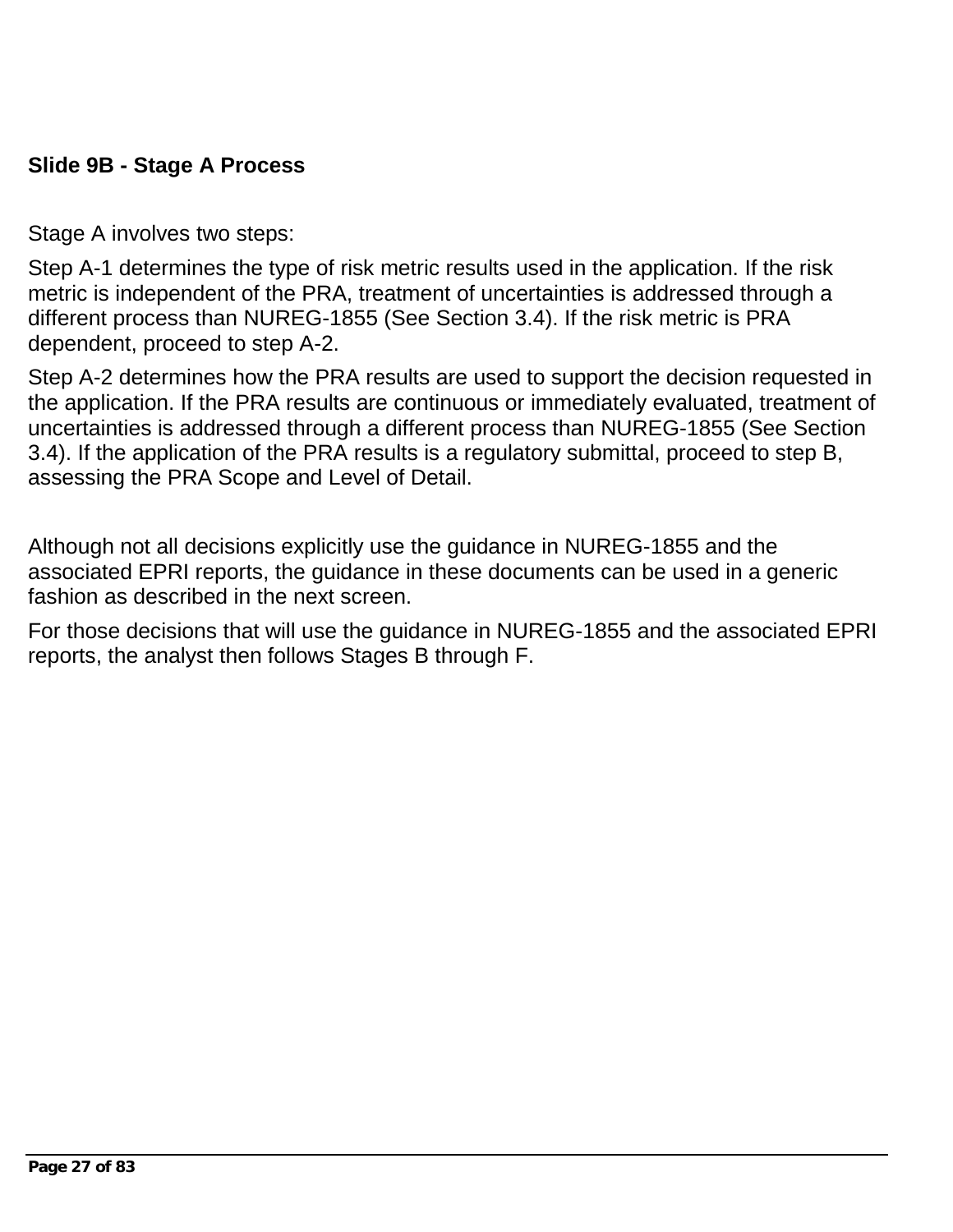### **Slide 9B – Step A-1: Type of Results**

In this step, the analyst determines if the risk results used in the application are dependent on development of a PRA, either by evaluating changes to the core damage frequency and/or large early release frequency values or by utilizing importance measures to gain insights into risk significant components or actions. Some example risk-informed activities include:

- Component Risk Ranking (e.g., motor- operated valves) -- Utilizes the Fussell-Vesely importance measure (IM) calculated from a PRA to rank components.
- Regulatory Guide 1.174 (licensing basis changes) -- Uses core damage frequency and large early release frequency calculated from the baseline PRA and the potential change as a result of the proposed modifications to the plant design or operation reflected in the PRA.
- 10 CFR 50.69 (special treatment of structures, systems and components) -- Uses Fussell-Vesely and risk achievement worth importance measures calculated from a PRA. Also uses the core damage frequency and large early release frequency calculated from the baseline PRA and the potential change as a result of the proposed modifications to the plant design or operation reflected in the PRA.
- Notice of Enforcement Discretion (NOED) Uses an incremental conditional core damage probability.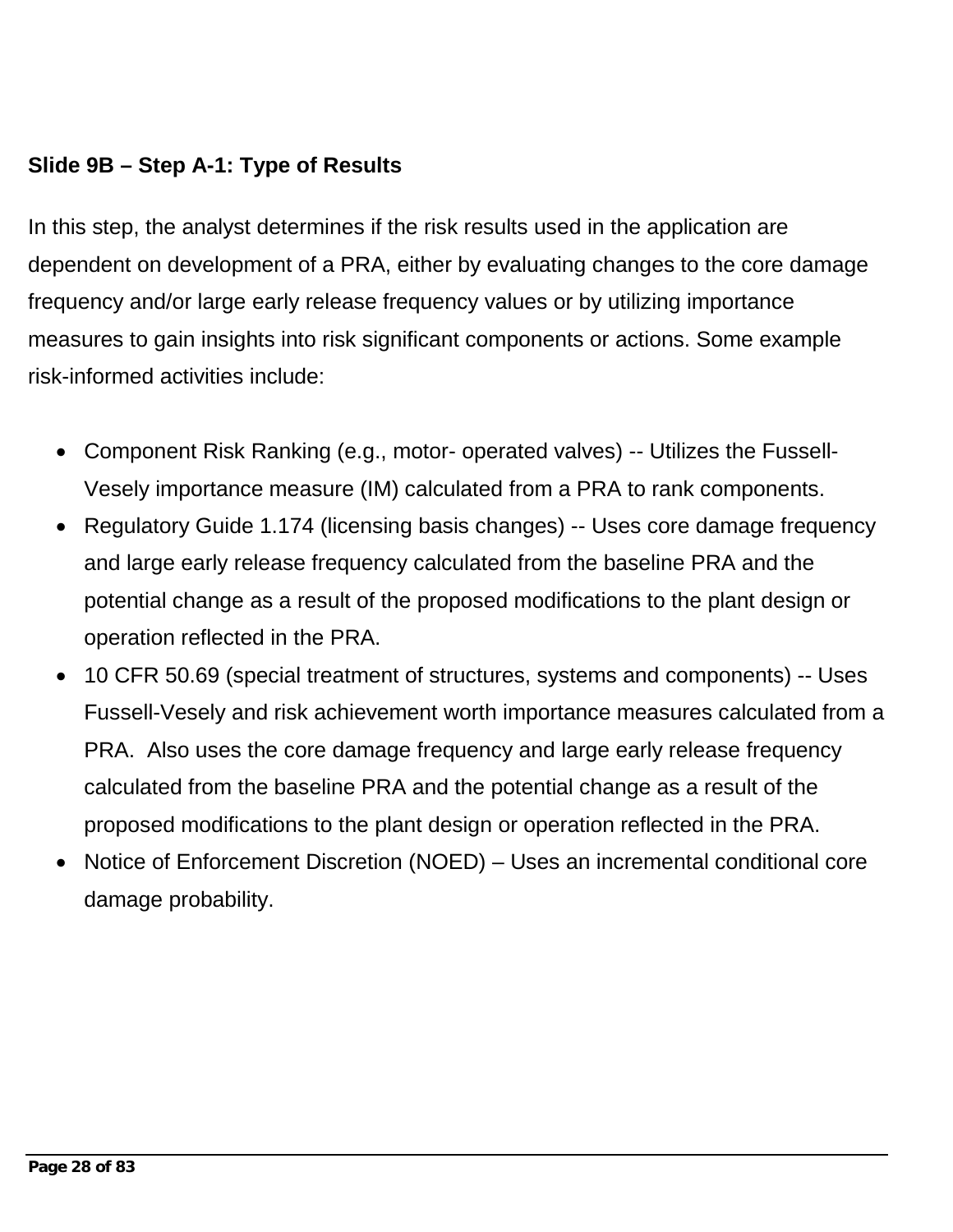### **Slide 9C – Step A-2: How Results Are Used**

In this step, the analyst determines how the application, e.g., decision, uses the PRA results based on the following criteria:

- 1. The risk metrics from the PRA are continuously being evaluated such that at any time, the risk is known – not subject to the detailed approach discussed in NUREG-1855. Example answers for this criteria for various activities would be: Component risk ranking, no; Reg Guide 1.174, no; 10 CFR 50.69, no; NOED, no.
- 2. The decision under consideration is based on reviewing the PRA risk results against specified regulatory acceptance guidelines – subject to the detailed approach discussed in NUREG-1855. Example answers for this criteria for various activities would be: Component risk ranking, only importance measures; Reg Guide 1.174, yes; 10 CFR 50.69, yes; NOED, possibly.
- 3. The risk significance of a decision is being evaluated at the time of occurrence of an event and there is insufficient time to evaluate the impact of uncertainties – not subject to the detailed approach discussed in NUREG-1855. Example answers for this criteria for various activities would be: Component risk ranking, no; Reg Guide 1.174, no; 10 CFR 50.69, no; NOED, yes.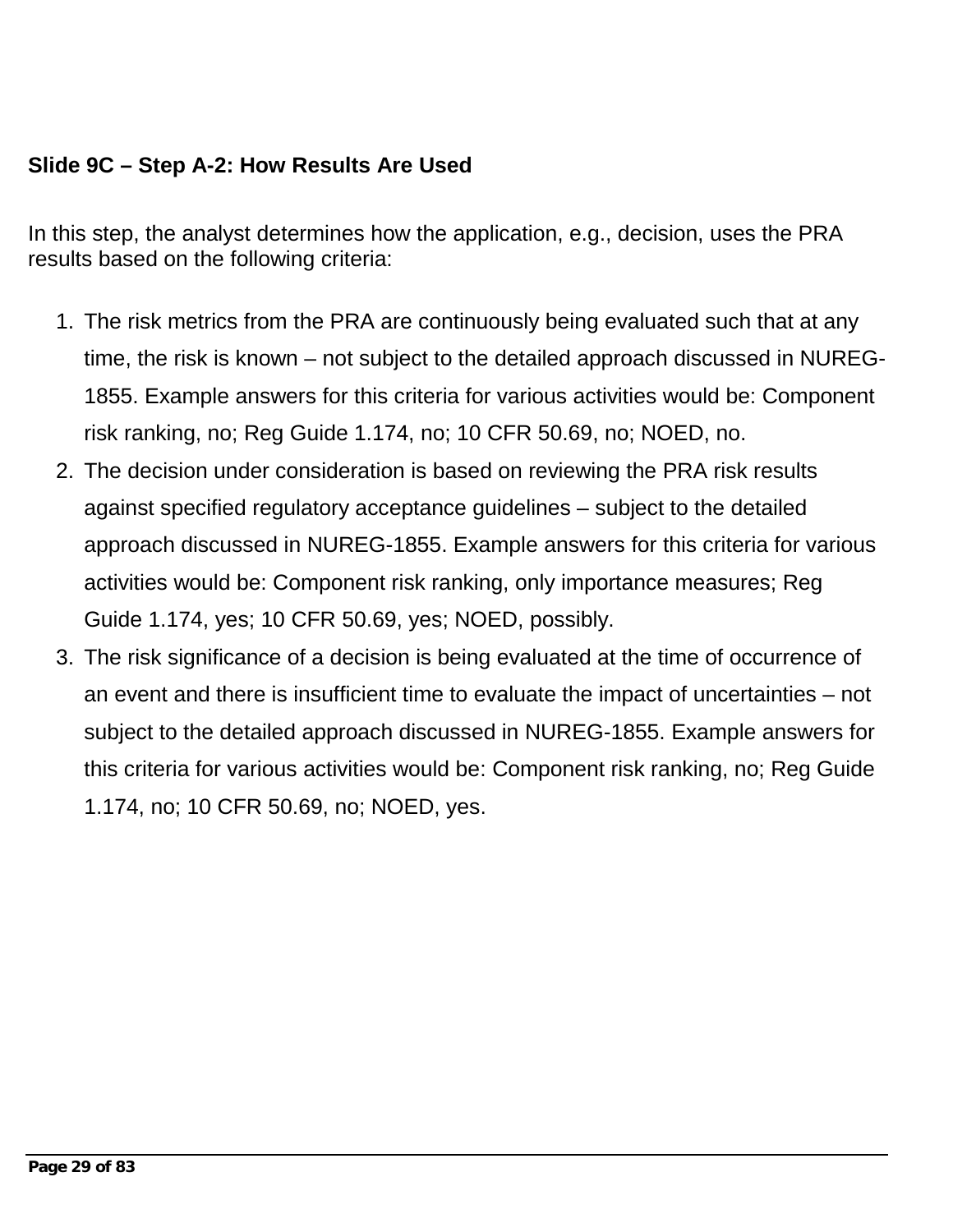### **Slide 9D – Generic Use**

Stage A starts with a determination of the type of risk-informed activity that is being evaluated (non-risk-informed activities are outside the scope of this report) and the type of risk metric results used in the application. If the risk metric results do not depend on the development of a PRA, the detailed approach in NUREG-1855 does not apply. Next, with regard to how the PRA is being used in the decision, if the activity involves a continuous evaluation of risk or an evaluation of risk at the time of an event, the detailed approach in NUREG-1855 does not apply. However, the detailed approach in NUREG-1855 can be generically applied for all risk-informed activities.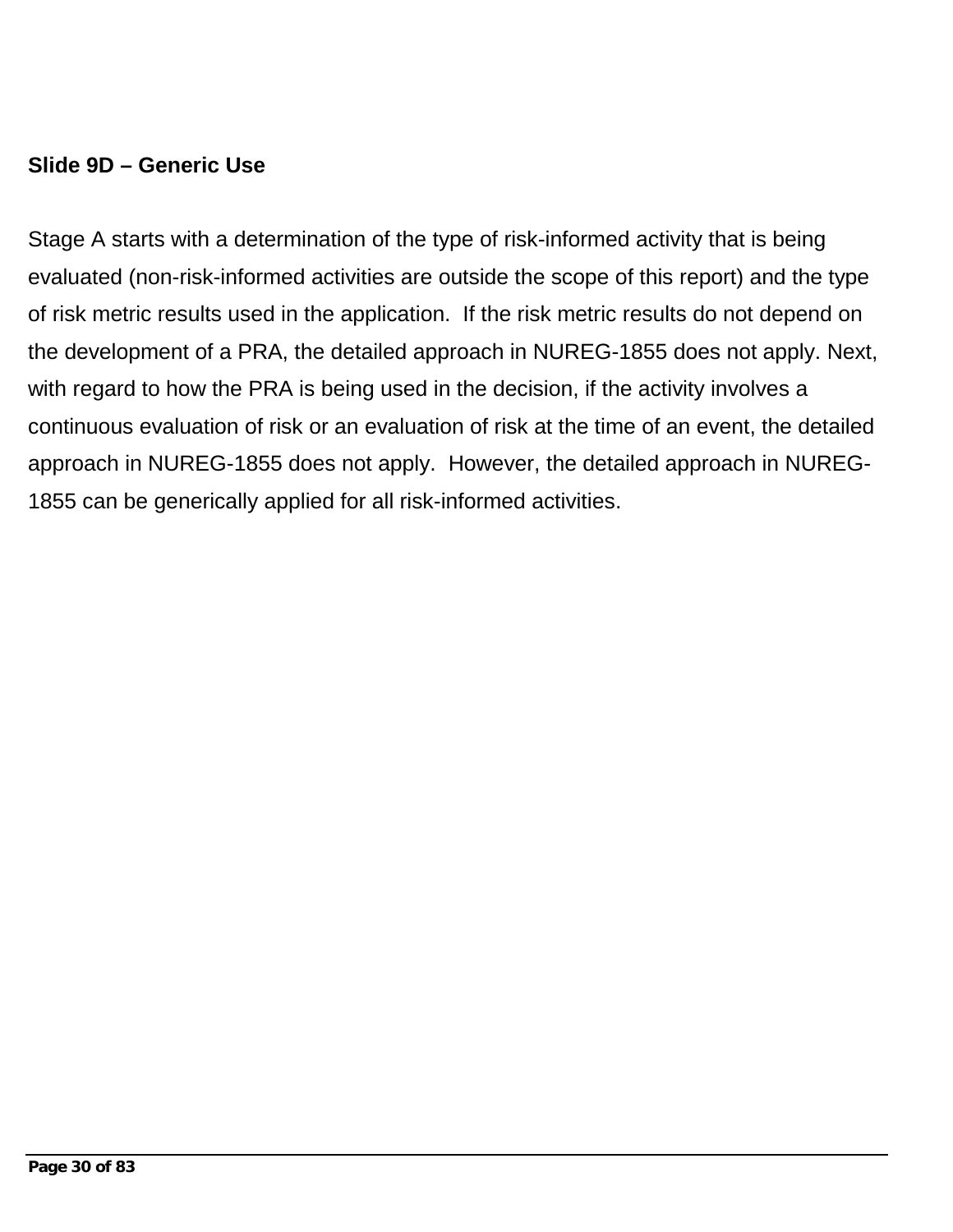# **Slide 10A – Generic Application of NUREG-1855**

### **10 Is the guidance in NUREG-1855 (and associated EPRI**

Risk-informed activities not covered under Stage A still require an assessment of the uncertainties, but, perhaps to a lesser degree.

For these activities, the guidance in NUREG-1855 is not applied verbatim; the guidance is generic and can be broadly applied.

This generic process is comprised of the following three steps:

- 1. Understanding the risk-informed activity.
- 2. Understanding the sources of uncertainties.
- 3. Addressing the uncertainties in the decisionmaking.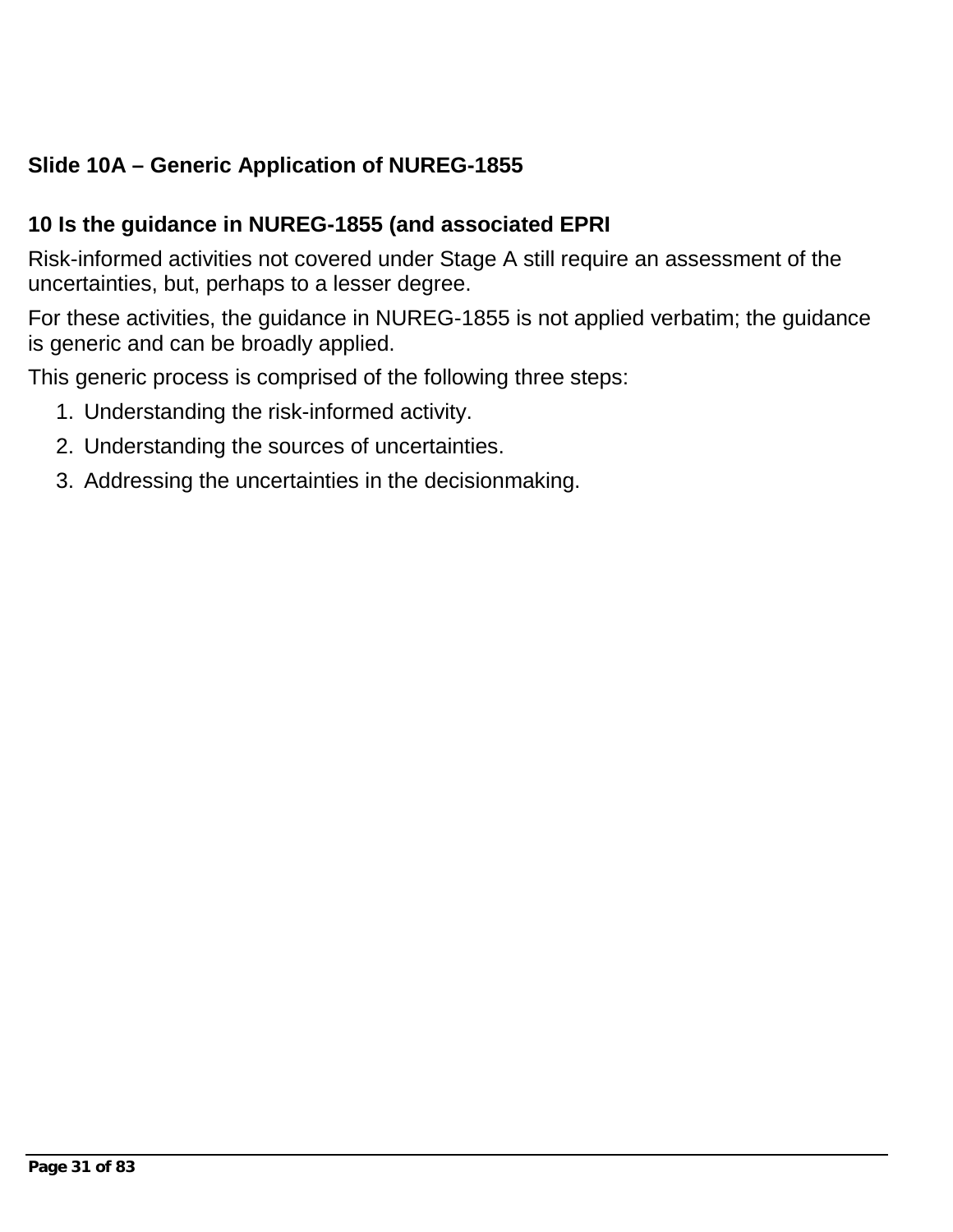# **Slide 10B – Understanding the Risk-Informed Activity**

- Need to identify what results are needed to evaluate the specific aspect of plant design or operation being assessed and how they are to be used to inform the decision.
- There can be occasions where qualitative risk insights are sufficient and thus a qualitative risk method could be sufficient to make a risk-informed decision.
- The level of detail of the risk assessment can vary because of choices in the modeling assumptions and approximations made in order to limit the need for potentially resource-intensive detailed analysis.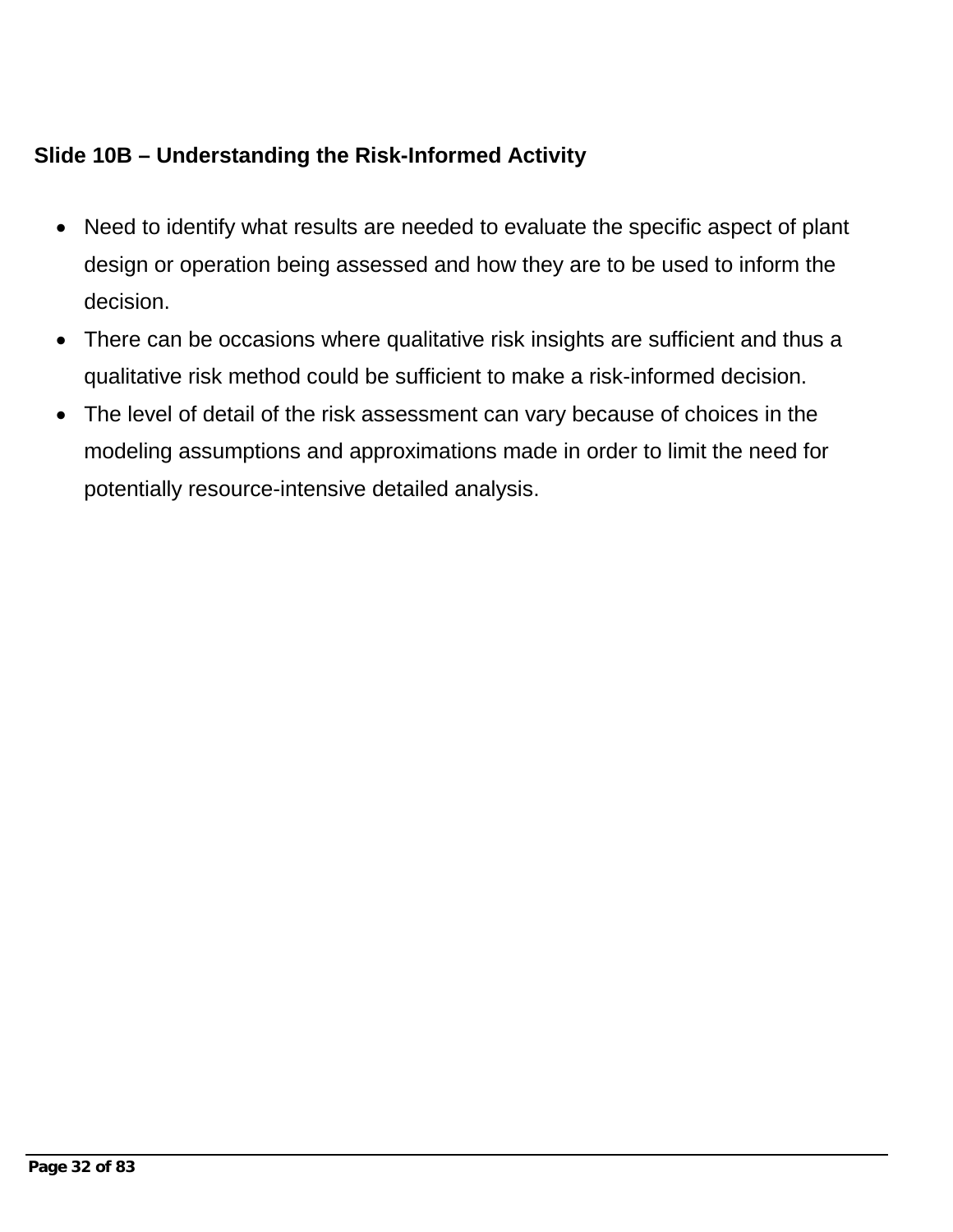# **Slide 10C – Understanding Sources of Uncertainties**

- The effect of parameter, model and completeness uncertainties on the risk assessment results must be identified to make proper risk-informed decisions.
- Identification and evaluation of these uncertainties for risk assessments other than PRA follows the same approach as provided in Stages C, D and E.
- It is necessary to assess whether the uncertainties have the possibility of changing the evaluation of risk significantly enough to alter a decision.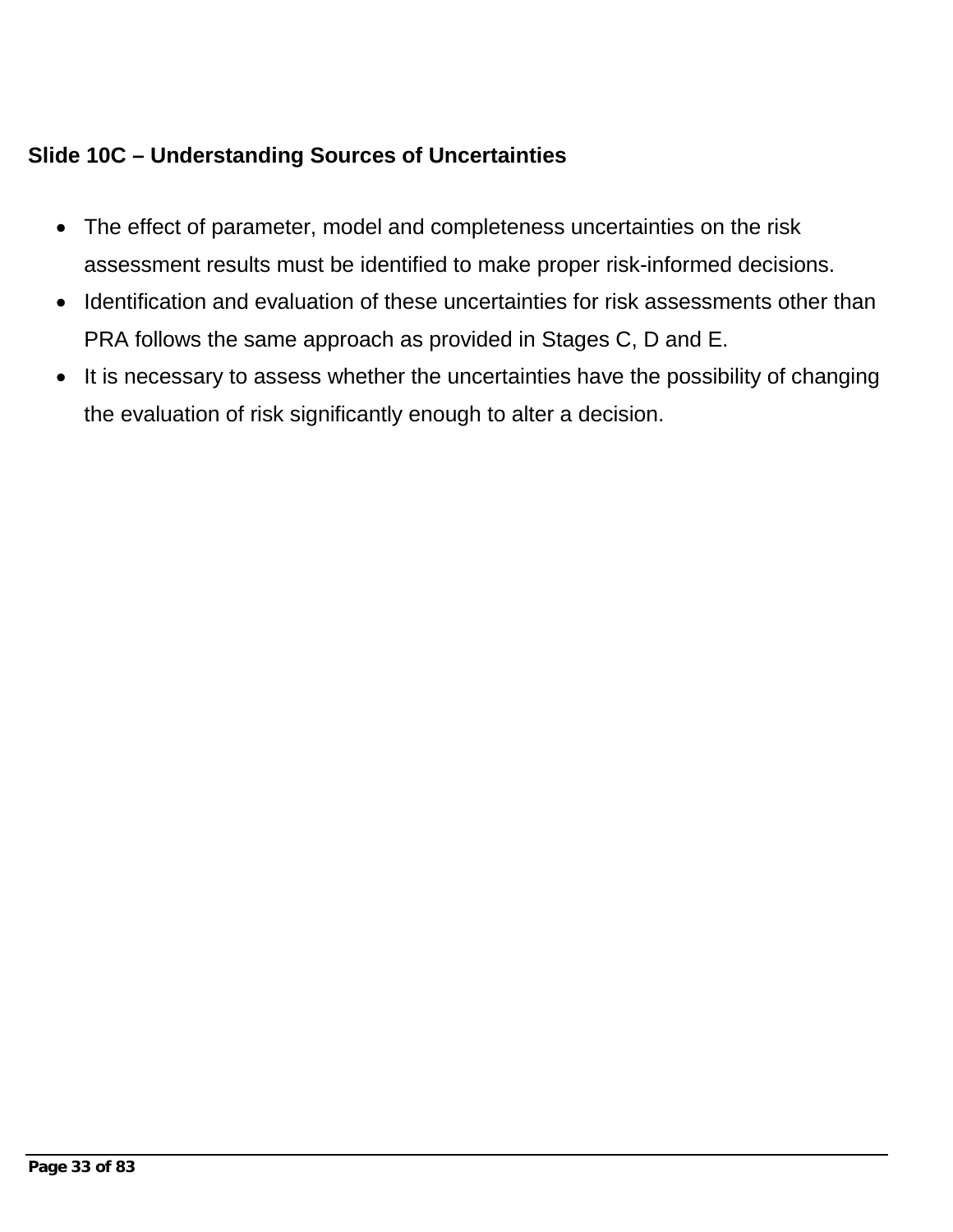### **Slide 10D – Addressing Uncertainties**

- It is important to understand how uncertainties can affect the decision the proximity of the mean value to a quantitative acceptance guideline can influence the depth of analysis required to make a decision.
- The missing scope or level-of-detail items must be addressed in the decision process. Screening assessments can be used to show that the missing items are not important to the decision. In some cases, the risk-informed activity can be altered such that the missing scope items do not affect the decision process.
- The results of sensitivity studies performed to address model uncertainties can confirm that the acceptance guidelines are still met even when alternative assumptions are used (i.e., the conclusion generally remains the same with respect to the acceptance guideline).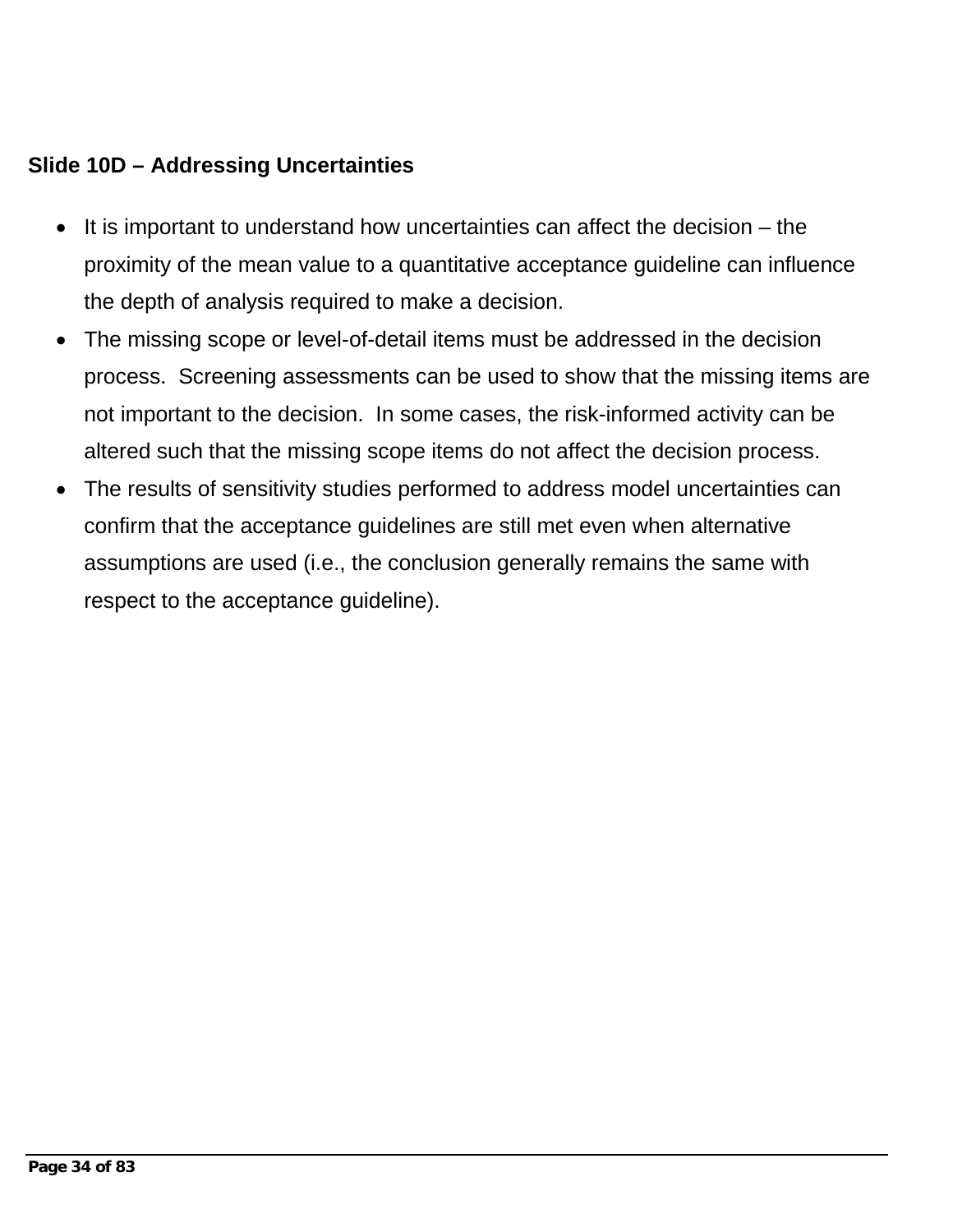# **Slide 11A – PRA Scope and Level of Detail**

#### **11 Does the missing PRA scope and level of detail matter for the application?**

Stage B provides guidance to the licensee to determine whether the PRA scope and level of detail is sufficient to support the risk-informed decision under consideration.

The goal of this stage is to determine whether the hazard groups, initiating events, component failure modes, accident sequences, human reliability analysis, etc. are sufficient to support the risk-informed decision under consideration.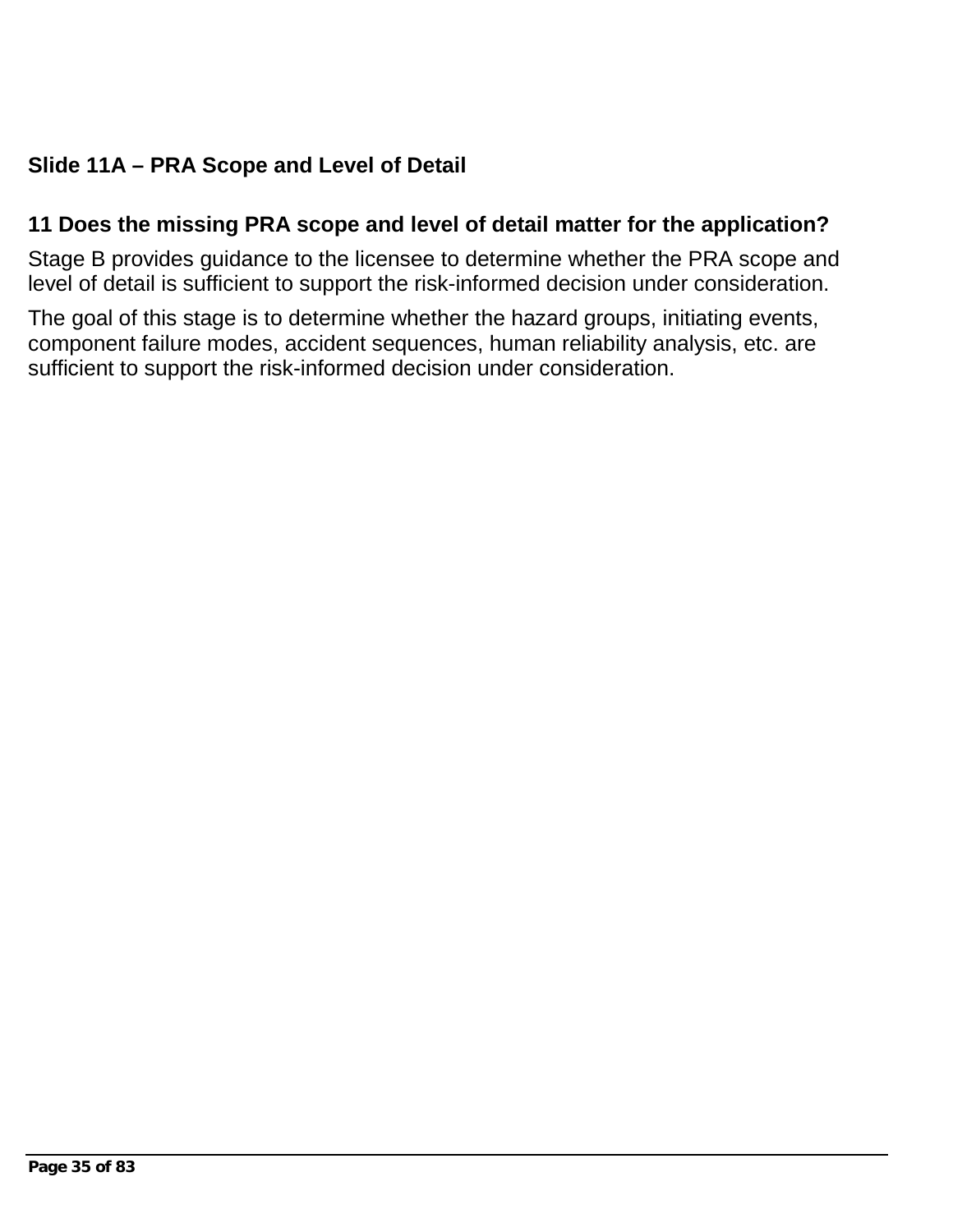## **Slide 11A (Continued) Stage B Process**

Stage B, applicability of approach, consists of three steps:

Step B-1 involves understanding the risk-informed application and decision.

Step B-2 involves identifying the PRA scope and level of detail needed for the riskinformed application.

Step B-3 involves assessing the PRA to determine if there is scope or level of detail needed for the risk-informed application that is missing from the PRA.

If the PRA structure is satisfactory for the PRA application, continue to stage D, assessing Parameter Uncertainty.

If the PRA structure is unsatisfactory for the PRA application, the licensee can redefine the application or conduct a screening analysis as defined in Stage C. Once completed, both these approaches will return the licensee to Step B-1. The licensee can also refine the PRA and proceed to Stage D, assessing Parameter Uncertainty.

Associated EPRI report 1026511 provides additional guidance to the analyst on how to conduct this step.

Step 1 (NUREG-1855 Step B1): Define applications:

-Acceptance guidelines

-Scope of risk contributions

-Cause-effect relationship

Step 2 (NUREG-1855 Step B2): Assess adequacy of existing PRA to model cause-effect relationship

If the cause and effect relationships in the PRA are not adequate, refine model or redefine application (NUREG-1855 Step B3) and go back to step 2.

If the cause and effect relationships in the PRA model it are adequate, the licensee needs to asses if they need a full scope PRA or if the existing PRA scope is adequate?

Link to EPRI Report 1026511: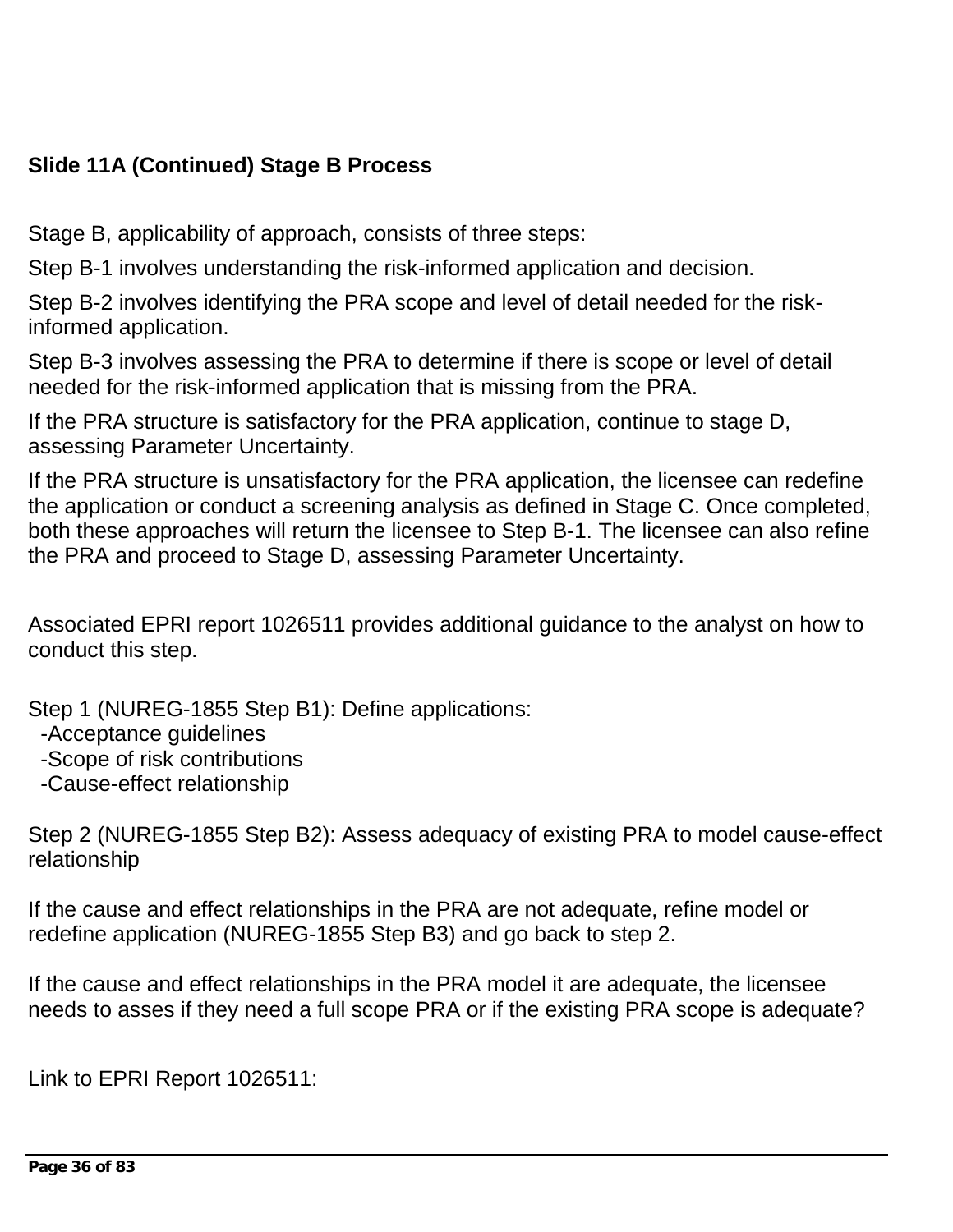EPRI Report 1026511, "Practical Guidance on the Use of Probabilistic Risk Assessment in Risk Informed Applications with a Focus on the Treatment of Uncertainty," [https://www.epri.com/#/pages/product/000000000001026511/] EXIT: This link is external to the NRC website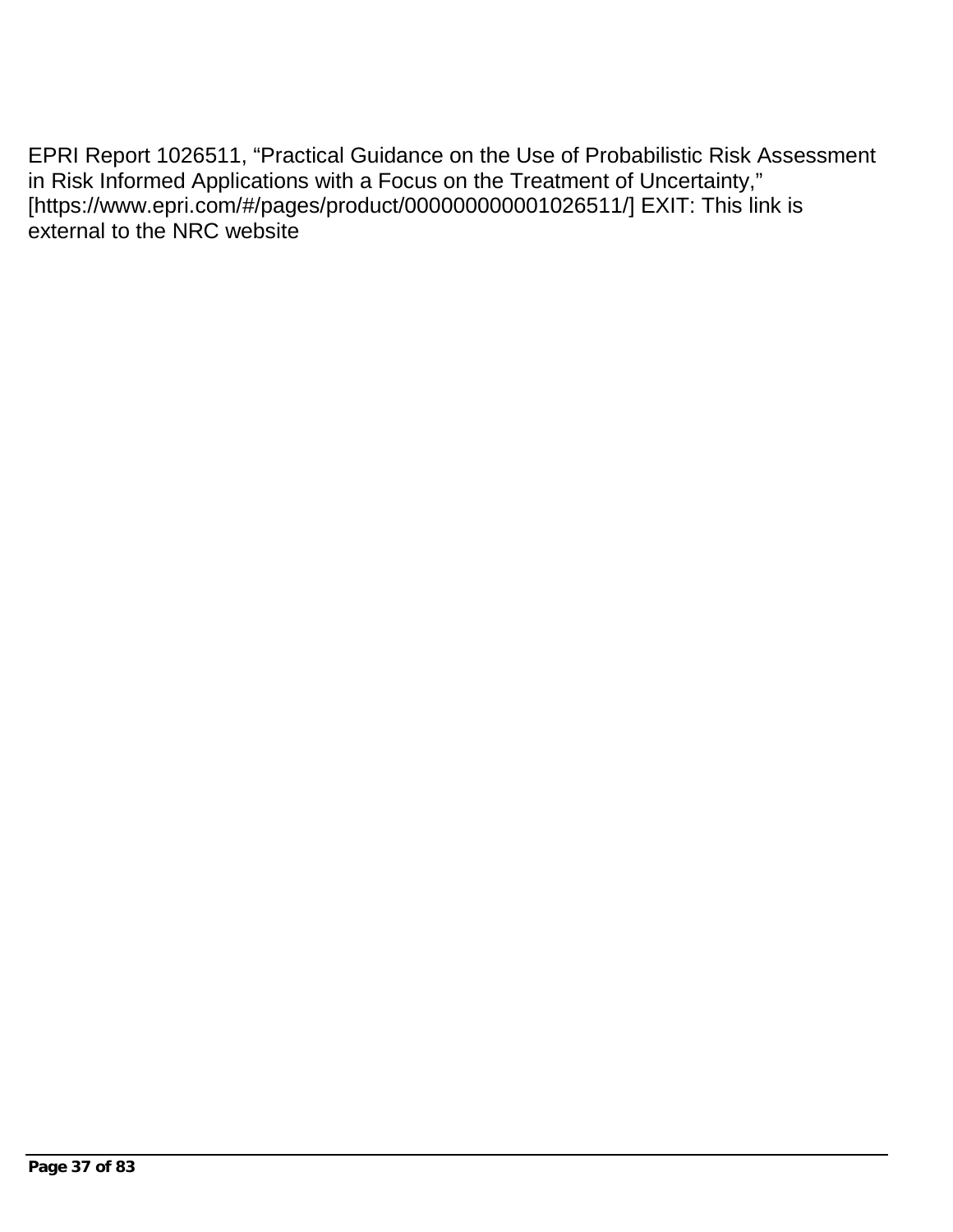# **Slide 11B - Step B-1: Understanding Application and Decision**

In this step, the analyst need to identify what structures, systems, and components and activities would be affected by a proposed application. In addition, a key aspect in this process is identifying the risk metrics needed to support the application.

### **Stage B**

Step B-1: Understanding the risk-informed application and decision

Step B-2: Identify the PRA scope and level of detail needed for the risk-informed application

Step B-3: Does the PRA contain the scope and level of detail needed to evaluate the risk change associated with the risk-informed application?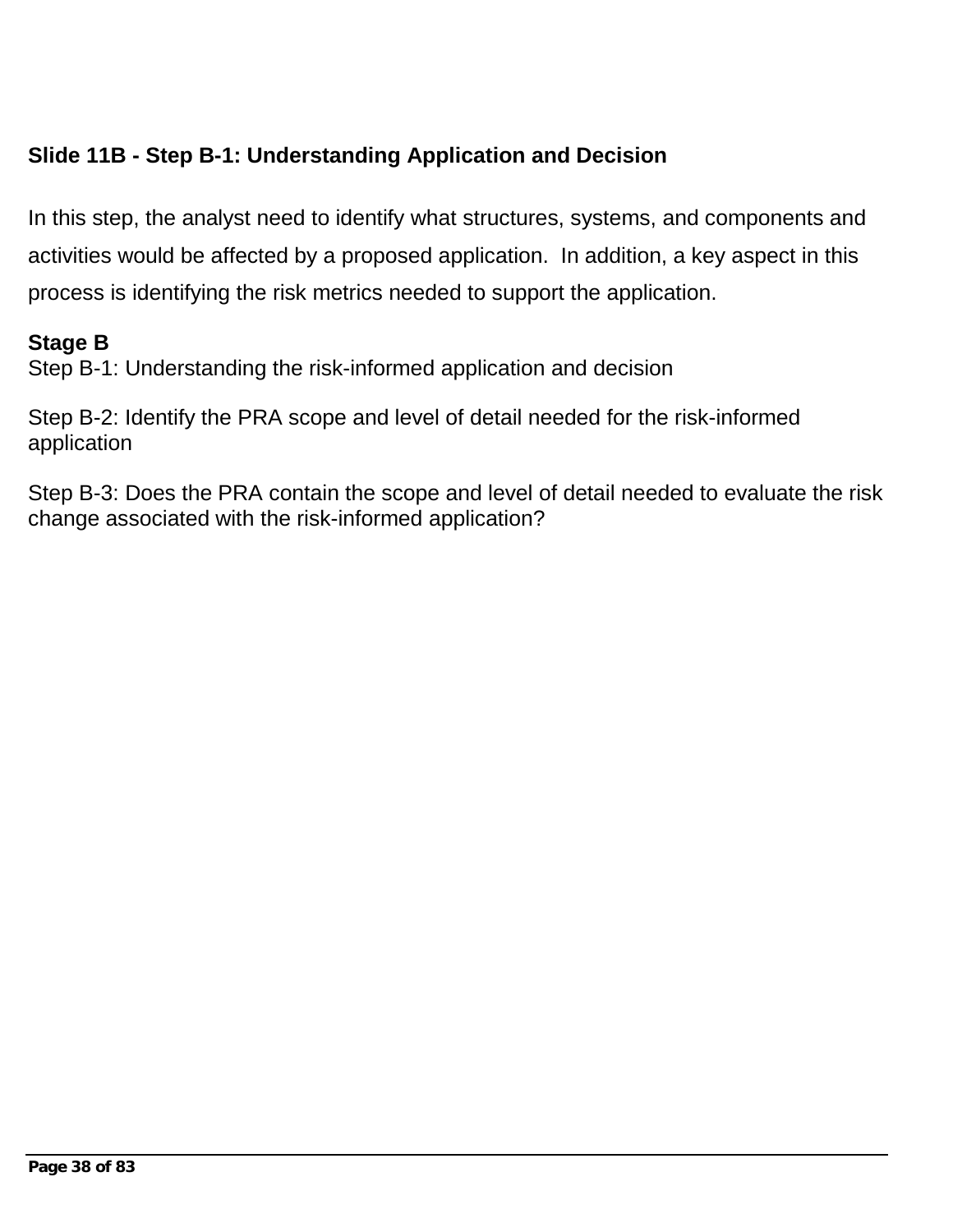# **Slide 11C – Step B-2: Identify Scope and Level of Detail**

In this step, the analyst needs to determine the cause-and-effect relationship between the application and the structures, systems and components and plant activities affected by the proposed risk-informed activity. This determination will then dictate the required scope of the PRA. It is then necessary to identify if the existing PRA contains the elements that would be affected by an application and are important to evaluating the risk measure(s) applicable to the decision.

#### **Stage B**

Step B-1: Understanding the risk-informed application and decision

Step B-2: Identify the PRA scope and level of detail needed for the risk-informed application

Step B-3: Does the PRA contain the scope and level of detail needed to evaluate the risk change associated with the risk-informed application?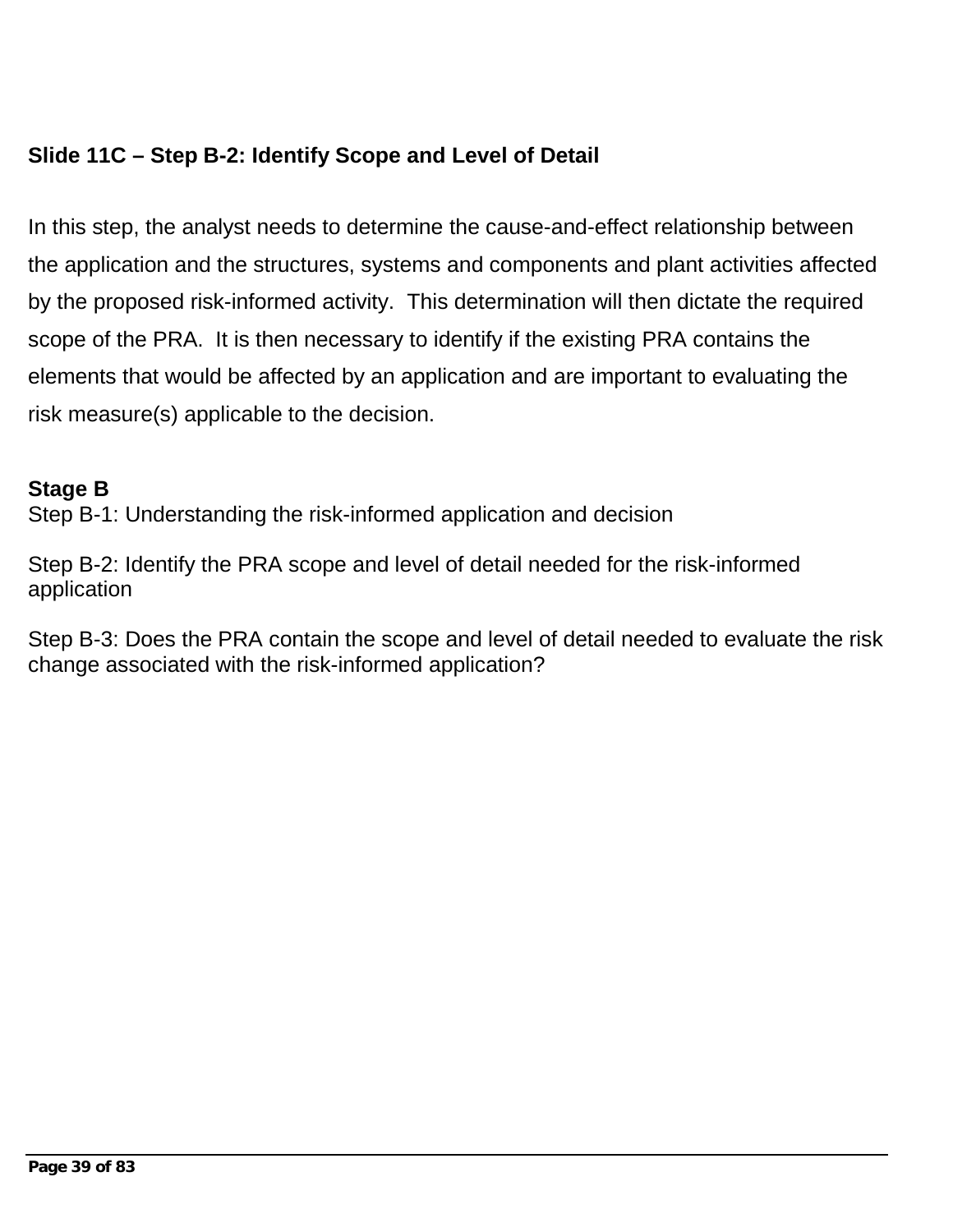# **Slide 11D – Step B-3: Addressing Missing Scope and Level of Detail**

In this step, the analyst, depending on whether the PRA does not contain the scope and level of detail needed to evaluate the risk change associated with a risk-informed application, chooses one of the following options: (1) upgrade the PRA to include the required scope and level of detail, (2) redefine the application such that the missing PRA scope or level of detail is not needed in the evaluation process, or (3) perform a conservative/bounding assessment of the missing items to determine if they are significant to the decision.

#### **Stage B**

Step B-1: Understanding the risk-informed application and decision

Step B-2: Identify the PRA scope and level of detail needed for the risk-informed application

Step B-3: Does the PRA contain the scope and level of detail needed to evaluate the risk change associated with the risk-informed application?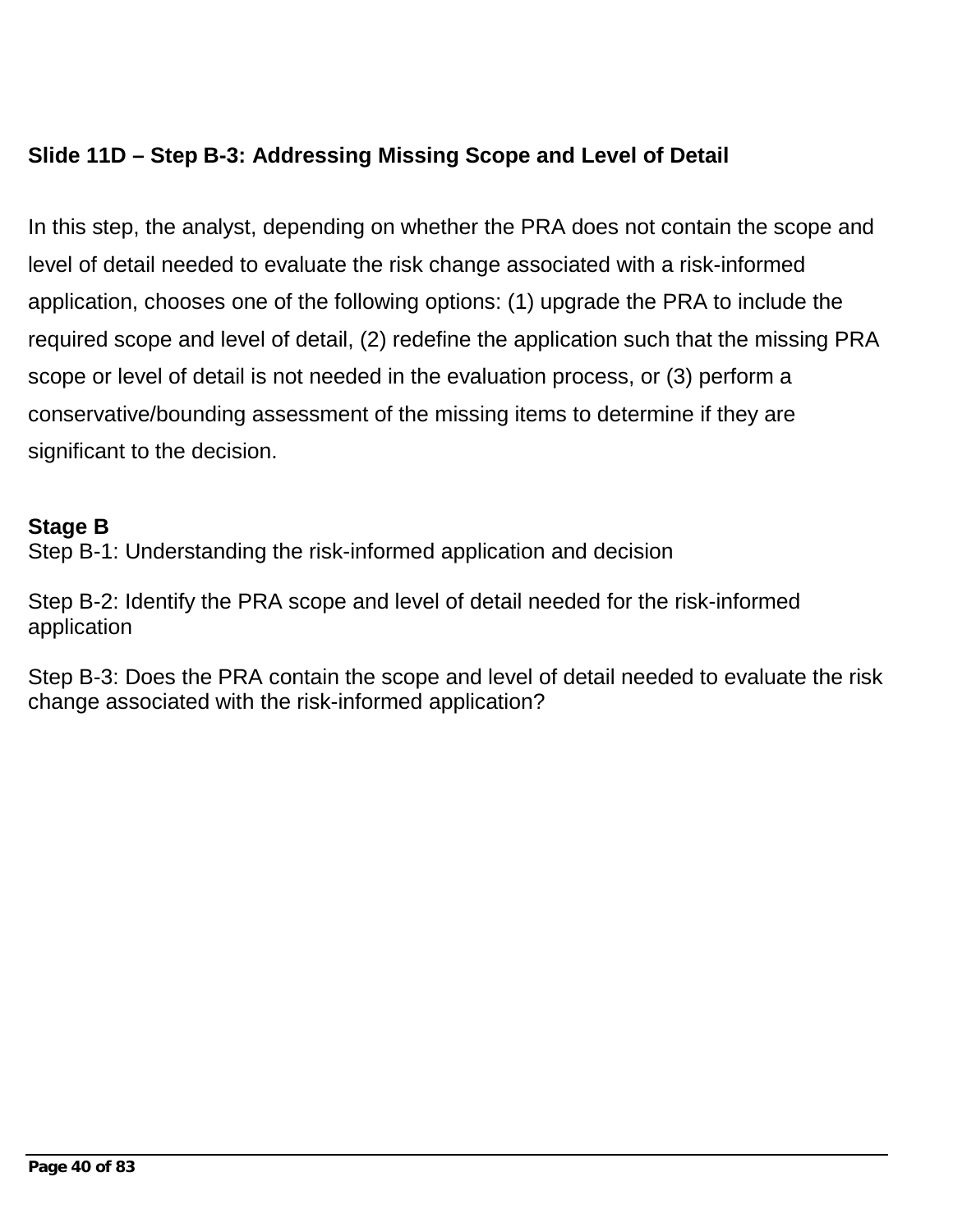## **Slide 12A - Completeness Uncertainties**

#### **12 How are completeness uncertainties addressed?**

Stage C provides guidance to the licensee on how to address completeness uncertainties; that is, how to address the scope and level of detail items that are not modeled in the PRA.

The goal of this stage is to determine whether the missing scope and level of detail are significant to the decision under consideration.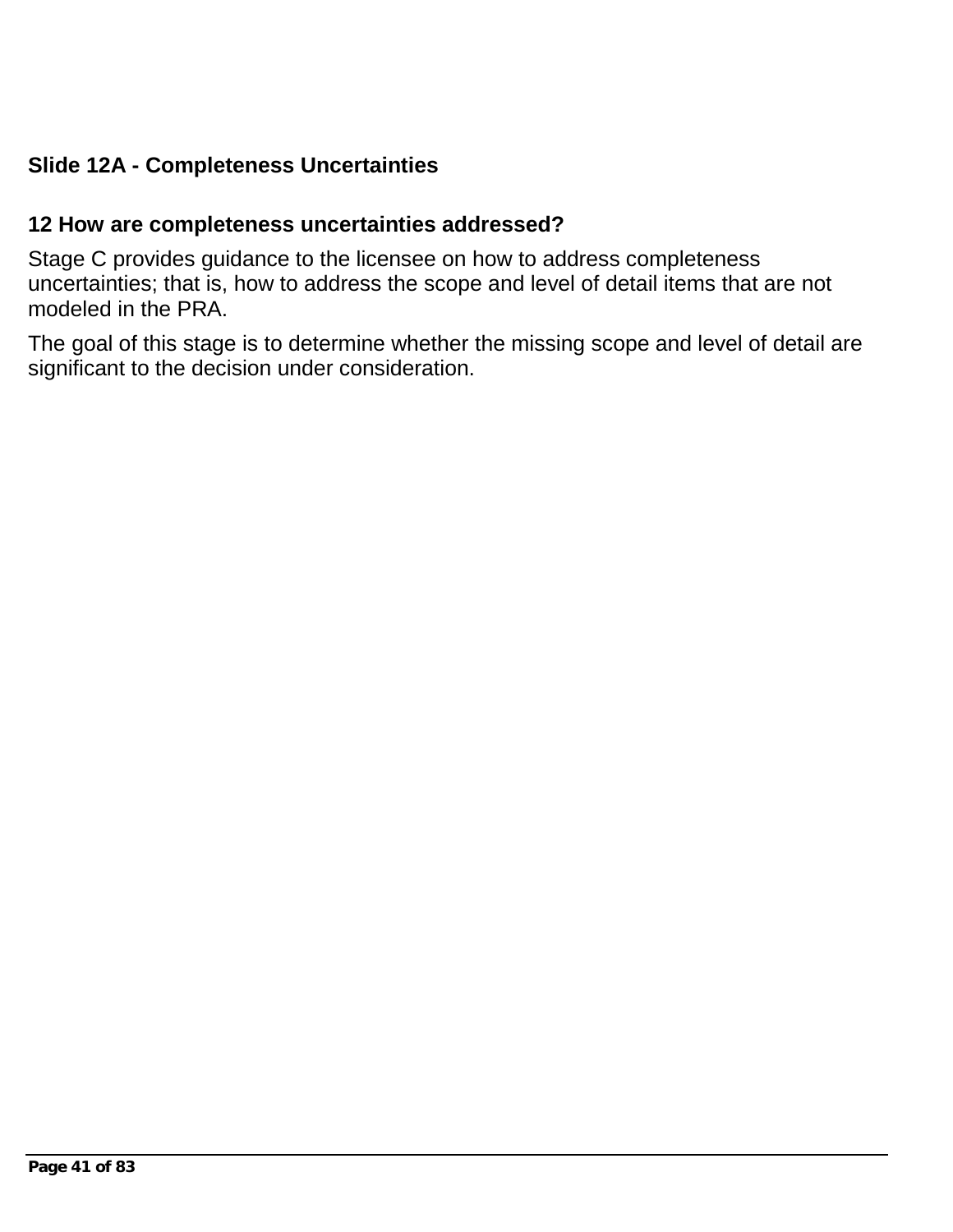# **Slide 12A (Continued) - Stage C Process**

If Stage B determines that screening is required, the licensee will enter Stage C.

Stage C involves two major steps: In Step C-1, the Licensee Performs screening analyses to determine the significance of the missing PRA scope or level of detail to the risk-informed decision. If the missing scope or level of detail are determined to be nonsignificant contributors to the decision, the licensee can move to Stage D, assessing parameter uncertainty.

In Step C-2, the Licensee determines if the PRA model needs to be updated or if the application needs to be modified to address the missing PRA scope or level of detail significant to the decision.

If there is not an NRC-endorsed PRA standard for the missing scope and level-of-detail, the licensee can proceed to Stage D. If a missing scope or level-of-detail item cannot be screened, the licensee will need to redefine the application by returning to Stage B. The licensee can also conduct upgrades per the PRA standard as endorsed in Regulatory Guide. 1.200, or submit the results of a conservative analysis, bounding analysis, or both to address the missing items. This upgrade process would allow the application to proceed to Stage D.

Associated EPRI report 1026511 provides additional guidance to the analyst on how to conduct this step.

Step 3: Perform initial comparison with acceptance guidelines. Identify significant contributors and role of affected function(s).

Once step 3 is finished, conduct step 4.

Step 4 (NUREG-1855 Step C): Assess adequacy of existing PRA to model cause-effect relationship.

Link to Regulatory Guide 1.200

Regulatory Guide 1.200, "An Approach for Determining the Technical Adequacy of Probabilistic Risk Assessment Results for Risk-Informed Activities [https://www.nrc.gov/docs/ML0904/ML090410014.pdf]

Link to EPRI Report 1026511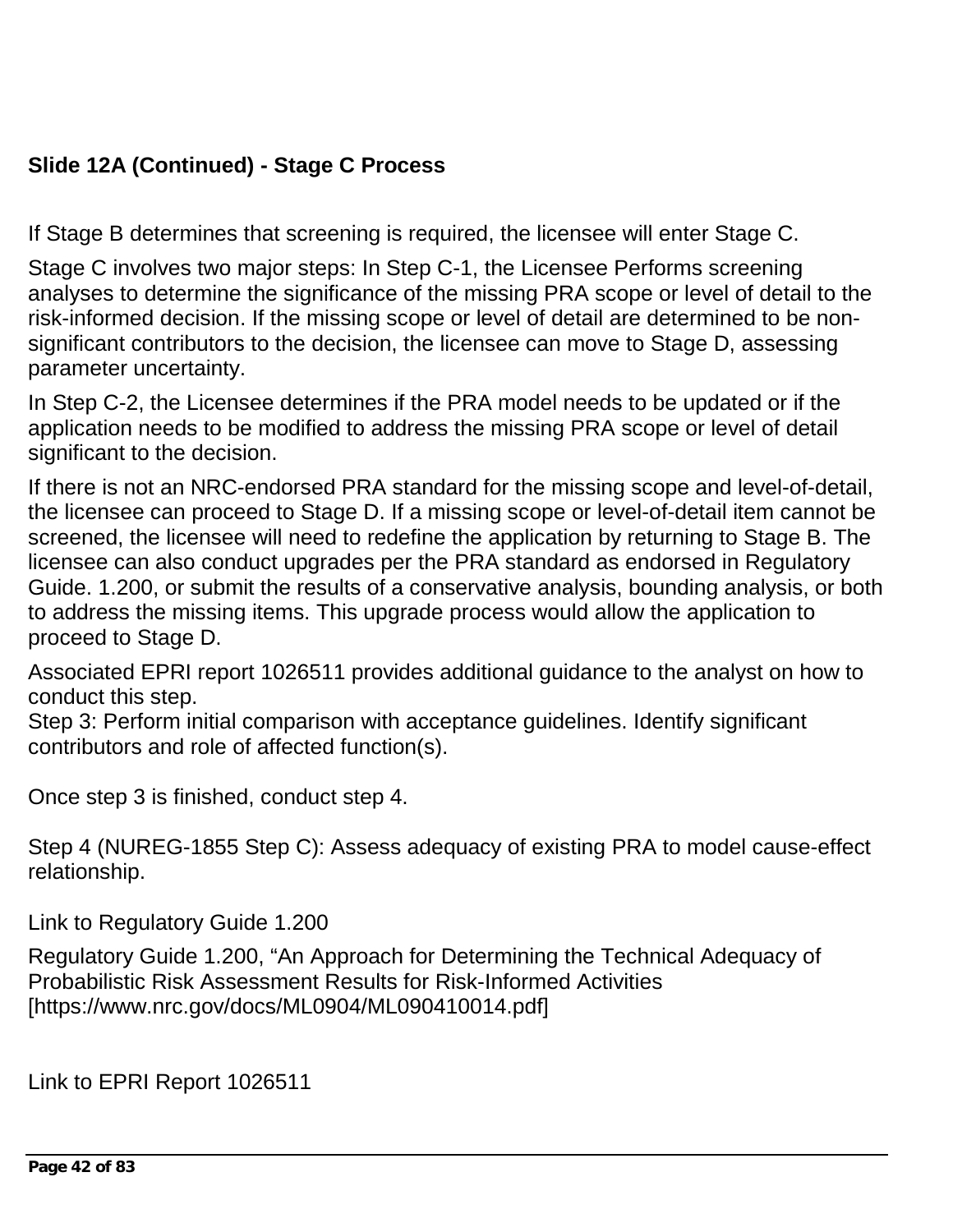EPRI Report 1026511, "Practical Guidance on the Use of Probabilistic Risk Assessment in Risk Informed Applications with a Focus on the Treatment of Uncertainty," [https://www.epri.com/#/pages/product/000000000001026511/] EXIT: This link is external to the NRC website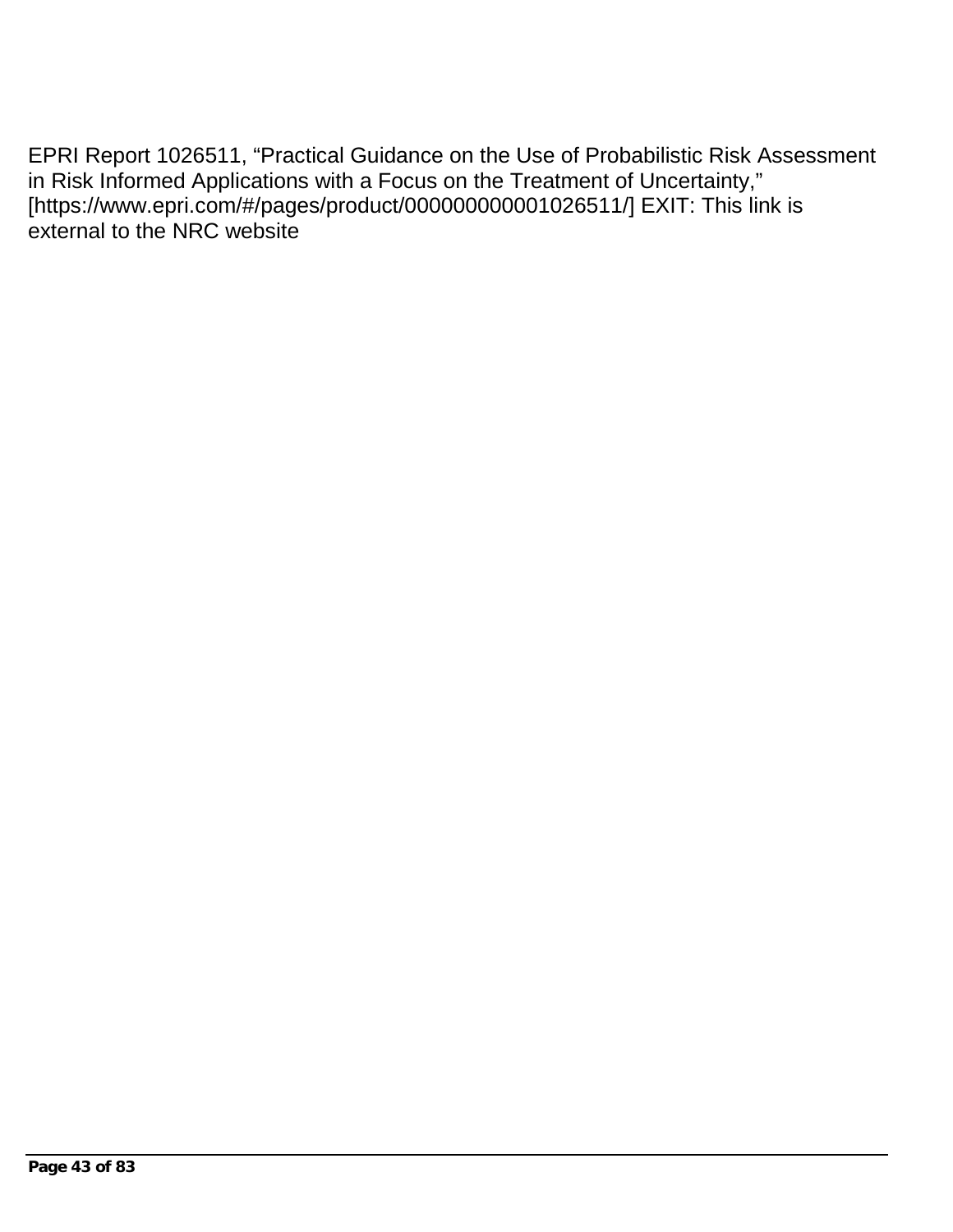# **Slide 12B – Step C-1: Perform Screening**

In this step, the analyst determines the risk significance of a missing scope or level of detail PRA item A screening analysis is performed to demonstrate that the particular non-modeled PRA scope or level-of-detail item can be eliminated from further consideration in the risk-informed decision. Screening analyses are either qualitative or quantitative in nature or a combination of both types.

If a missing scope or level-of-detail PRA item is not screened out after it is analyzed using a bounding, conservative, or limited realistic analysis, AND it is not significant to the risk-informed decision, then the results of that analysis can be incorporated into the application as an acceptable expansion of the PRA scope or level-of-detail.

# **Stage C**

Step C-1: Perform screening analyses for missing scope and level of detail items to assess significance

Step C-2: Determine strategy for addressing risk from each significant un-modeled scope or level-of-detail item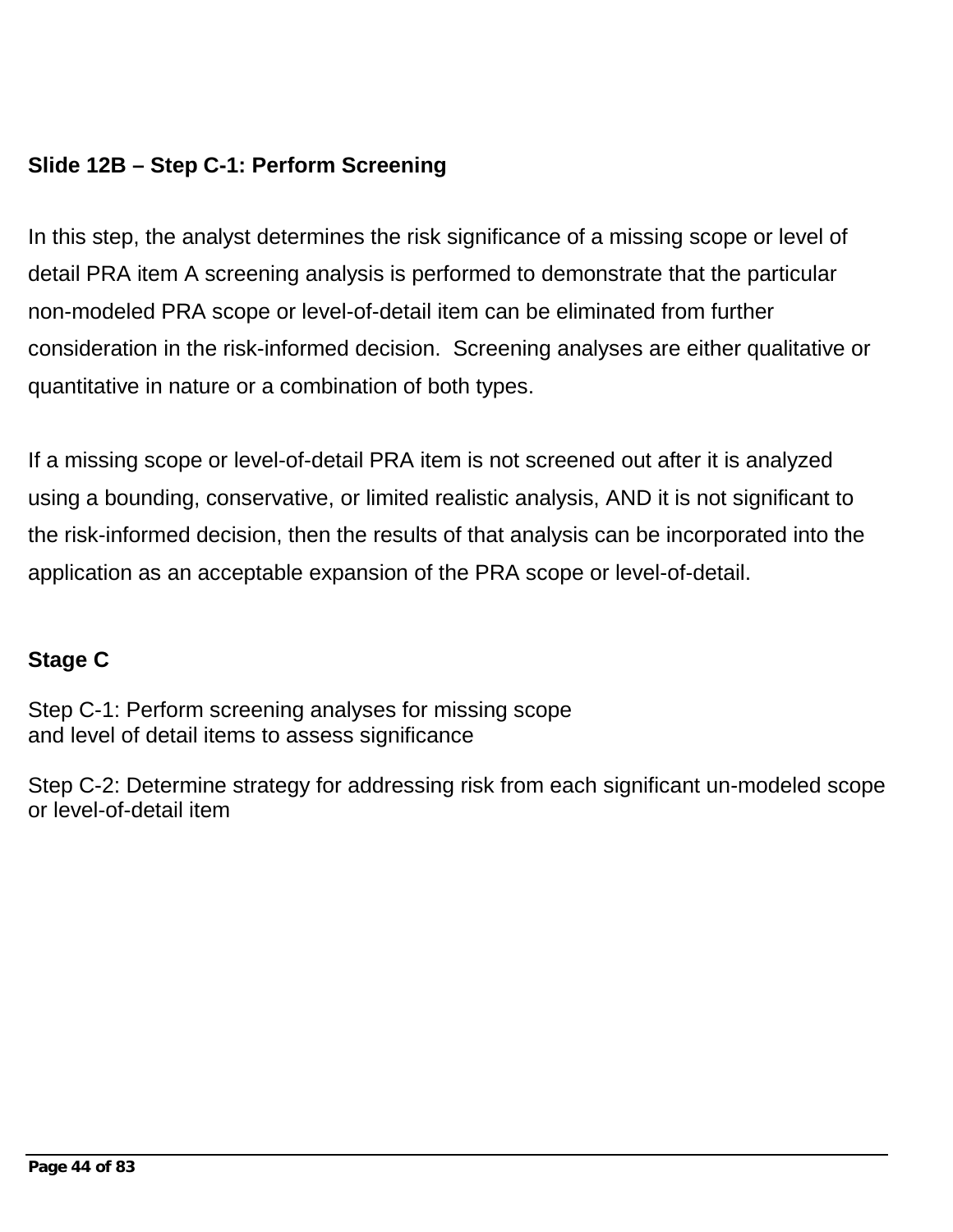## **Slide 12C – Step C-2: Determine Strategy**

In this step, the analyst addresses the risk from each significant un-modeled scope or level-of-detail item using a PRA model that is developed in accordance with a consensus standard for that item that has been endorsed by the NRC staff. If there is no PRA standard that addresses the missing scope or level-of-detail item in question, the licensee can submit the results of the quantitative screening analysis as part of the input into the decisionmaking process. When this situation occurs, the analyst can then proceed to evaluate the parameter and model uncertainties in the context of the application.

### **Stage C**

Step C-1: Perform screening analyses for missing scope and level of detail items to assess significance

Step C-2: Determine strategy for addressing risk from each significant un-modeled scope or level-of-detail item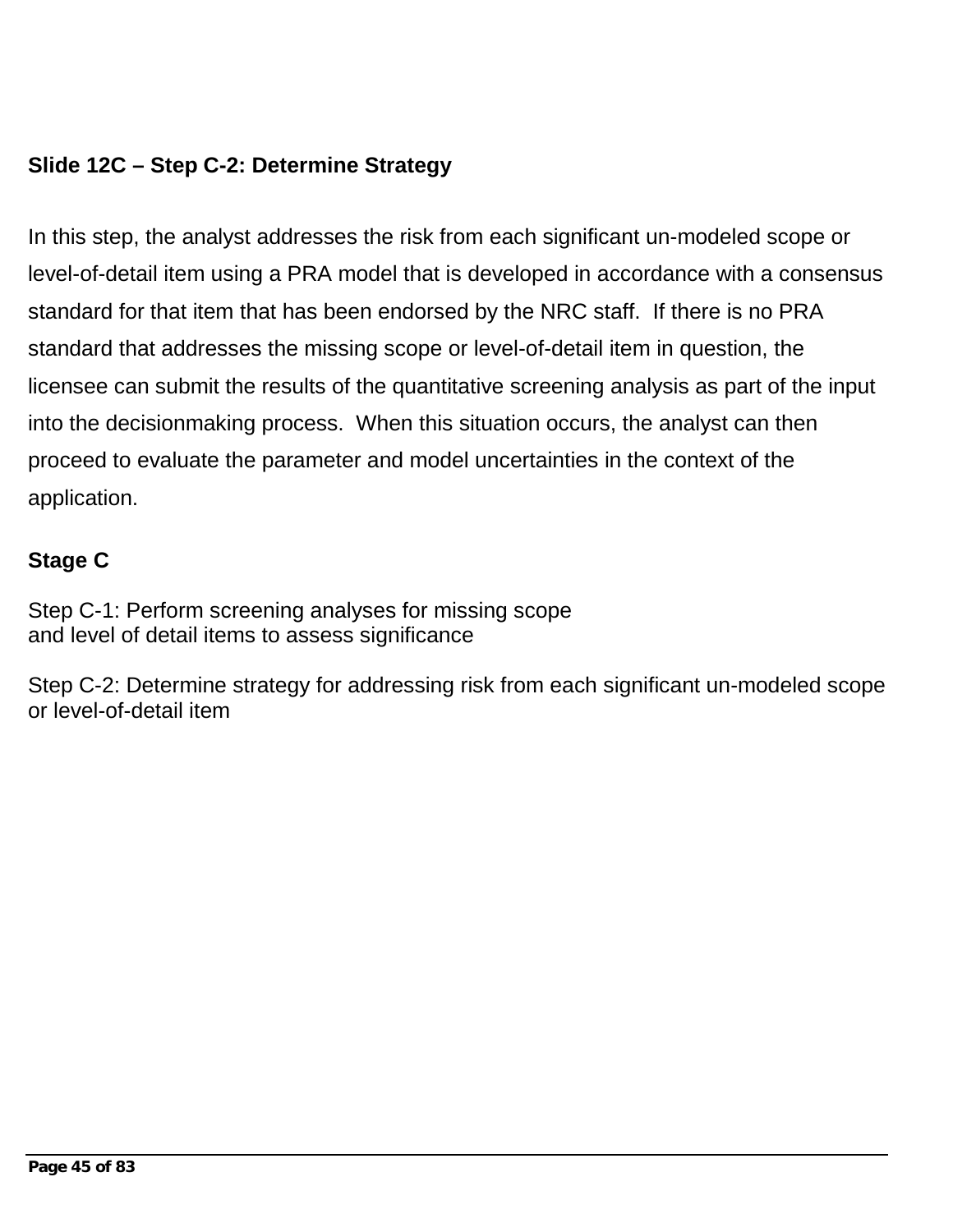### **Slide 13A - Parameter Uncertainties**

Stage D provides guidance to the licensee on how to address the parameter uncertainties associated with the PRA that is used in support of risk-informed applications.

The goal of this stage is to calculate the PRA risk metrics determine how the results compare with the quantitative acceptance criteria and determine if the uncertainty of the PRA risk results, due to the underlying parameter uncertainties, impacts this comparison.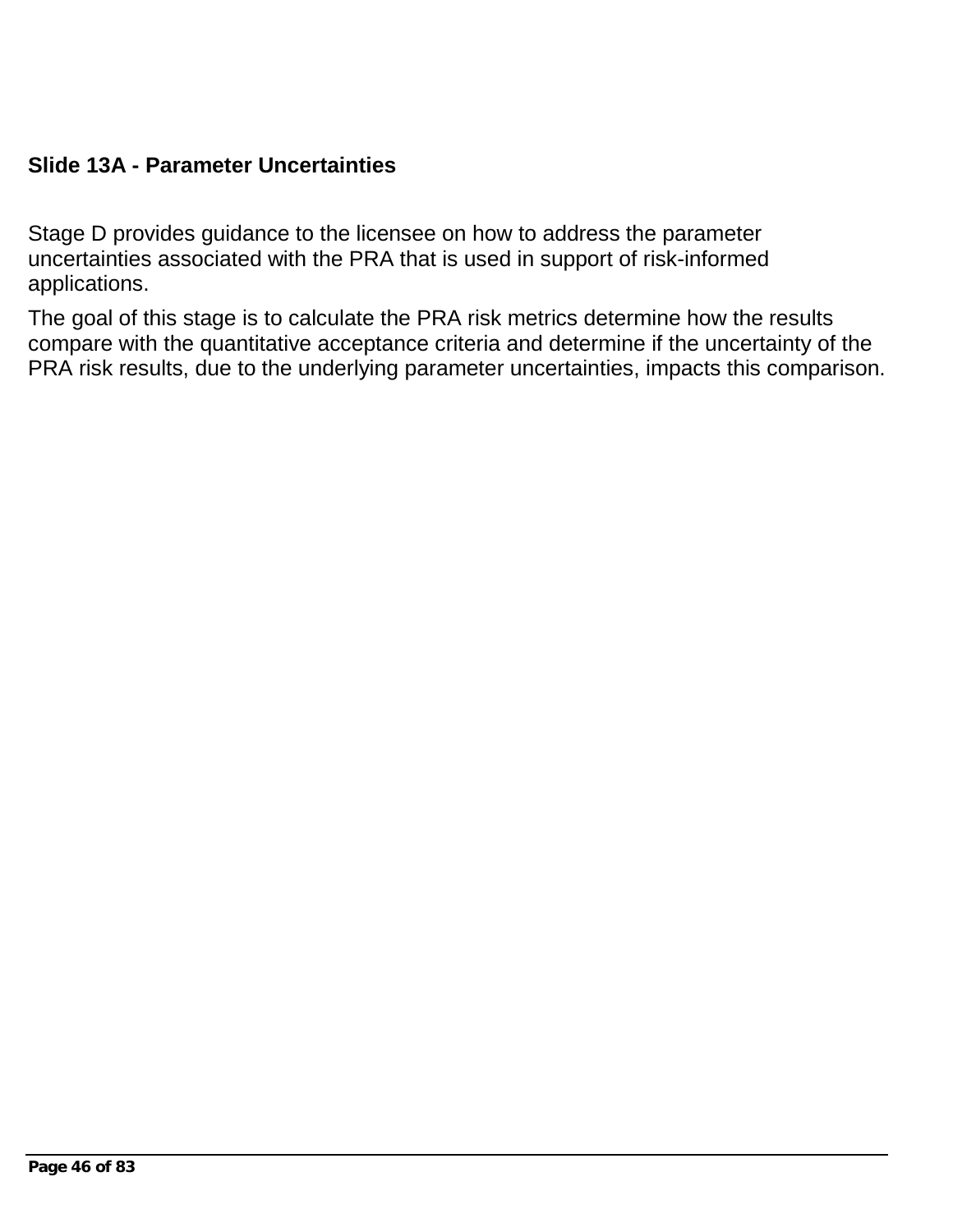# **Slide 13A (Continued) – Stage D Process**

Once completeness has been assessed in Stage C, the licensee will enter Stage D.

Stage D involves three major steps:

Step D-1 characterizes the uncertainty in the quantification of the parameters in the basic events and other inputs of the PRA model.

Step D-2 quantifies the risk metrics, accounting for parameter uncertainty and the State of Knowledge Correlation (SOKC).

Associated EPRI report 1016737 provides detailed guidance on the state-of-knowledgecorrelation.

Step D-3 compares the application risk metric results with the application acceptance guidelines.

The ultimate purpose here is to determine the extent to which the mean value of the risk metric results may challenge the quantitative acceptance guidelines.

This determination includes an assessment of the significance of the state-of-knowledge correlation.

However, parameter uncertainty is only one type of uncertainty in the PRA results that need to be considered.

Therefore, the next step in the process is consideration of model uncertainties.

Associated EPRI report 1026511 provides additional guidance to the analyst on how to conduct this step.

Link to EPRI Report 1026511

EPRI Report 1026511, "Practical Guidance on the Use of Probabilistic Risk Assessment in Risk Informed Applications with a Focus on the Treatment of Uncertainty," [https://www.epri.com/#/pages/product/000000000001026511/] EXIT: This link is external to the NRC website

Link to EPRI Report 1016737

EPRI Report 1016737, "Treatment of Parameter and Model Uncertainty for Probabilistic Risk Assessments,"

[http://www.epri.com/abstracts/Pages/ProductAbstract.aspx?ProductId=0000000000010 16737/] EXIT: This link is external to the NRC website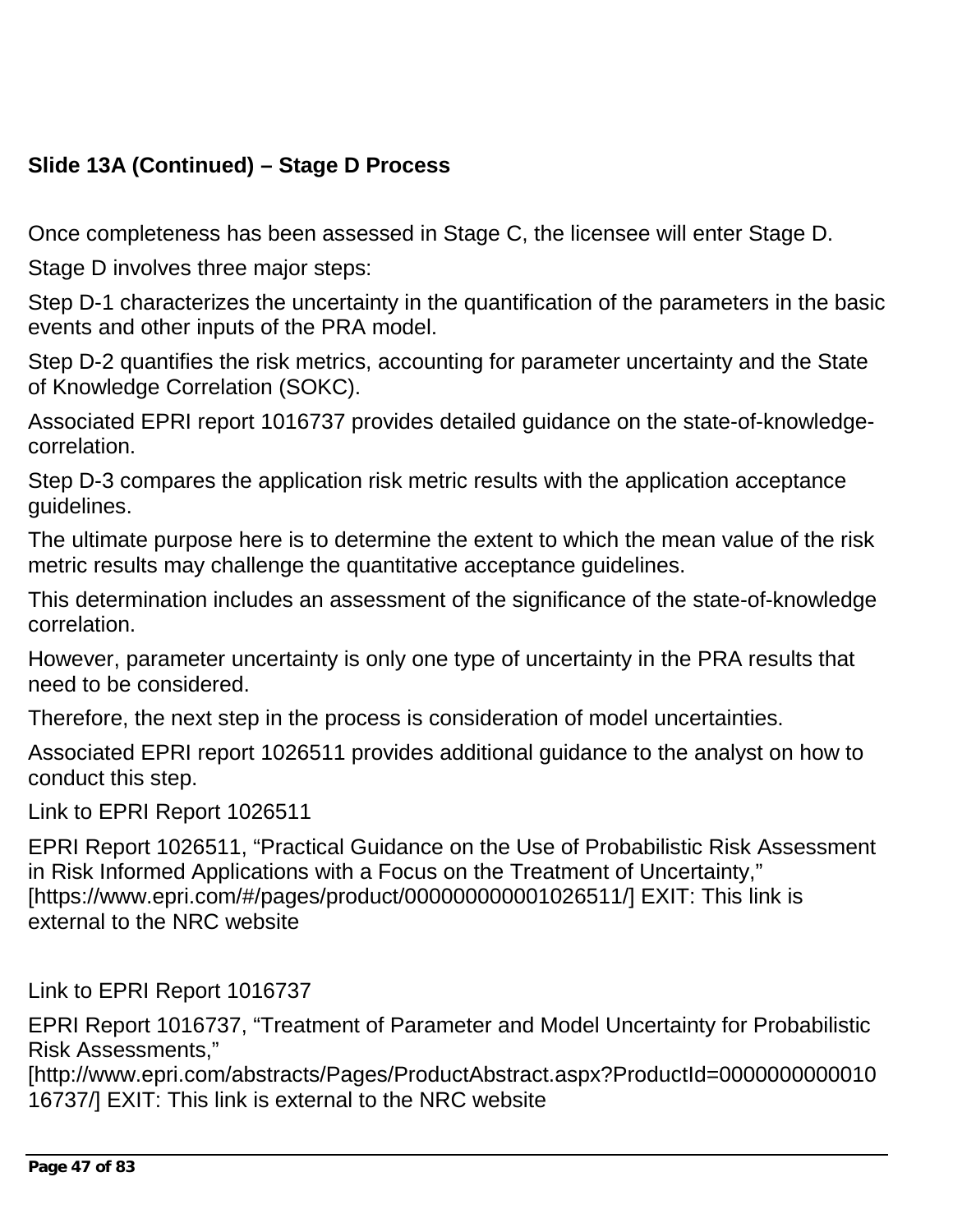## **Slide 13B – Step D-1: Characterize Parameter Uncertainties**

In this step, the analyst characterizes the parameter uncertainties in the form of an intervals (i.e., a range of probability values within which the actual input value lies). However, such a characterization will not lend itself to propagation of the parameter uncertainties through the PRA. Therefore, it is more typical (and necessary if uncertainty propagation is to be achieved) to characterize the uncertainties in terms of a probability distribution on the value of the quantity of concern.

## **Stage D**

Step D-1: Characterize parameter uncertainty in the quantification of basic events and other PRA inputs.

Step D-2: Quantify the risk metrics accounting for parameter uncertainty and the state-ofknowledge correlation.

Step D-3: Compare the risk results with the acceptance guidelines.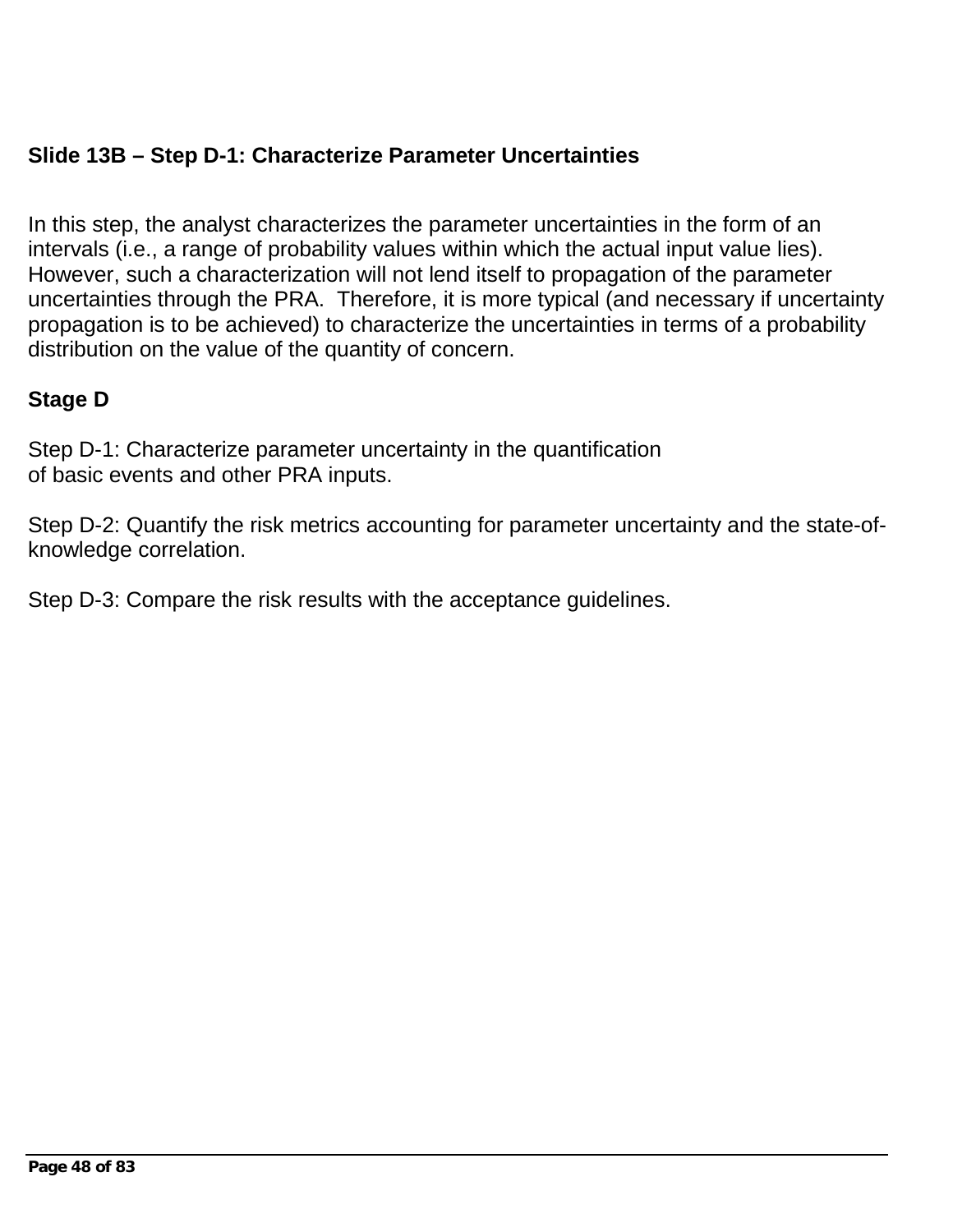# **Slide 13C – Step D-2: Quantify the Risk Metrics**

In this step, the analyst quantifies the risk metrics, i.e., the output of the PRA, as well as assessing the uncertainties associated with the quantification. The uncertainties of the risk metric results is a consequence of the parameter uncertainty in the PRA input values. For the simplest approach, the risk metric can be quantified as a point estimate, in which case the uncertainty associated with the risk metric can only be expressed as an uncertainty interval. For most applications ultimately requiring an NRC decision, the recommended approach is to propagate the parameter uncertainties and calculate the risk metrics in order to obtain a probability distribution from which a mean value can be derived. The effect of the state-of-knowledge-correlation on the results needs to be included in the calculation or, if neglected, justified as being negligible.

### **Stage D**

Step D-1: Characterize parameter uncertainty in the quantification of basic events and other PRA inputs.

Step D-2: Quantify the risk metrics accounting for parameter uncertainty and the state-ofknowledge correlation.

Step D-3: Compare the risk results with the acceptance guidelines.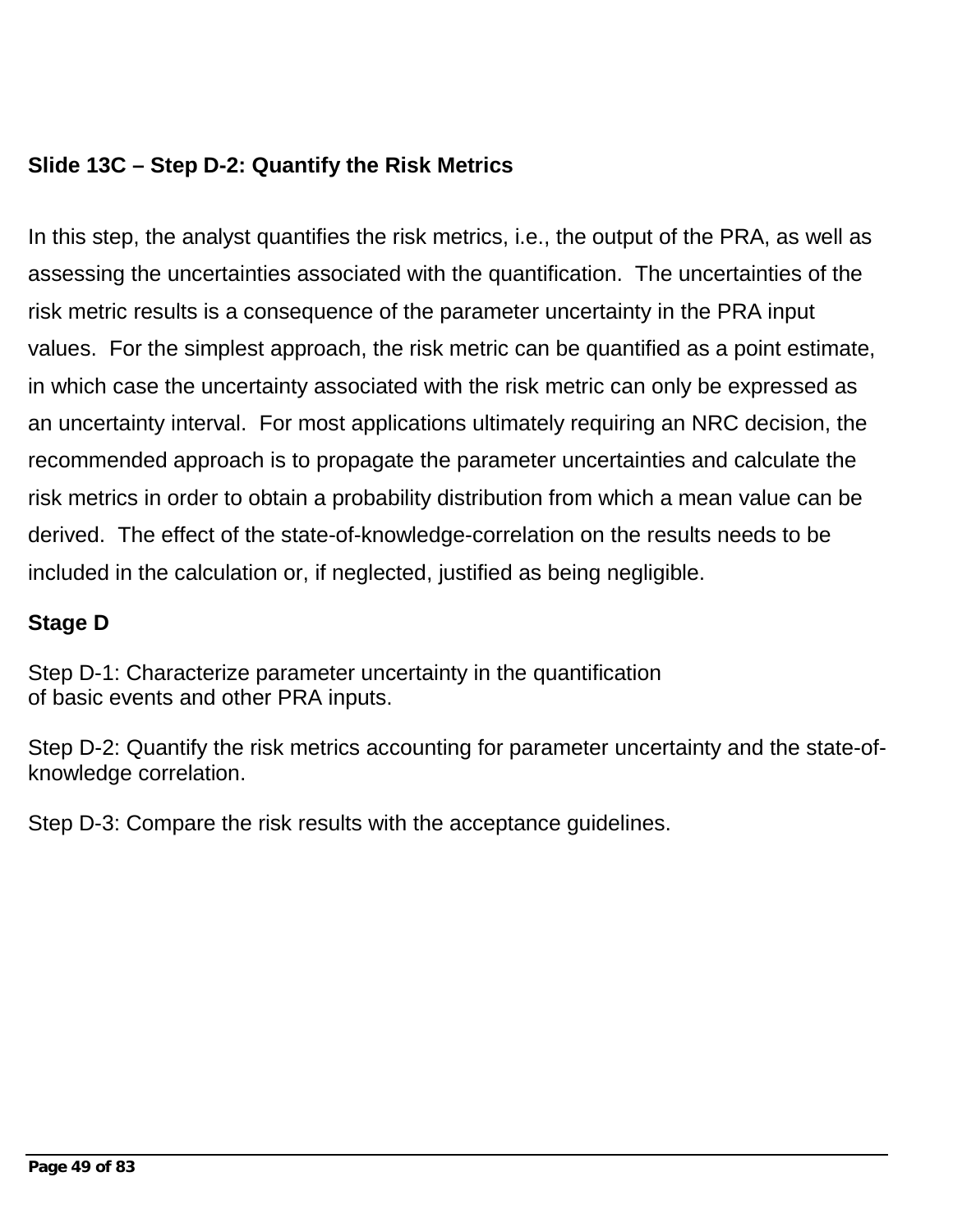# **Slide 13D – Step D-2: Compare to Acceptance Guidelines**

In this step, the analyst compares the relevant risk metric results with the acceptance guidelines to be used for the particular application being considered. This comparison reveals if the acceptance guidelines are satisfied using the mean value of the risk metric results, arising from the propagation of the uncertainties in parameter values of the PRA inputs.

## **Stage D**

Step D-1: Characterize parameter uncertainty in the quantification of basic events and other PRA inputs.

Step D-2: Quantify the risk metrics accounting for parameter uncertainty and the state-ofknowledge correlation.

Step D-3: Compare the risk results with the acceptance guidelines.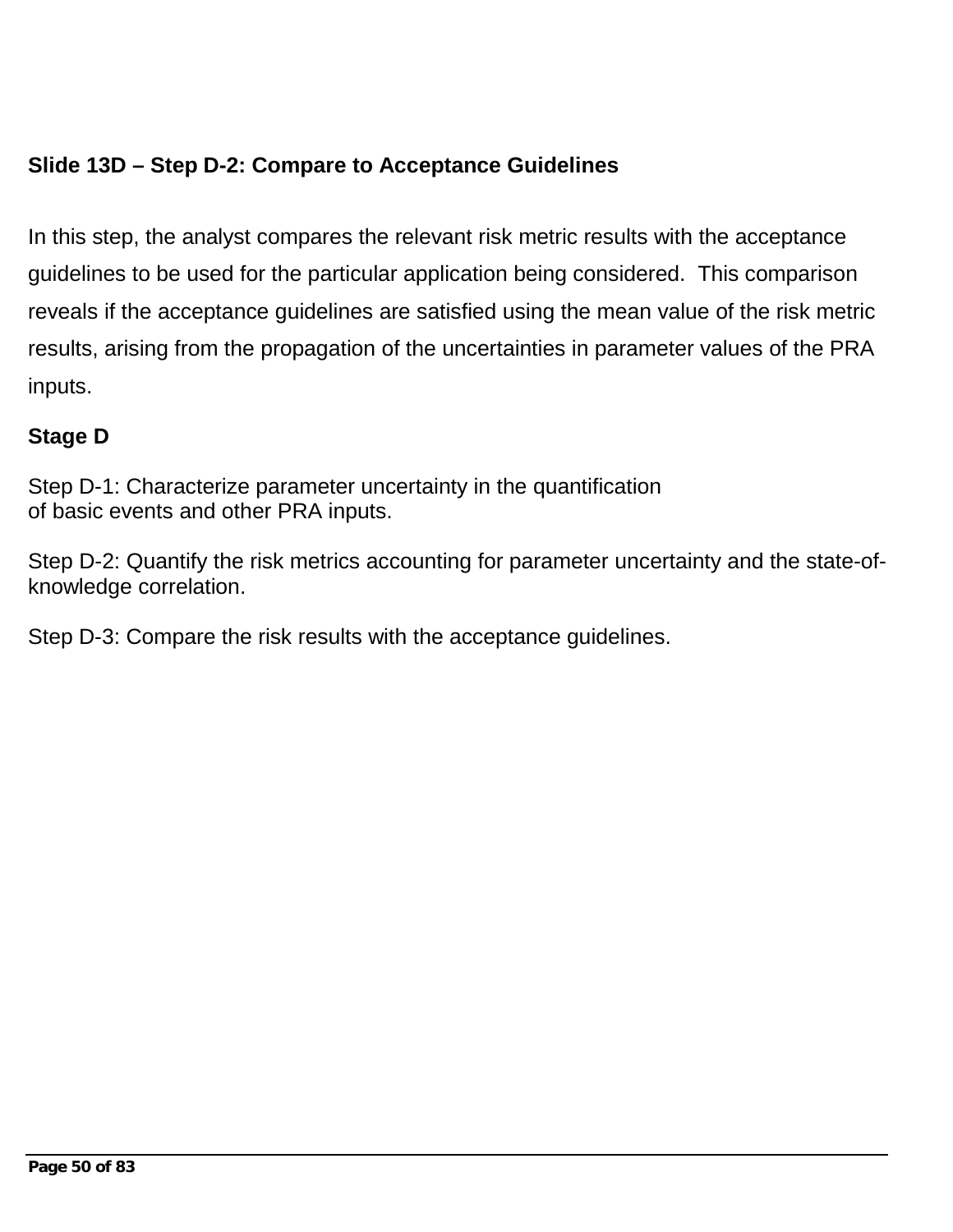### **Slide 14A – Model Uncertainties**

#### **14 How are model uncertainties treated?**

Stage E provides guidance to the licensee for addressing sources of model uncertainties and associated assumptions related to the base PRA and the application PRA.

The goal of this stage is to determine whether and the degree to which the risk metric results challenge or exceed the quantitative acceptance guidelines

Any such source of model uncertainty that could cause the risk metric results to challenge or exceed the acceptance guidelines are considered to be key.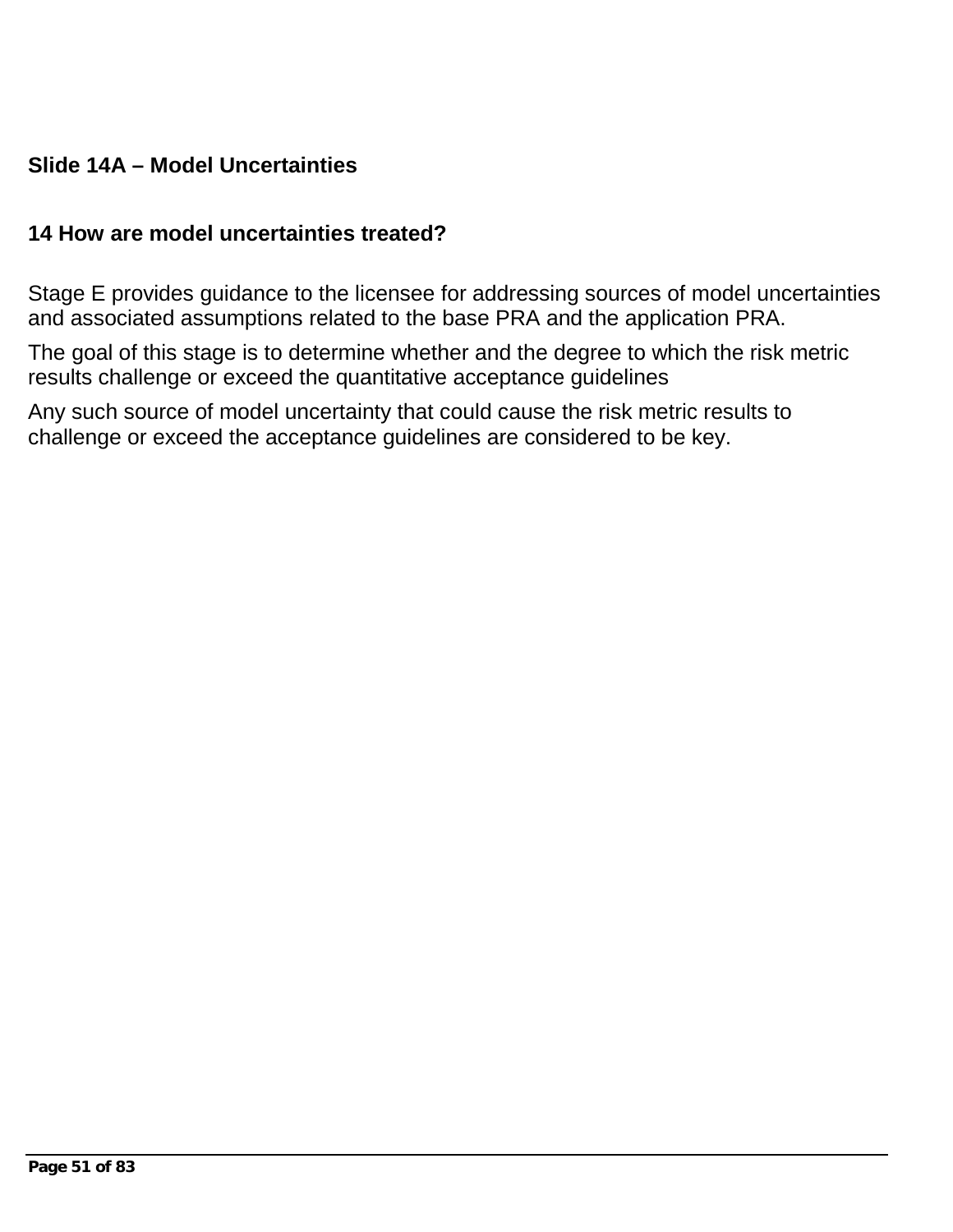# **Slide 14A (Continued) Stage E Process**

Once parameter uncertainty has been assessed in Stage D, the licensee will enter Stage E.

Stage E involves two major steps:

Step E 1 identifies any potential model uncertainties as a result in constructing the base PRA model.

Step E 2 identifies sources of model uncertainties key to the application.

Associated EPRI reports 1016737 and 1026511 provide guidance on identification and sources of model uncertainties and a generic list of sources of model uncertainties for internal events, internal floods, internal fires, seismic, low power and shutdown and Level 2; additionally, associated EPRI report 1016737 provides guidance on performing sensitivity studies, including logical groupings of model uncertainties.

At this stage of the process, the applicant has identified the sources of uncertainties and has determined their impact on the results, thereby, the impact regarding the extent to which the acceptance guidelines are met.

The applicant then develops a strategy to address any key uncertainties.

Once the existing PRA scope is determined to be adequate, then insights from EPRI 1016737 are incorporated and the licensee would move directly to step 5 from that question.

Referring back to the flow chart in EPRI 1026511, the following steps correspond to Stage E.

Step 5 (NUREG-1855 Steps D and E): Comparison with acceptance guidelines and identify significant contributors

- -Identify conservatisms
- -Parameter uncertainty
- -Model uncertainty

If the Acceptance Guidelines are exceeded (Section 5)? Then the licensee needs to refine the model or redefine the application and return to Step 5.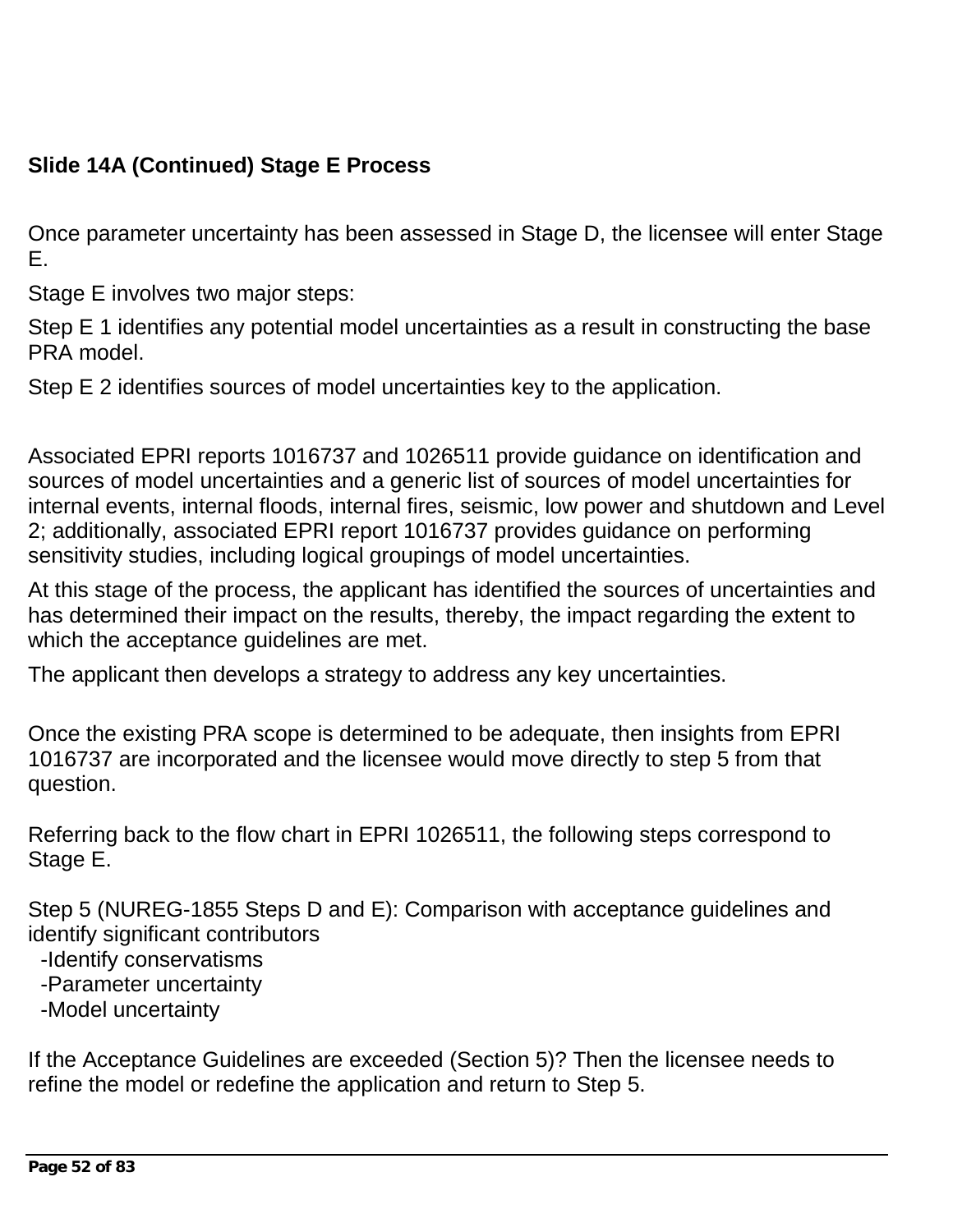If the acceptance guidelines are not exceeded, proceed to Step 6.

Step 6 (NUREG-1855 Steps F): Integrated decision-making

Link to EPRI Report 1026511

EPRI Report 1026511, "Practical Guidance on the Use of Probabilistic Risk Assessment in Risk Informed Applications with a Focus on the Treatment of Uncertainty," [https://www.epri.com/#/pages/product/000000000001026511/] EXIT: This link is external to the NRC website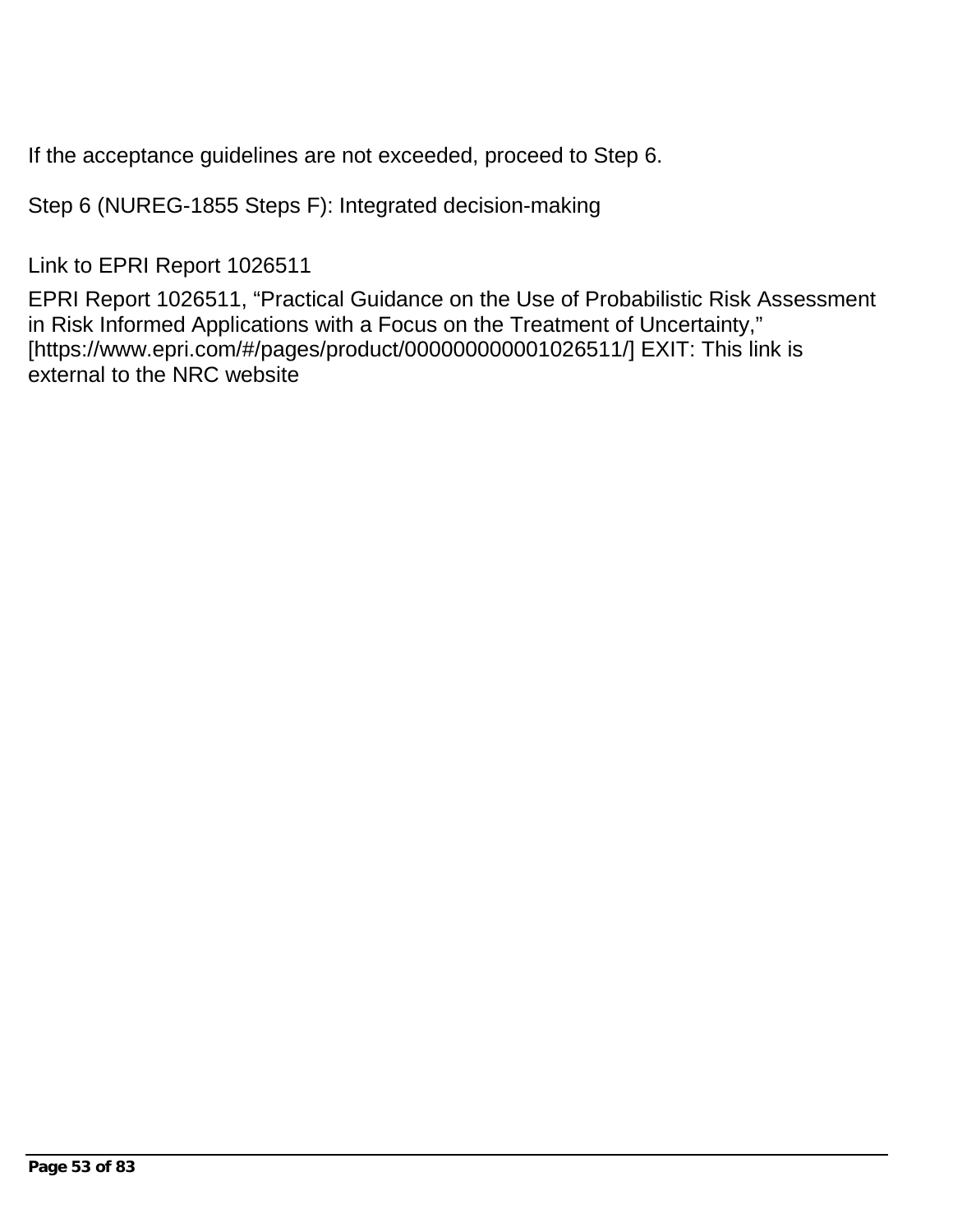## **Slide 14B - Step E-1: Identify Potential Model Uncertainties**

In this step, the analyst identifies the sources of model uncertainties in the base PRA. The base PRA is reviewed to identify and characterize the sources of model uncertainties. Some sources may be generic, and some may be plant-specific. These sources of model uncertainties are those that result from developing the PRA. The sources of model uncertainties associated with the base PRA are reviewed to identify those that are relevant to the application under consideration; that is, some sources of model uncertainties may impact part of the PRA model that is not relevant to the application. New sources of model uncertainties that may be introduced by the application are also identified. This identification is based on an understanding of the type of application and the associated acceptance guidelines.

# **Stage E**

Step E-1: Identify potential model uncertainties and related assumptions and determine their significance.

Step E-2: Identify model uncertainties or related assumptions that are key to the decision.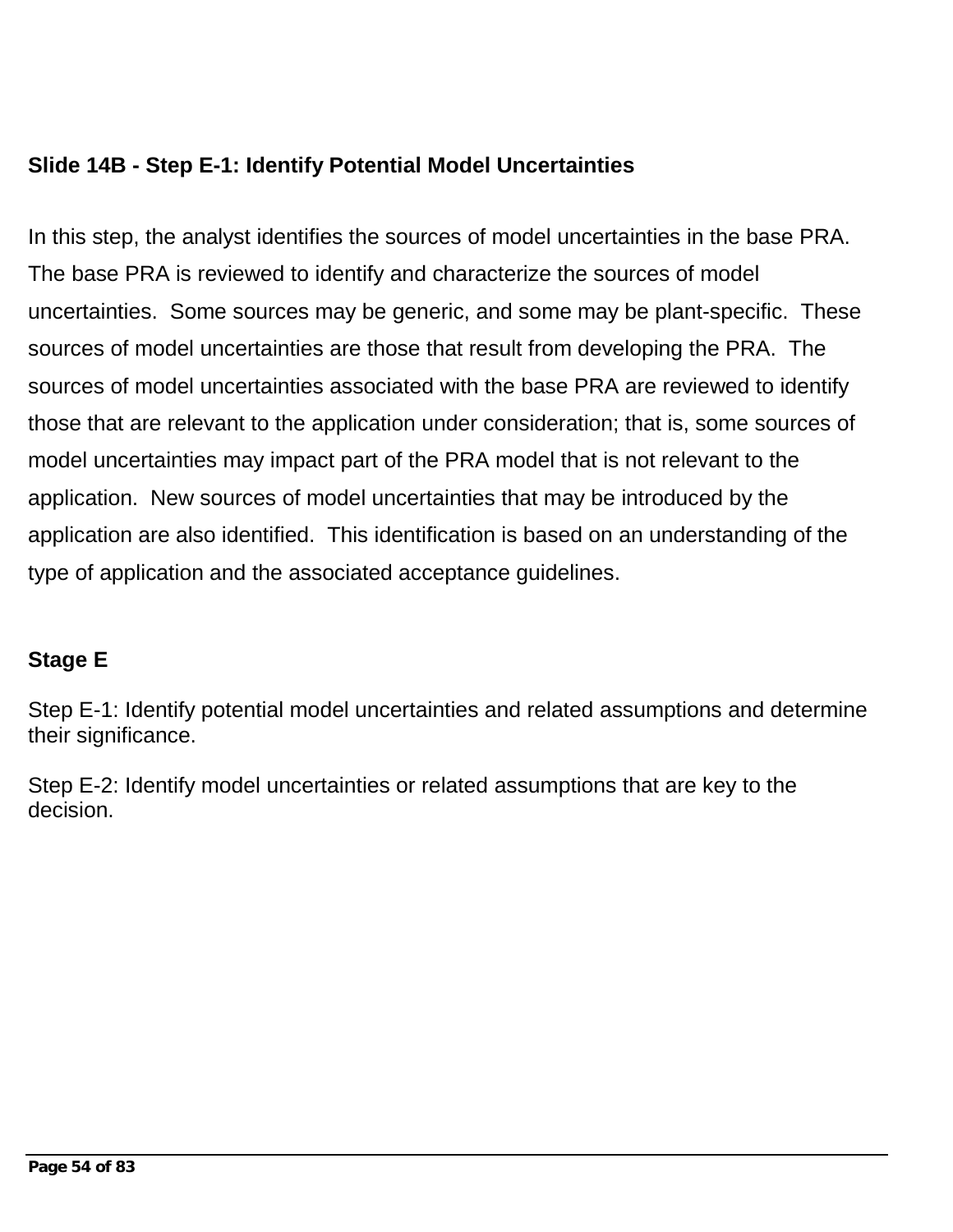# **Slide 14C – Step E-2: Identify Key Uncertainties**

In this step, the analyst reviews the sources of model uncertainties that are relevant to the application to identify those that are key to the application. For the situation where the risk metric results from Stage D already challenges or exceeds the acceptance guidelines, it still is necessary to determine the potential significance of these sources of model uncertainties and related assumptions when they result in a further challenge to or exceedance of the acceptance guidelines. This review involves performing a quantitative analysis to identify the importance of each relevant source of model uncertainty. The relevant sources of model uncertainties that have the potential to challenge or exceed the acceptance guidelines are considered key for the application.

# **Stage E**

Step E-1: Identify potential model uncertainties and related assumptions and determine their significance.

Step E-2: Identify model uncertainties or related assumptions that are key to the decision.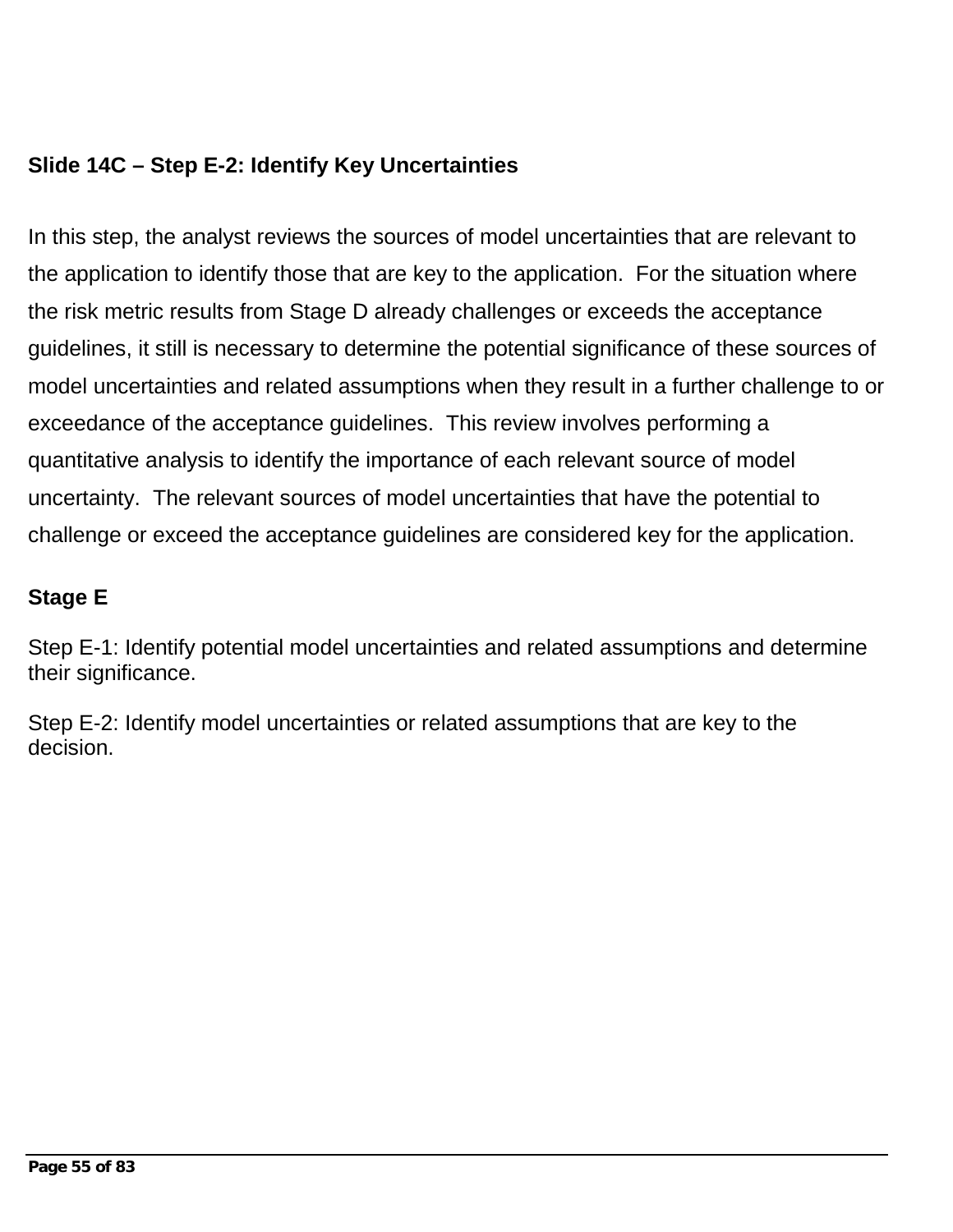# **Slide 15A Risk-informed Application Strategies**

#### **15 What strategy should licensees use in developing their risk-informed application?**

Stage F provides guidance to the licensee on the process of developing a risk-informed application submittal.

The goal of this stage is to help ensure that adequate justification is provided for the acceptability of the risk-informed application.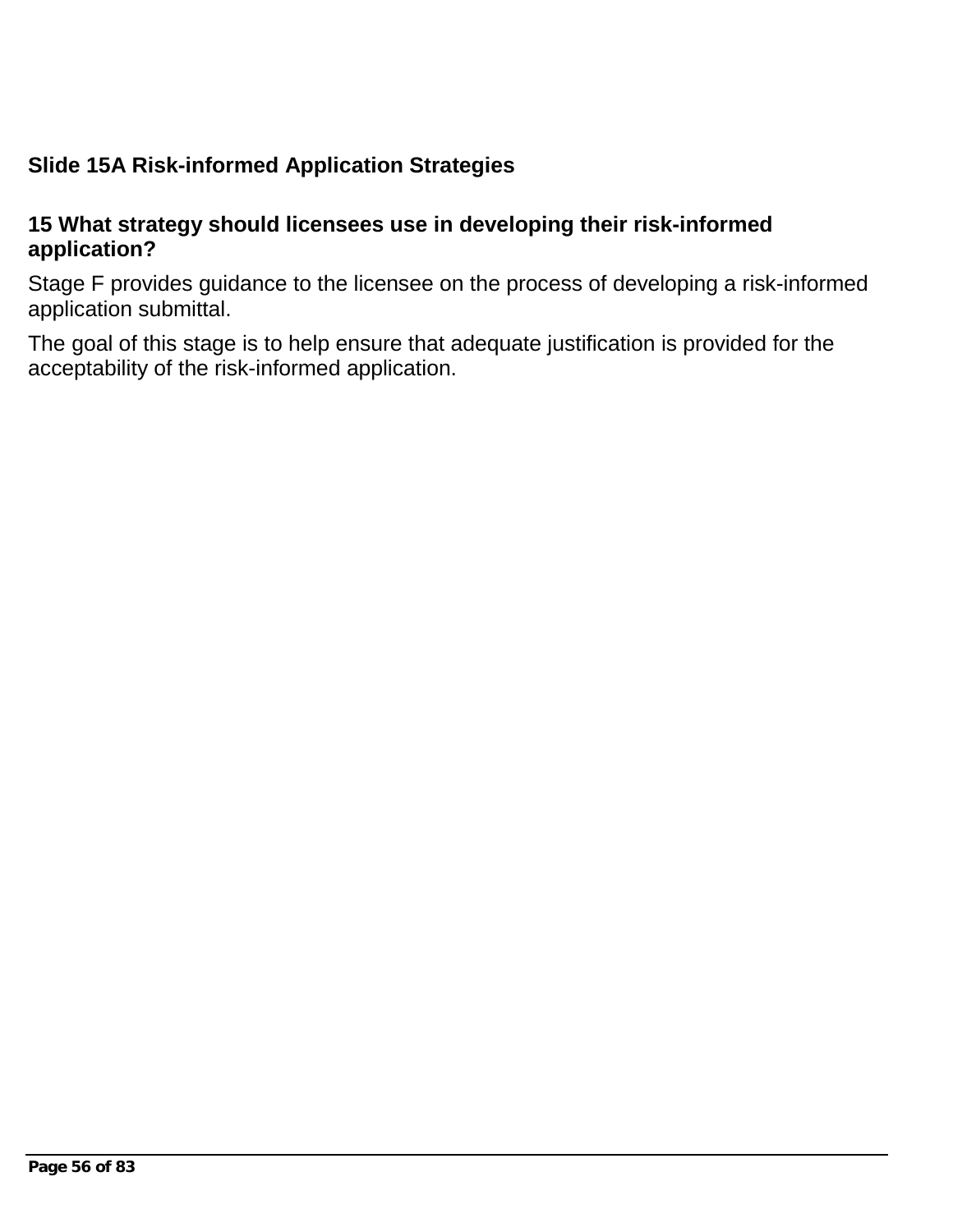# **Slide 15A (Continued) Stage F Process**

The Application Development Process, Stage F, involves three options:

The first option consists of redefining the application.

The second option involves refining the PRA, while the third option uses compensatory measures or performance monitoring requirements.

The three options may be used separately or together, and to varying degrees, when assessing the effect of uncertainties for a particular application.

The licensee may decide sufficient justification has been provided, and therefore, not pursue any of the three options.

Consequently, this stage is performed in an iterative fashion.

The licensee must ensure that: (1) adequate justification has been provided for the acceptability of the risk-informed application and (2) that the documentation provides a clear and concise presentation of this argument.

Associated EPRI report 1026511 provides additional guidance on how a licensee can provide integrated information to the decisionmaker and how feedback from Stage F can be incorporated into Stage B. Stage F and Stages C, D, and E will impact each other and must be coherent before moving onto Stage G, the NRC's risk informed review process.

Link to EPRI Report 1026511:

EPRI Report 1026511, "Practical Guidance on the Use of Probabilistic Risk Assessment in Risk Informed Applications with a Focus on the Treatment of Uncertainty," [https://www.epri.com/#/pages/product/000000000001026511/] EXIT: This link is external to the NRC website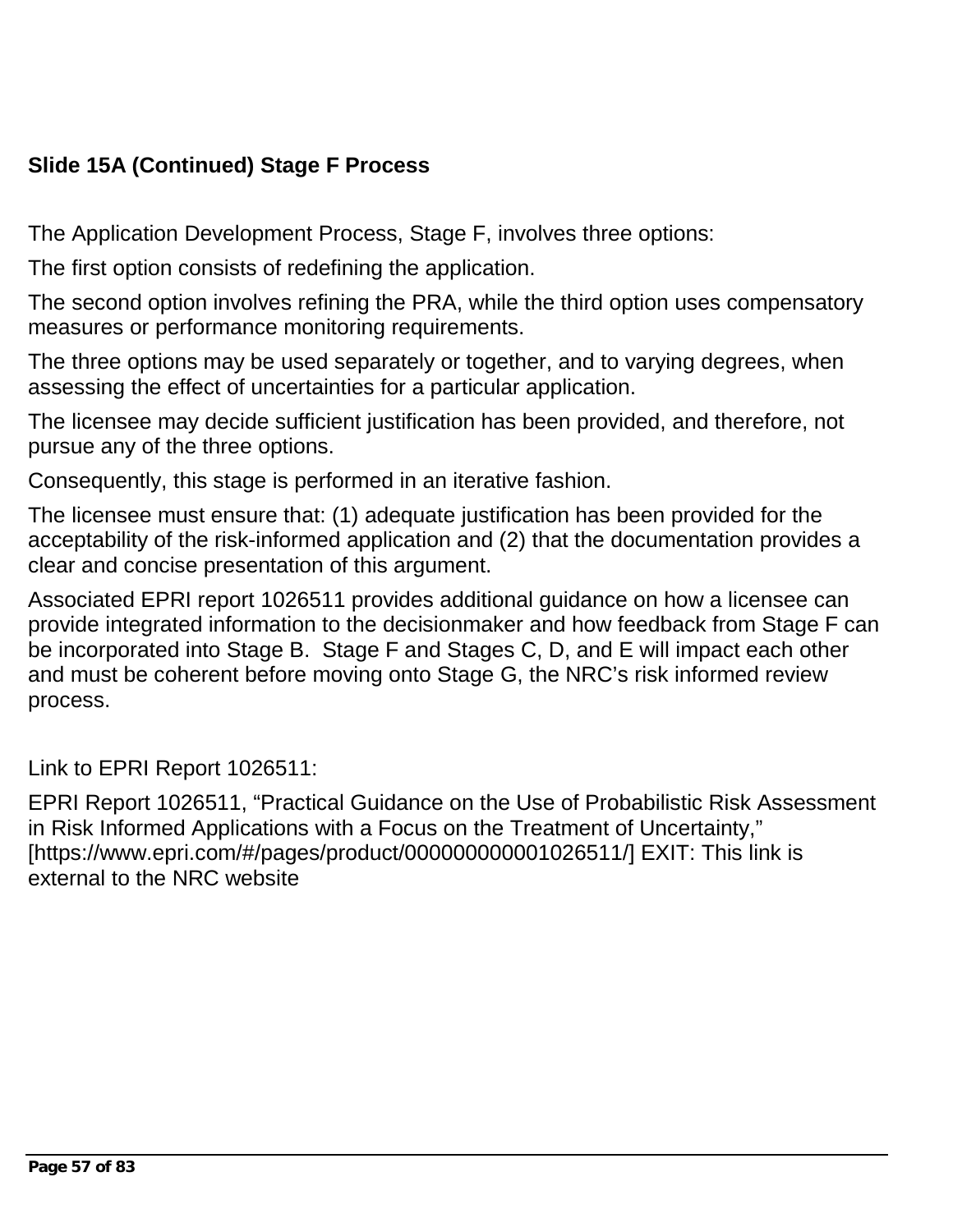# **Slide 15B – Option 1: Redefine the Application**

### **Redefine the Application**

In this option, the licensee elects to redefine the application, when a PRA model is incomplete in its coverage of significant risk contributors, the scope of a risk-informed application can be restricted to those areas supported by the PRA. The licensee must return to Stage B—as indicated by the dashed gray line—to determine scope of the redefined application and subsequently reassess the effect of all uncertainties via Stages C, D, and E.

# **Stage F - Application Development Process**

- Option 1: Redefine Application
- Option 2: Redefine PRA

### Option 3: Compensatory Measures or Performance Monitoring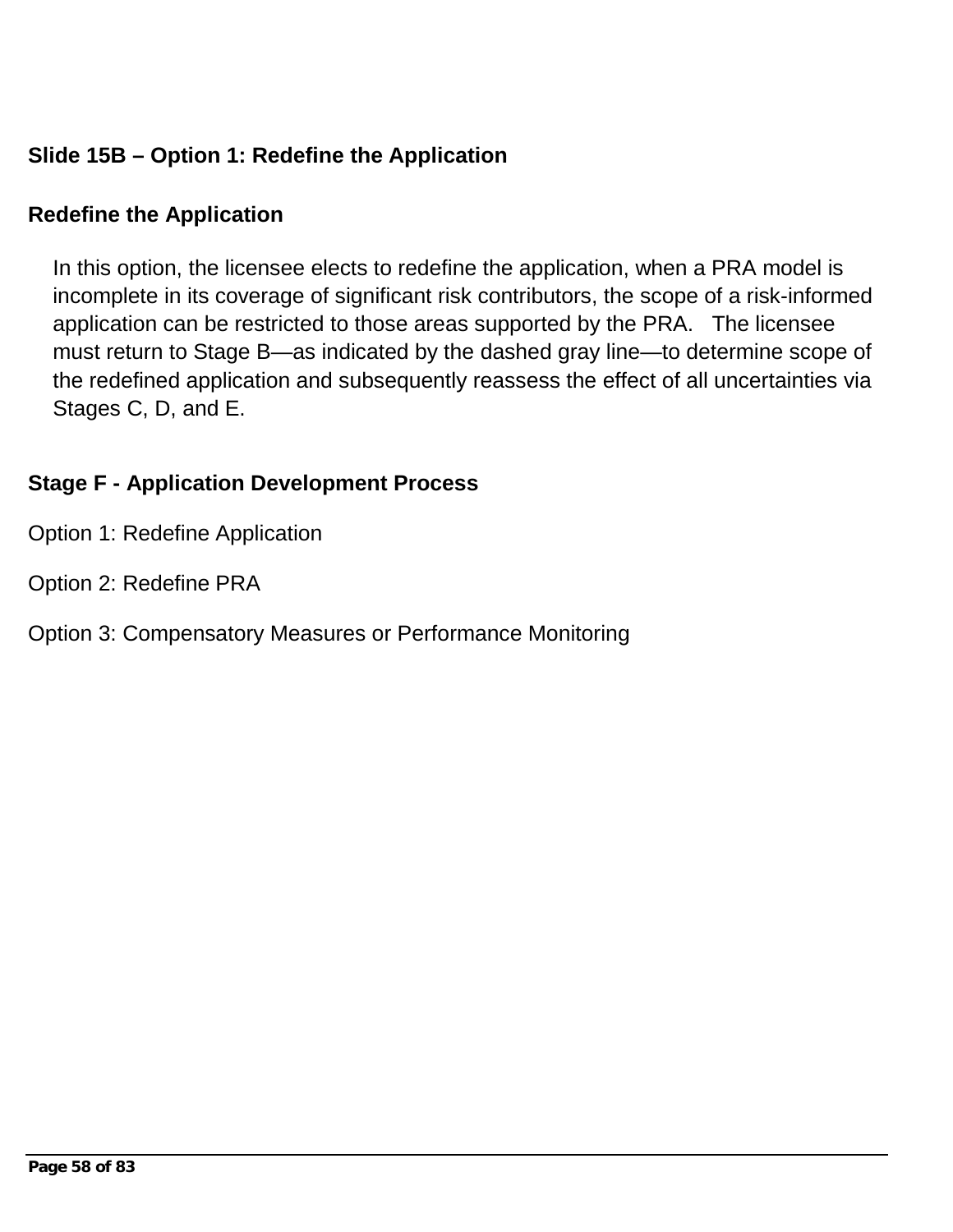## **Slide 15C – Option 2: Redefine the PRA**

In this option, the licensee elects to refine (i.e., upgrade) the PRA, and will either

- 1. address the missing scope and level of detail impacted by the application, or
- 2. upgrade the model of concern impacted by the application to reduce its uncertainty.

The licensee must return to Stage D and then Stage E to recalculate the risk metrics, reassess the effect of model and parameter uncertainties, and determine the acceptability of the new risk measure results relative to the acceptance guidelines.

#### **Stage F - Application Development Process**

- Option 1: Redefine Application
- Option 2: Redefine PRA
- Option 3: Compensatory Measures or Performance Monitoring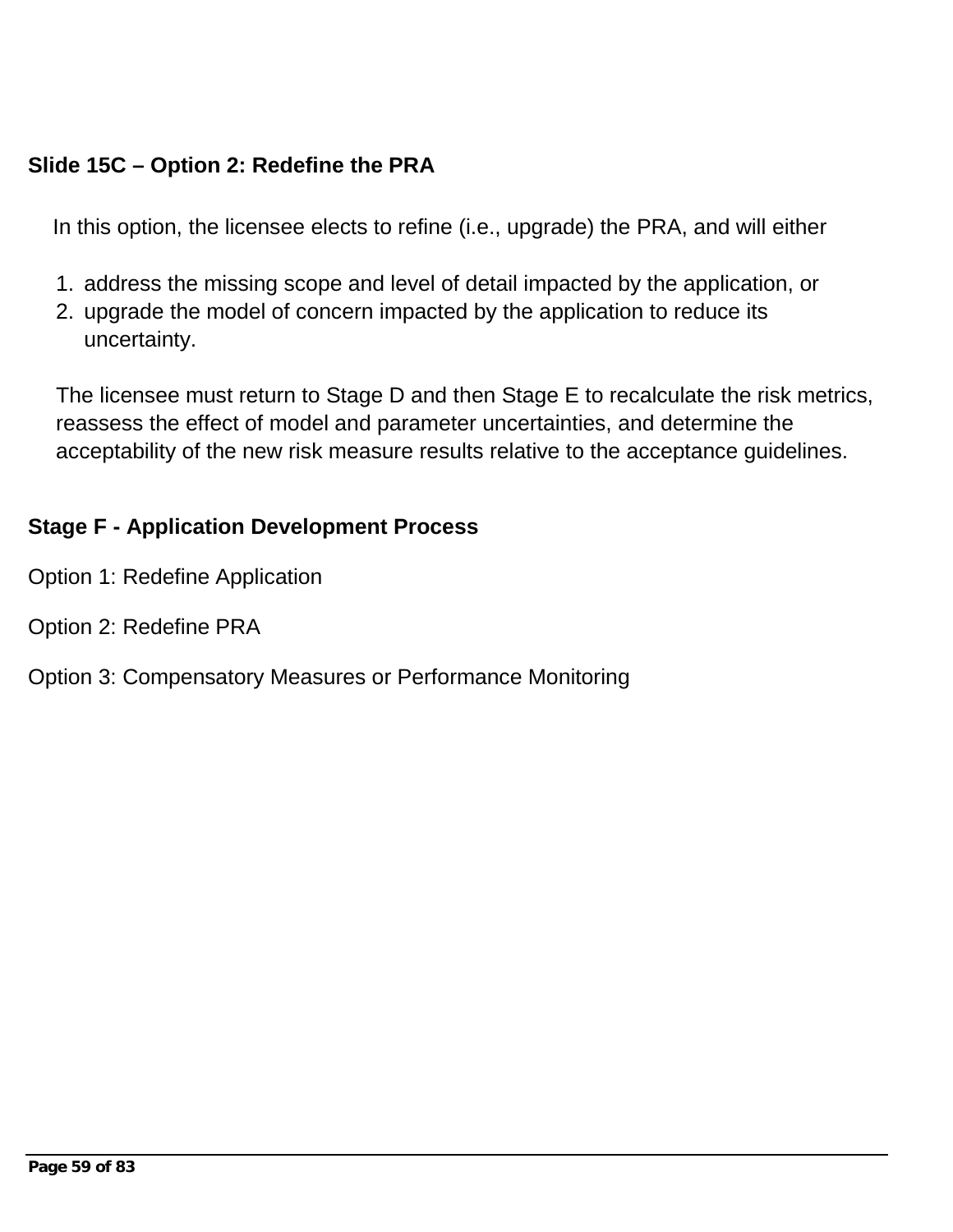## **Slide 15D – Option 3: Use Compensatory or Performance Monitoring**

In this option, the licensee elects other means for justifying their application. Additional justification can involve, for example, compensatory measures and performance monitoring requirements for a given application. Compensatory measures can be used to neutralize the expected negative effect of some feature of plant design or operation on risk. Performance monitoring can be used to demonstrate that, following a change to the design of the plant or operational practices, there has been no degradation in specified aspects of plant performance that are expected to be affected by the change. This monitoring is an effective strategy when no predictive model has been developed for plant performance in response to a change.

### **Stage F - Application Development Process**

- Option 1: Redefine Application
- Option 2: Redefine PRA
- Option 3: Compensatory Measures or Performance Monitoring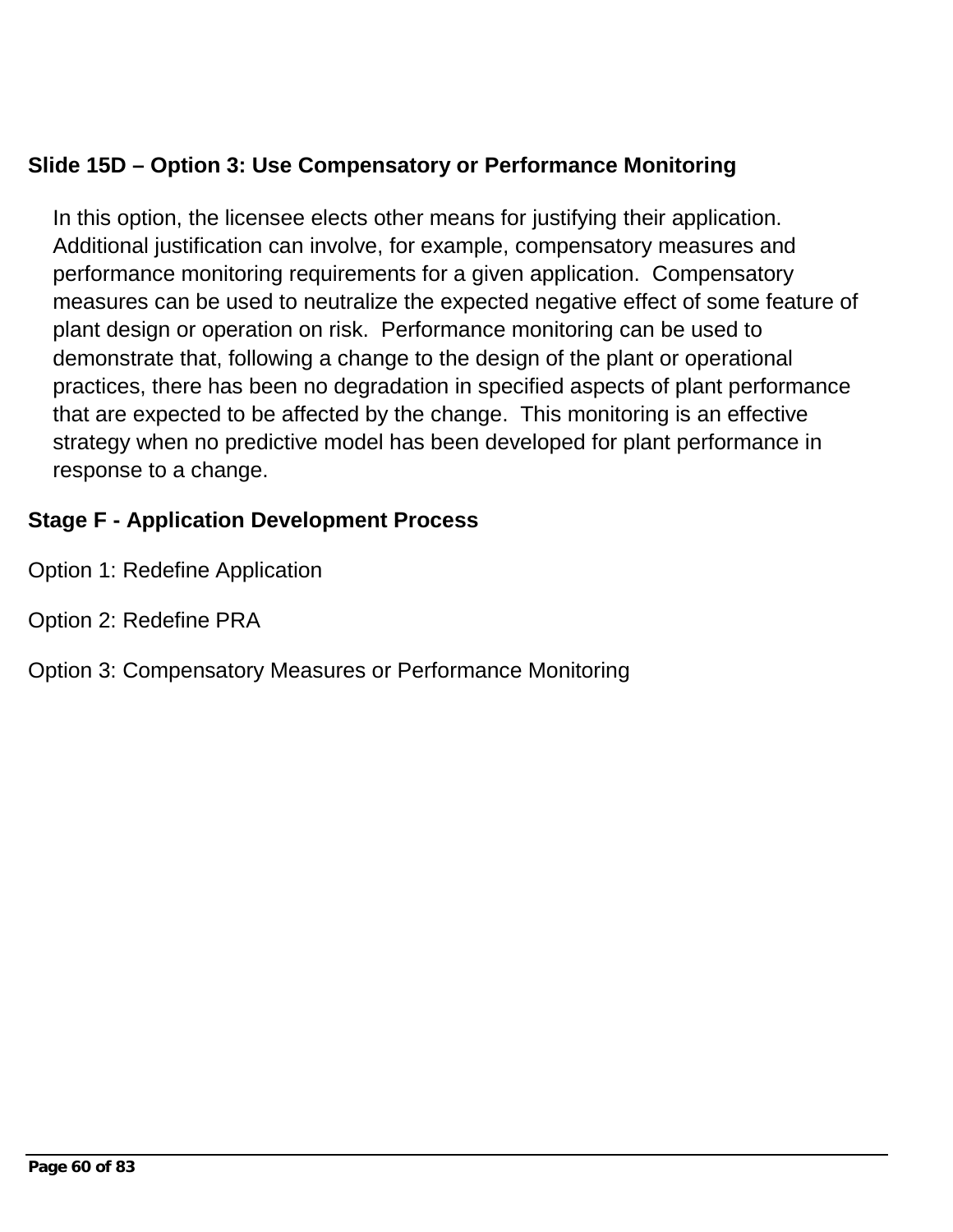#### **Slide 15E - How a licensee can provide integrated information to the decisionmaker**

Associated EPRI report (1026511) provides additional guidance on how a licensee can provide integrated information to the decisionmaker.

Special topics addressed include:

- Development of compensatory measures and performance monitoring using insights from the uncertainties analysis
- Assessment of defense-in-depth
- Dealing with very large uncertainties
- Appendix A provides a complete example application

Link EPRI Report 1026511:

EPRI Report 1026511, "Practical Guidance on the Use of Probabilistic Risk Assessment in Risk Informed Applications with a Focus on the Treatment of Uncertainty," [https://www.epri.com/#/pages/product/000000000001026511/] EXIT: This link is external to the NRC website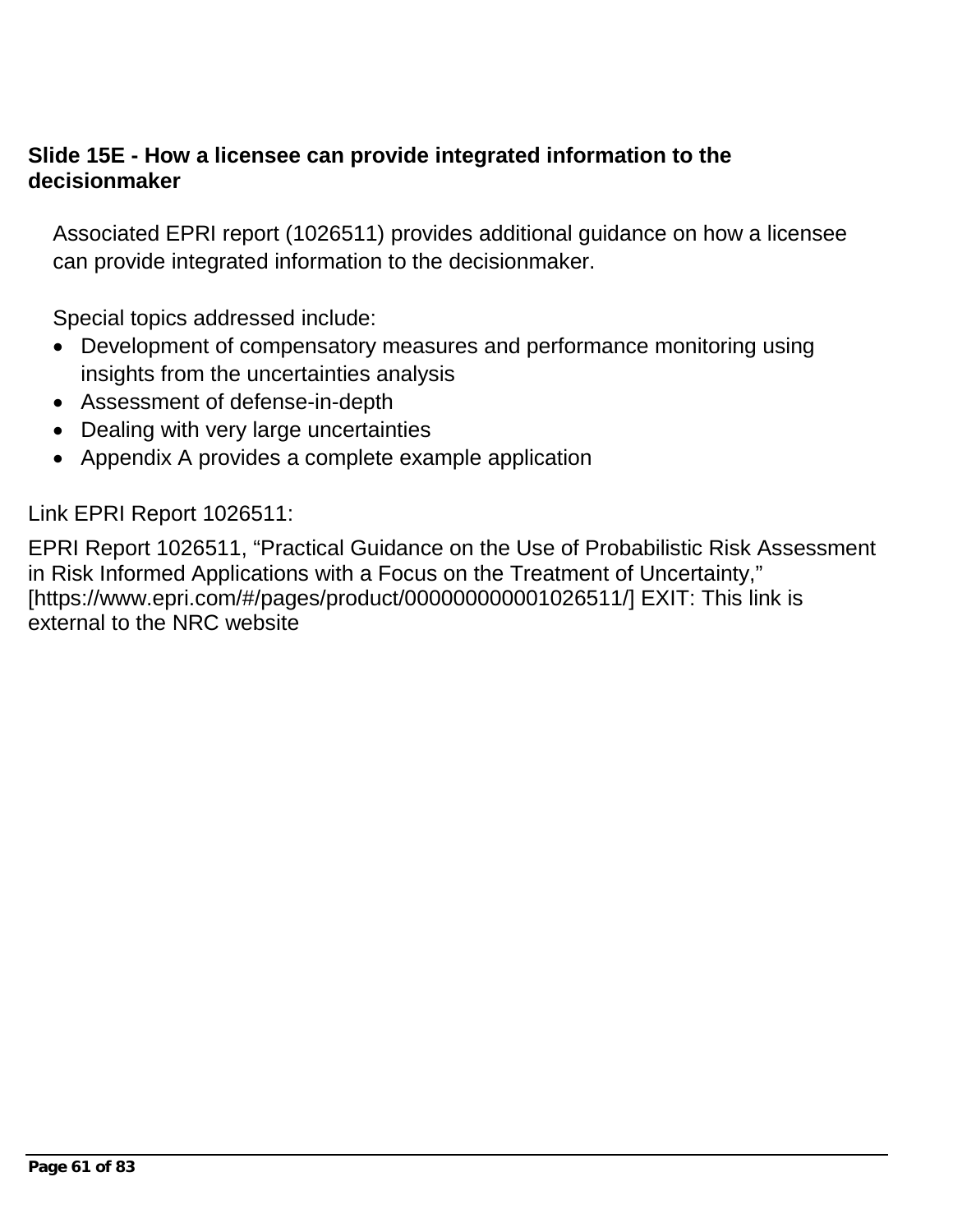## **Slide 15F - Dealing with Large Uncertainties**

-For some contributors, core damage frequency and large early release frequency) can be very large. The causes of large uncertainties are generally associated with:

- There is little or no data to support its characterization although the potential for the challenge to the plant to occur is known (note rewrite of script)
- The need to extrapolate or interpolate from limited data for the particular use, or
- The need to depend on models of underlying phenomena for which there is no direct validation.

-Large uncertainties can be manifested in PRA models and results in a variety of ways and can appear as uncertainties on parameters or in the model structure:

- Characterization of the hazard
- Impact of the hazard
- Response to hazard

-The uncertainties may be so large that the analyst does not have confidence that the mean value resulting from the analysis is meaningful

-Defense-in-depth is recognized as a way of addressing uncertainties in both the traditional and risk-informed approaches

-The qualitative insights obtained from the understanding of the conditional core damage probability analyses provides an understanding of the margins built into the plant to enable a focus on those aspects for which defense in depth is weakest.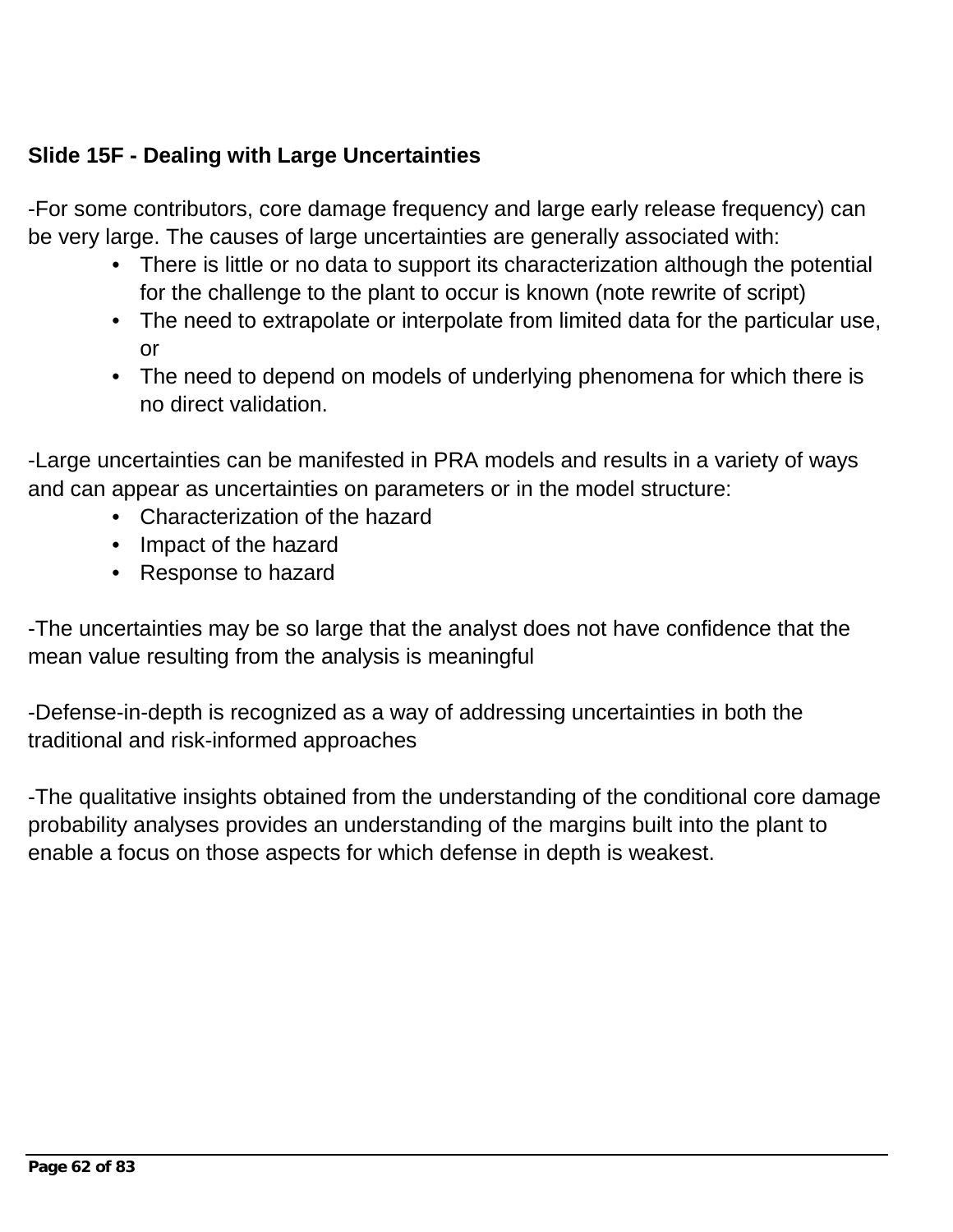# **Slide 16A - NRC Staff Review Process**

### **16 What process does the NRC staff use in their risk-informed review?**

Stage G describes the process used by the staff for determining whether a licensee's risk-informed application demonstrates an acceptable treatment of uncertainties and whether the proposed application represents an acceptable risk to the plant.

The risk-informed review process described here only involves those aspects of the staff's risk-informed review process that specifically relate to the treatment of uncertainties.

In determining whether the acceptance guidelines have been met, the staff seeks to answer the following general questions:

- 1. Is the scope and level of detail of the PRA appropriate for the application?
- 2. Is the PRA model acceptable?
- 3. What is the proximity of the risk metric results to the acceptance guidelines?
- 4. How do parameter uncertainties affect the risk metric results?
- 5. How do model uncertainties affect the risk metric results?
- 6. Is the acceptability of the application adequately justified?

Note: The risk-informed review process described here only involves those aspects of the staff's risk-informed review process that specifically relate to the treatment of uncertainties. Guidance on the other aspects of the staff's risk-informed review process may be found in other application-specific guidance documents.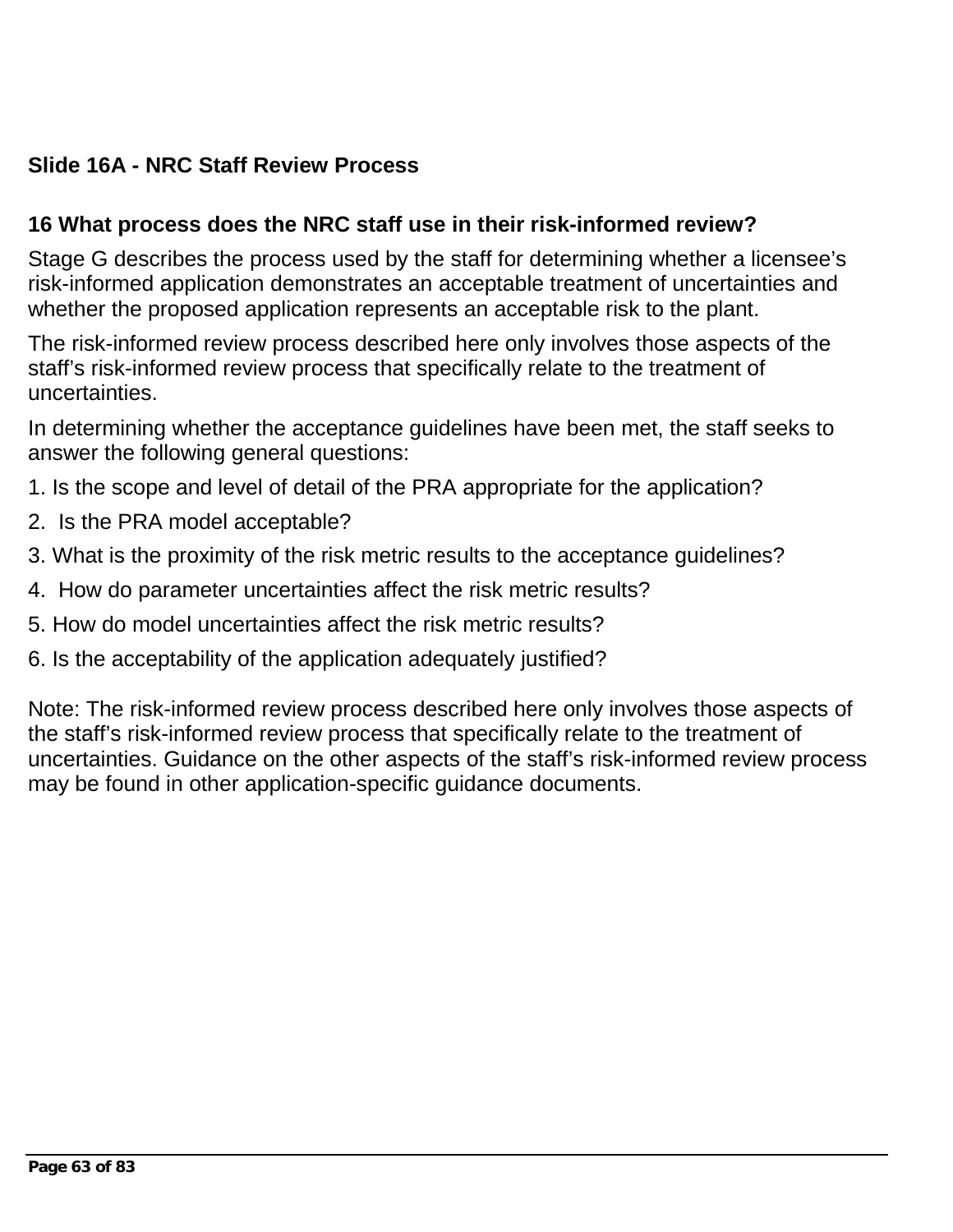## **Slide 16B - Appropriateness of Scope and Level of Detail**

The staff addresses the acceptability of the scope and level of detail by comparing the scope and level of detail required (as requested in the specific risk-informed activity staff guidance) to that in the licensee's submitted application PRA. This comparison identifies those PRA scope and level-of-detail items that have either not been modeled in the PRA or have been intentionally excluded for that application. The staff reviews the screening analyses provided by the licensee to determine if there is adequate justification for the exclusion of PRA items that are missing from the application.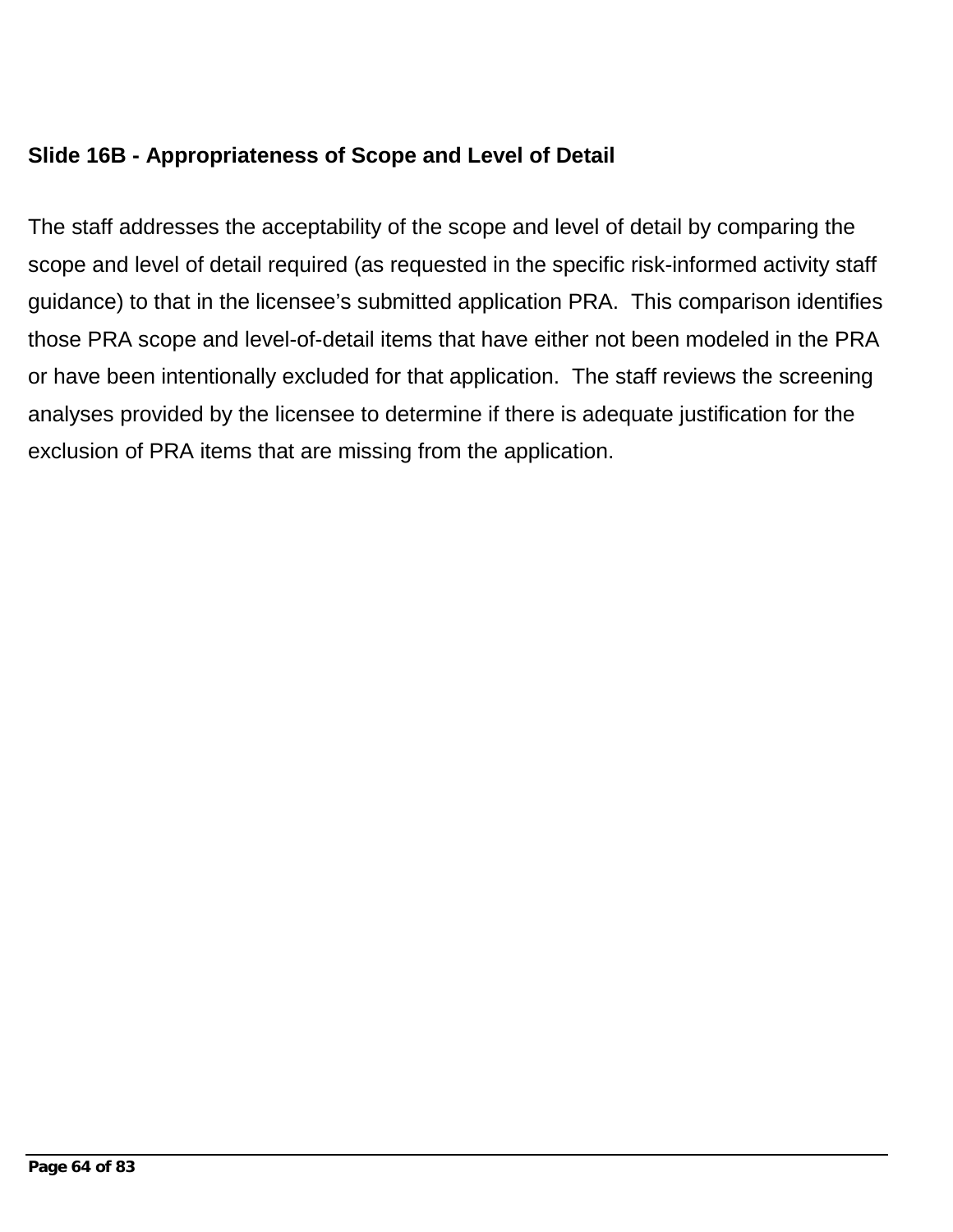# **Slide 16C - PRA Acceptability**

The acceptability of the base PRA is addressed in Regulatory Guide 1.200. If an unacceptability issue is identified, the staff then determines whether the issue is significant. If the staff determines that the issue is significant, the application may be rejected as a risk-informed application. If the issue is determined not to be significant, the staff continues with the risk-informed review process.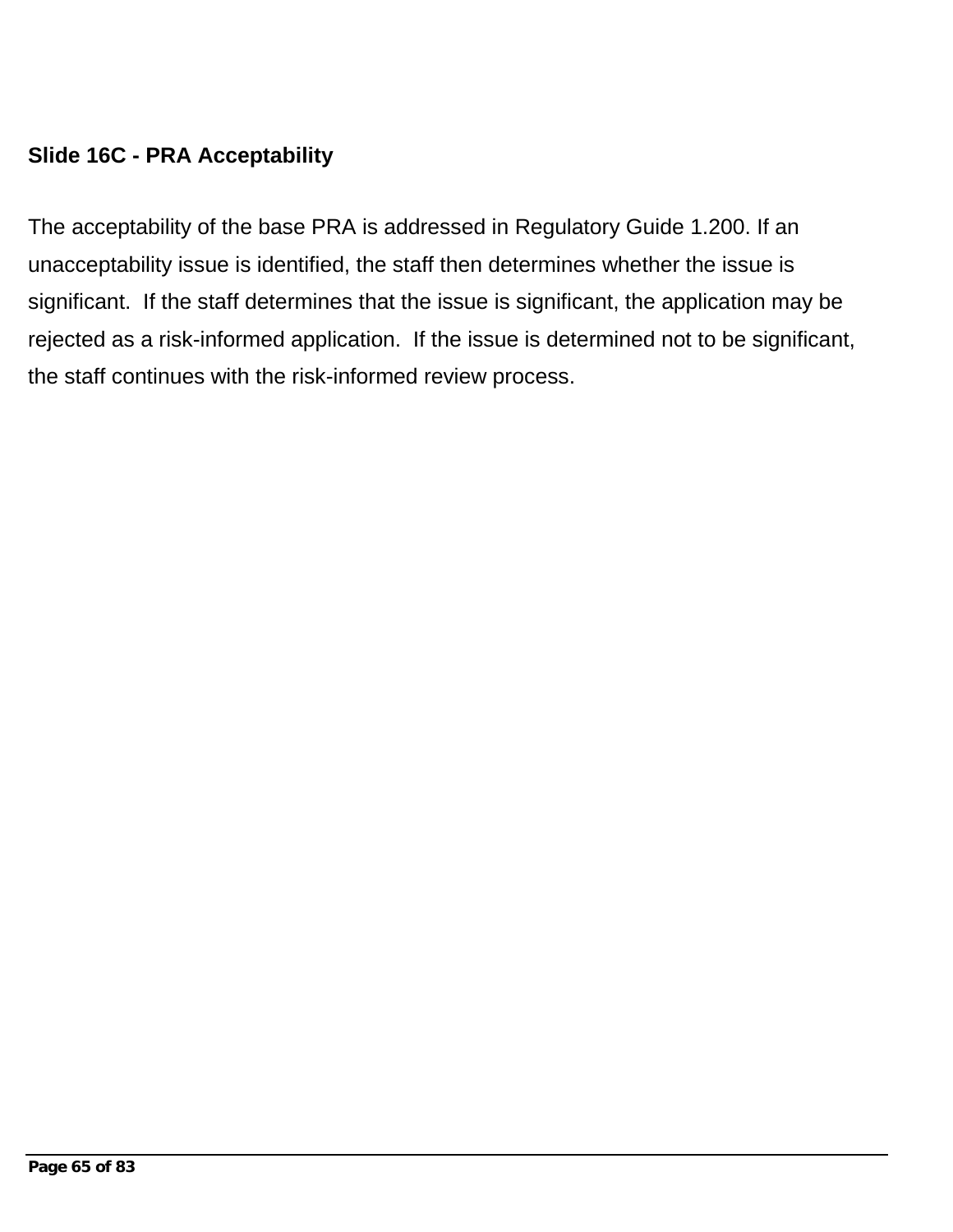## **Slide 16D - The Proximity of the Risk Results to the Acceptance Guidelines**

The staff first determines the numerical difference between the licensee's PRA model risk metric results and the acceptance guideline, then subsequently determines if the proximity to the guidelines is significant (i.e., challenging or exceeding the guidelines). If the proximity is not significant, the staff continues on with the risk-informed review process. If the proximity is significant, the staff determines whether adequate justification has been provided for the acceptability of its proximity. The adequacy of the justification for the proximity may not be fully evident until the staff has reviewed the licensee's treatment of both parameter and model uncertainties.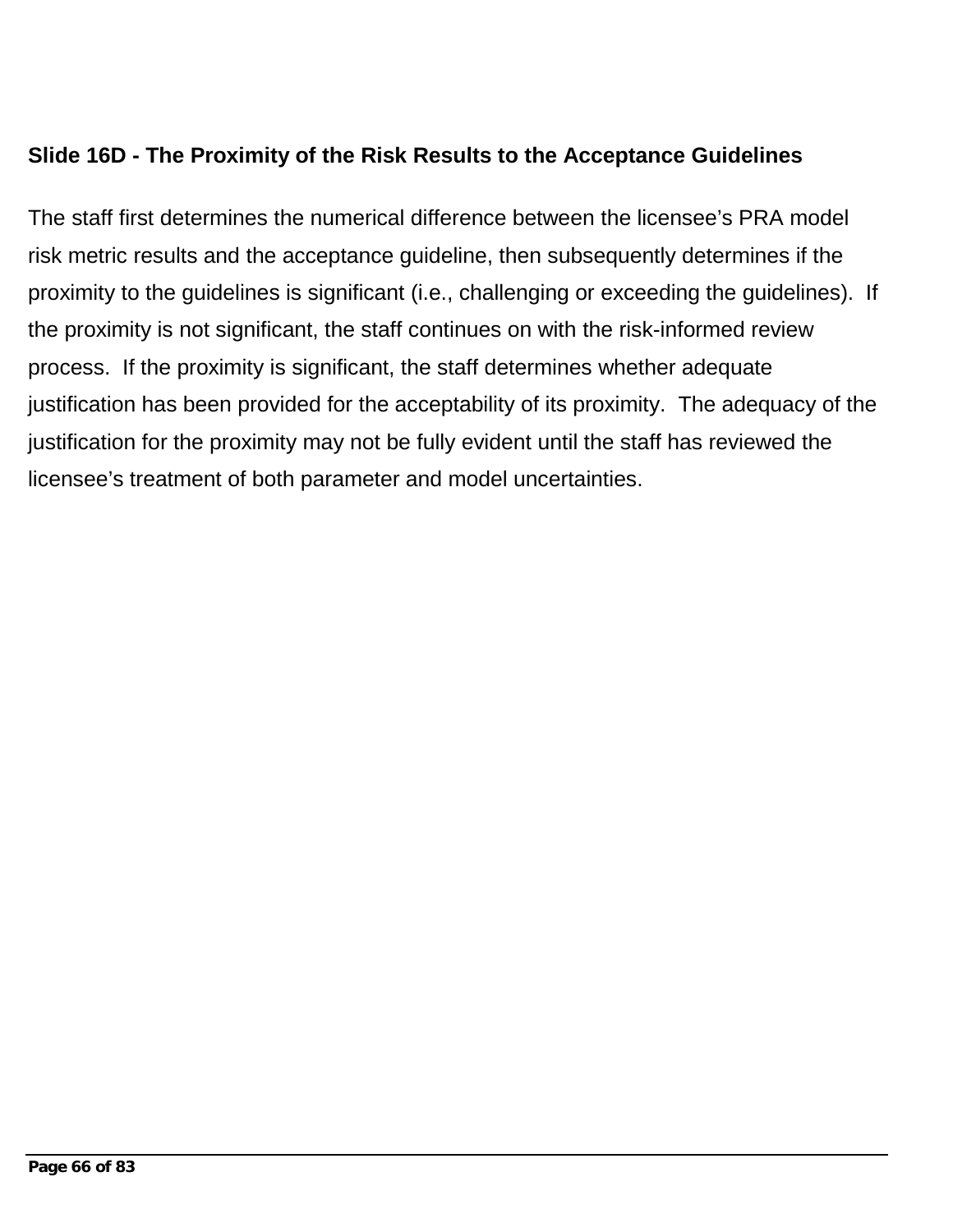## **Slide 16E - Parameter Uncertainties**

The staff's parameter uncertainty review addresses whether the licensee has:

- Demonstrated an adequate understanding of the effect of parameter uncertainties (i.e., the significance of state-of-knowledge correlation) and
- Provided adequate justification for the proximity of the PRA risk metric results to the acceptance guidelines.

Since both parameter and model uncertainties may affect the application's risk results, the staff may refrain from rejecting the application as a risk-informed application on the basis of the comparison of the mean value derived from the propagation of parameter uncertainties, until the review of the licensee's treatment of model uncertainties has been performed.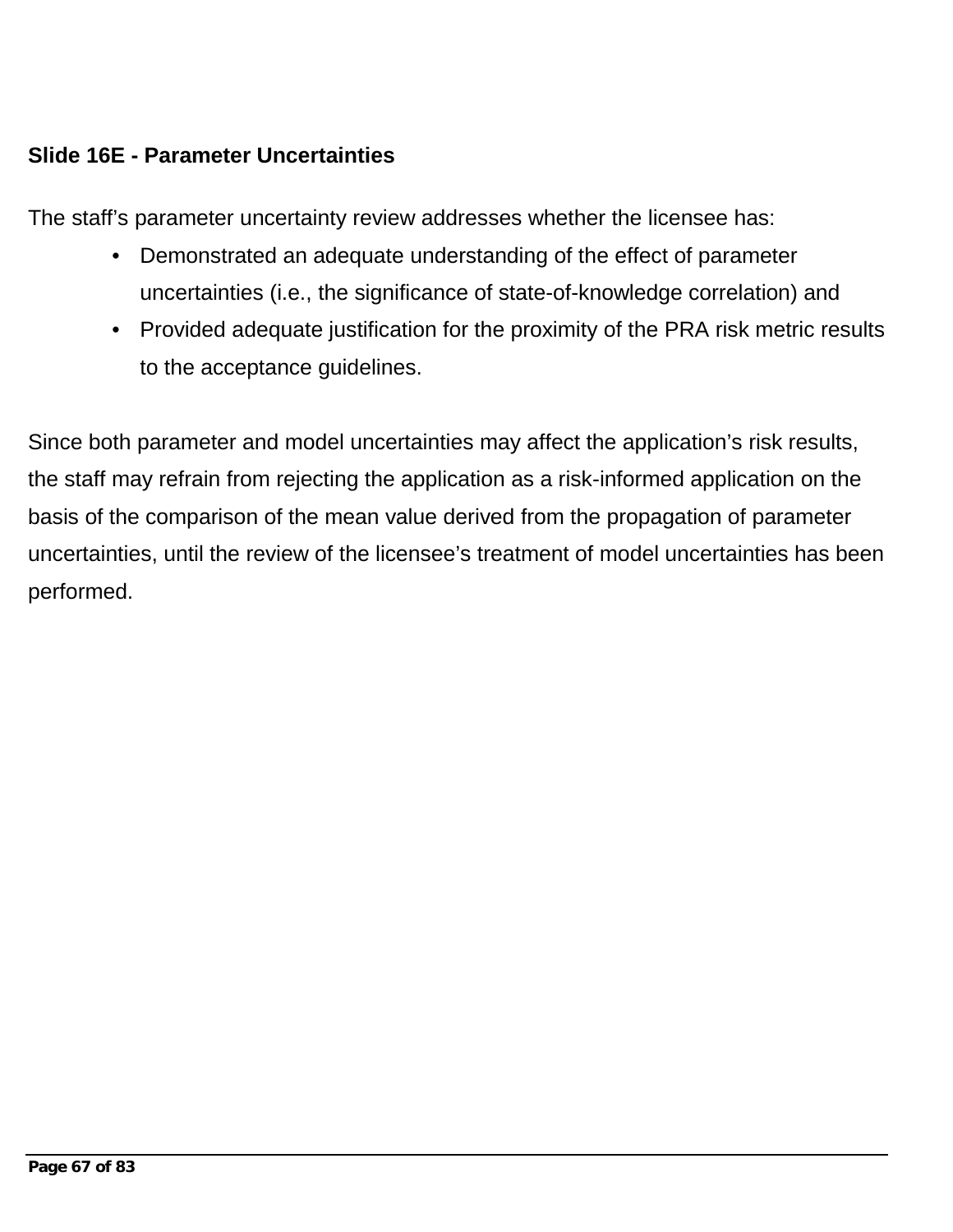### **Slide 16F - Model Uncertainties**

The staff's model uncertainty review addresses whether the licensee has:

- adequately identified key sources of model uncertainties and related assumptions;
- demonstrated an adequate understanding of the effect on the risk metric results from key model uncertainties or related assumptions; and
- provided adequate justification for the acceptability of the comparison between the risk metric results and the acceptance guidelines such as qualitative arguments that the sensitivity studies that challenge the guidelines may be considered compensated for by plant practices not accounted for in the PRA model The staff reviews the application's technical bases and sensitivity analyses to

determine whether the licensee has provided adequate justification for the acceptability of the effect of key sources of model uncertainties and related assumptions.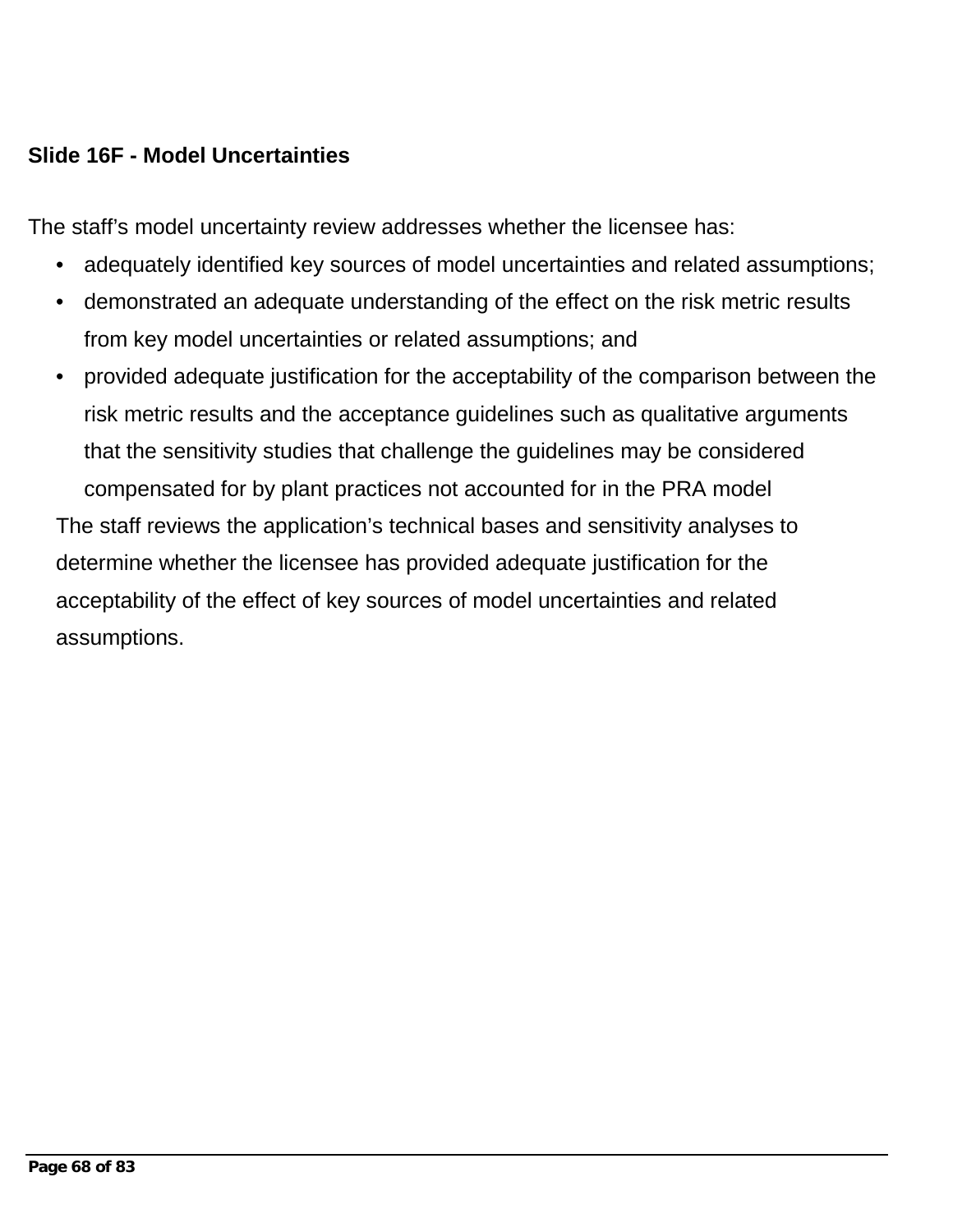### **Slide 16G - Adequate Justification**

The staff determines whether adequate justification has been provided by reviewing the licensee's argument for the acceptability of the application, and may include, but is not limited to, a review of the application technical bases supporting analyses, compensatory measures or monitoring requirements, and other qualitative considerations.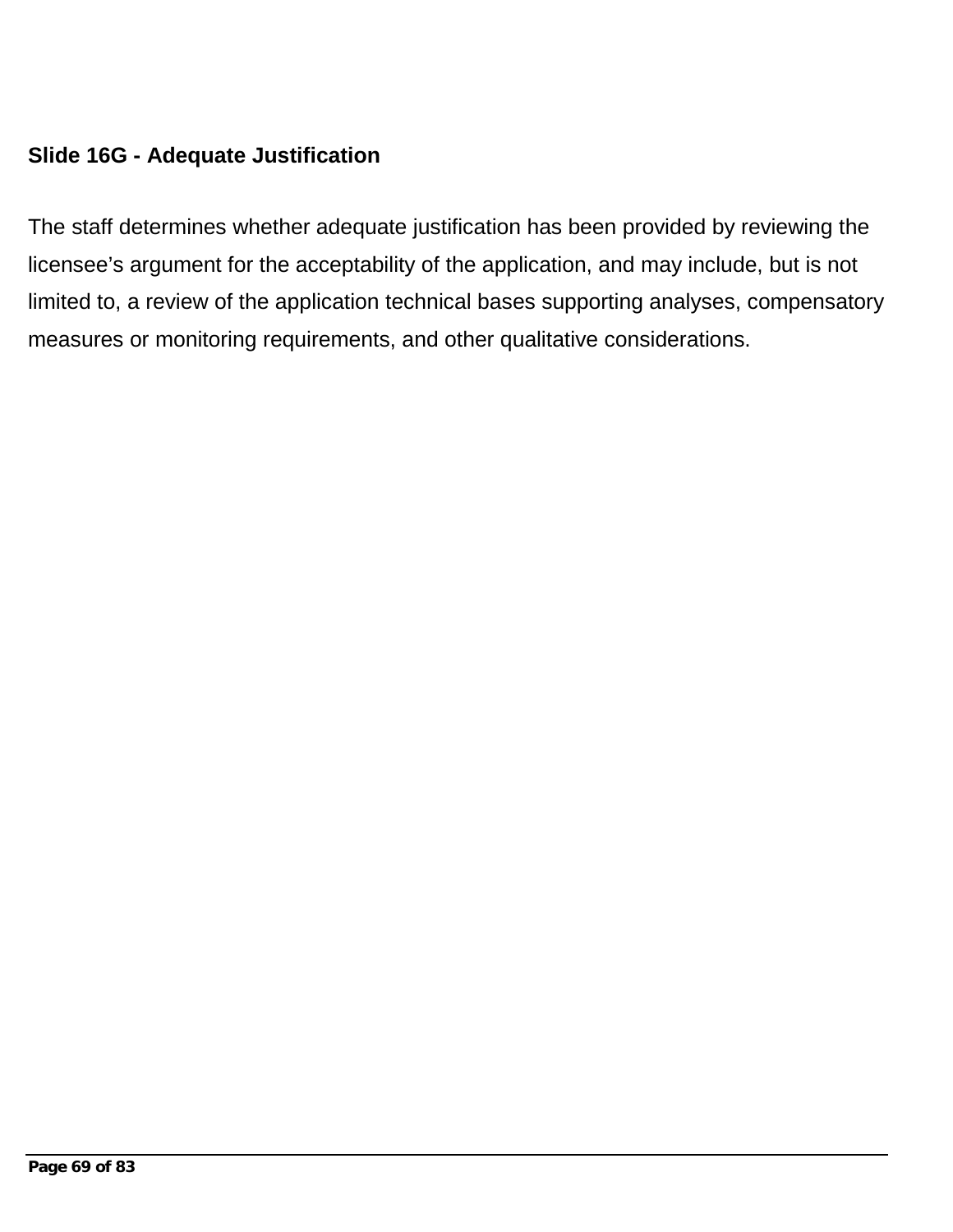# **Slide 17A - Aggregation Treatment**

#### **17 How are different levels of detail, conservatisms (e.g. aggregation) in the PRA treated?**

The process for treating different levels of detail and conservatisms in the PRA involve the following:

Contributors are Combined -- meaning that for all applications, it is necessary to address all applicable hazards and plant operating states when quantifying the risk metrics.

Different Levels of Detail and Conservatisms -- addresses the fact that when combing the results of PRA models, the level of detail may differ from one hazard to the next or among the plant operating states, with some being more conservative than others.

Biasing of Results -- discusses the idea that significantly higher levels of conservative bias can exist in the level of detail and scope which may introduce varying levels of realism in the corresponding PRA results.

Proximity to Acceptance Guidelines -- details how the process of aggregation can influence the proximity of the risk result to the acceptance guidelines and therefore influence the risk-informed application.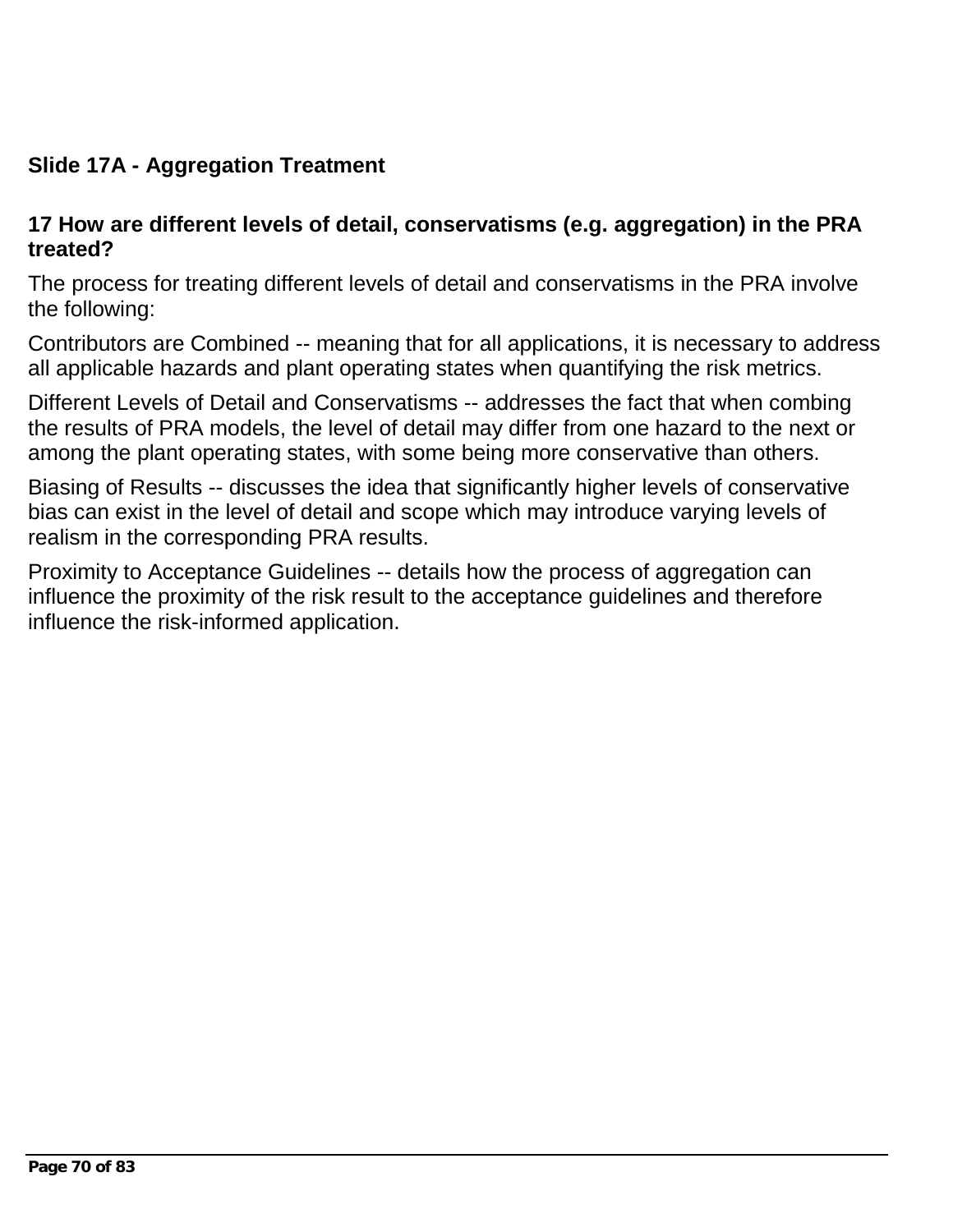## **Slide 17B - Contributors Are Combined**

For all applications, it is necessary to consider the contributions from the applicable hazards and/or plant operational states when quantifying the risk metrics such as core damage frequency, large early release frequency, or an importance measure. Because the hazards and plant operating states are independent, addition of the contributions (i.e., aggregation of the results) is mathematically correct. However, issues such as varying level of detail in the different hazard or plant operational states analyses should be considered when combining the results from different hazards and plant operational states.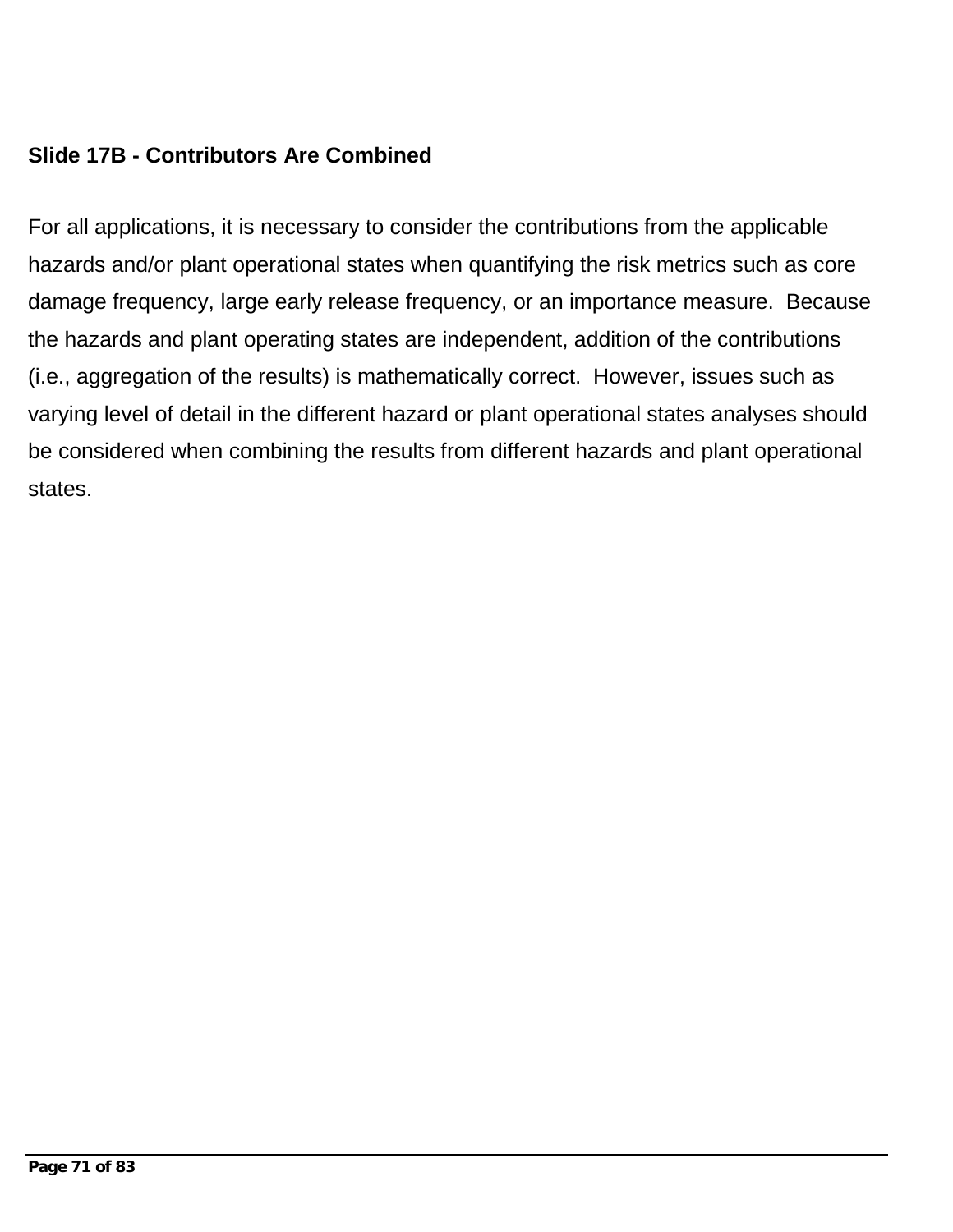## **Slide 17C - Different Levels of Detail and Conservatisms**

When combining the results of PRA models for several hazards (e.g., internal events, internal fires, seismic events) as required by many acceptance guidelines, the level of detail may differ from one hazard to the next with some being more conservative than others. The level of modeling can vary even within a hazard such as an internal event, at-power PRA. For example, the evaluation of room cooling and equipment failure thresholds can be conservatively evaluated leading to a conservative time estimate for providing a means for alternate room cooling while other evaluations are more realistic (e.g., defining the onset of core damage for a boiling water reactor occurring at 2' above the bottom of the active fuel rather than at core uncovery which would be considered a more conservative evaluation). Moreover, at-power PRAs follow the same general process as used in the analysis of other hazards, with regard to screening: low-risk sequences can be modeled to a level of detail sufficient to prove they are not important to the results.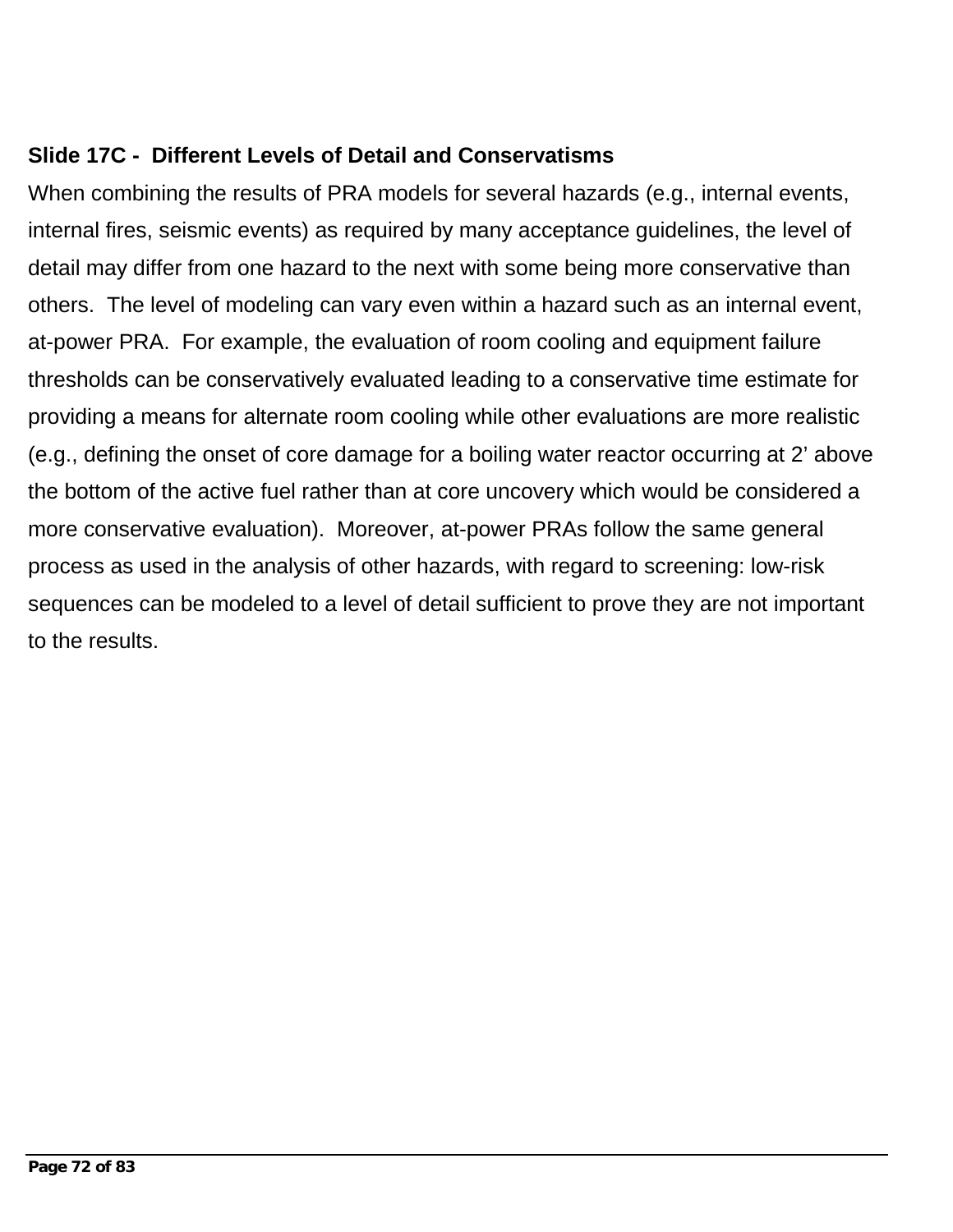## **Slide 17D - Biasing of Results**

-Significantly higher levels of conservative bias can exist in external hazards, low power and shutdown, and internal fire PRAs. These biases can result from several factors, including the unique methods or processes and the inputs used in these PRAs as well as the scope of the modeling. For example, the fire modeling performed in a fire PRA can use simple scoping models or more sophisticated computer models or a mixture of methods and may not mechanistically account for all factors such as the application of suppression agents. Moreover, in an effort to reduce the number of cables that have to be located, fire PRAs do not always credit all mitigating systems. To a certain level, conservative bias will be reduced by the development of detailed models and corresponding guidance for the analysis of external hazards, fires, and low power and shutdown that will provide a similar level of rigor to the one currently used in internal events at-power PRAs. However, as with internal events at-power PRAs, the evaluation of some aspects of these other contributors will likely include some level of conservatism that may influence a risk-informed decision.

-The level of detail, scope, and resulting conservative biases in the PRAs may introduce varying levels of realism in the corresponding PRA results. In addition, because the phenomena to be taken into account can be complex, the impact of model uncertainties on the PRA results can be larger for different risk contributors. However, these concerns do not preclude the aggregation of results from different risk contributors; but it does require that the decision-maker understand the differences in the confidence with which the significant contributors to the risk metrics are representative of the associated risk.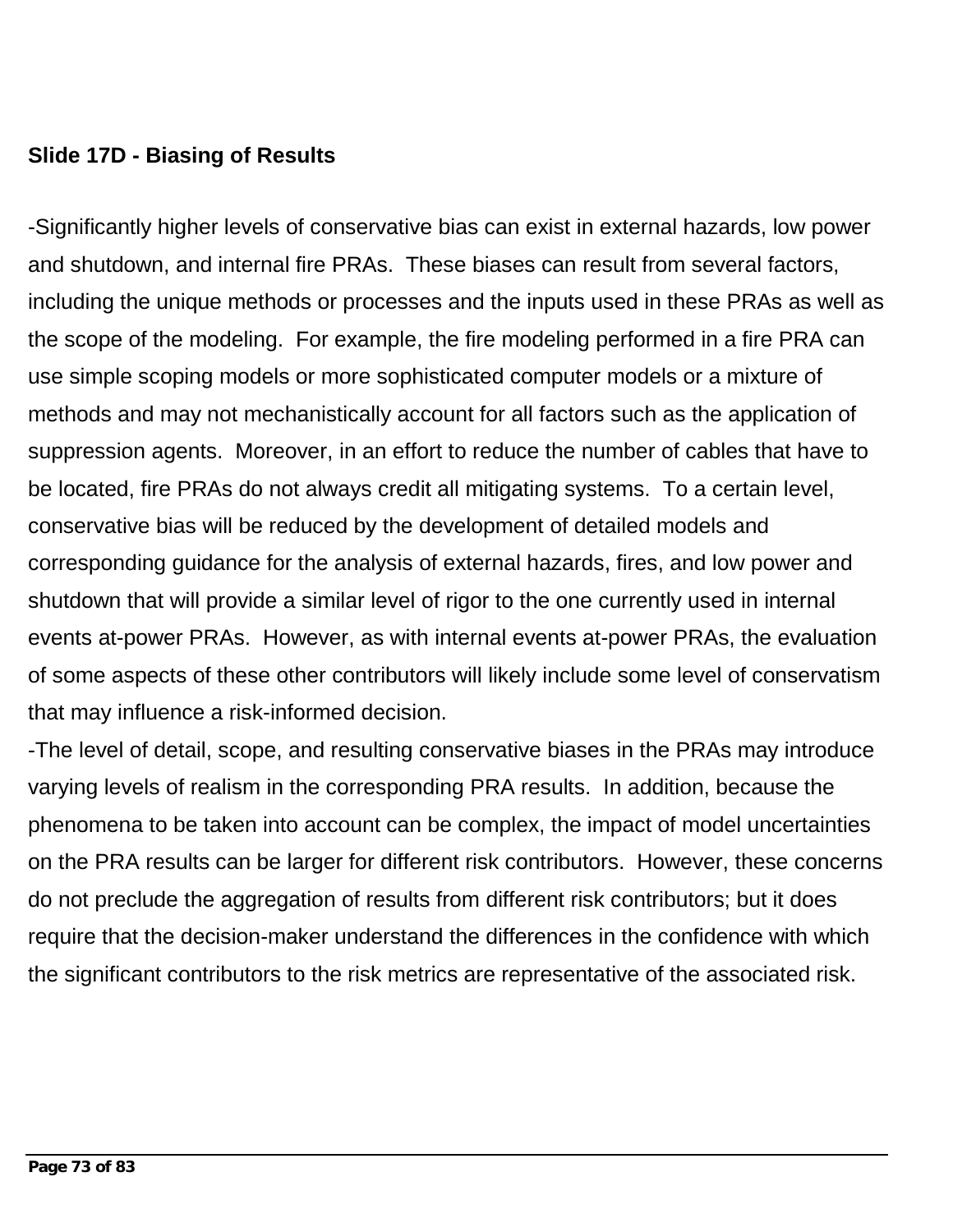## **Slide 17E - Proximity to Acceptance Guidelines**

The process of aggregation can be influenced by the type of risk-informed application. For example, it is always possible to add the core damage frequency or large early release frequency, or the changes in core damage frequency or changes in large early release frequency contributions from different hazards for comparison against corresponding acceptance guidelines. However, in doing so, one should always consider the influence of known conservatism when comparing the results against the acceptance guidelines, particularly if they mask the real risk contributors (i.e., distort the risk profile) or result in exceeding the guidelines. If the acceptance guidelines are exceeded due to a conservative analysis, then it may be possible to perform a more detailed, realistic analysis to reduce the conservatism and uncertainty. For applications that use risk importance measures to categorize or rank structures, systems and components according to their risk significance (e.g., revision of special treatment), a conservative treatment of a hazard can bias the importance measures calculated for that hazard. Moreover, the importance measures derived independently from the analyses for different hazards cannot be simply added together. An integration of different risk models would not provide a good set of integrated importance measures due to impact of different levels of conservatism in the various hazard analyses. Thus, risk-informed decisionmaking based on the use of importance measures will have to consider the uncertainty of the values from different hazard assessments.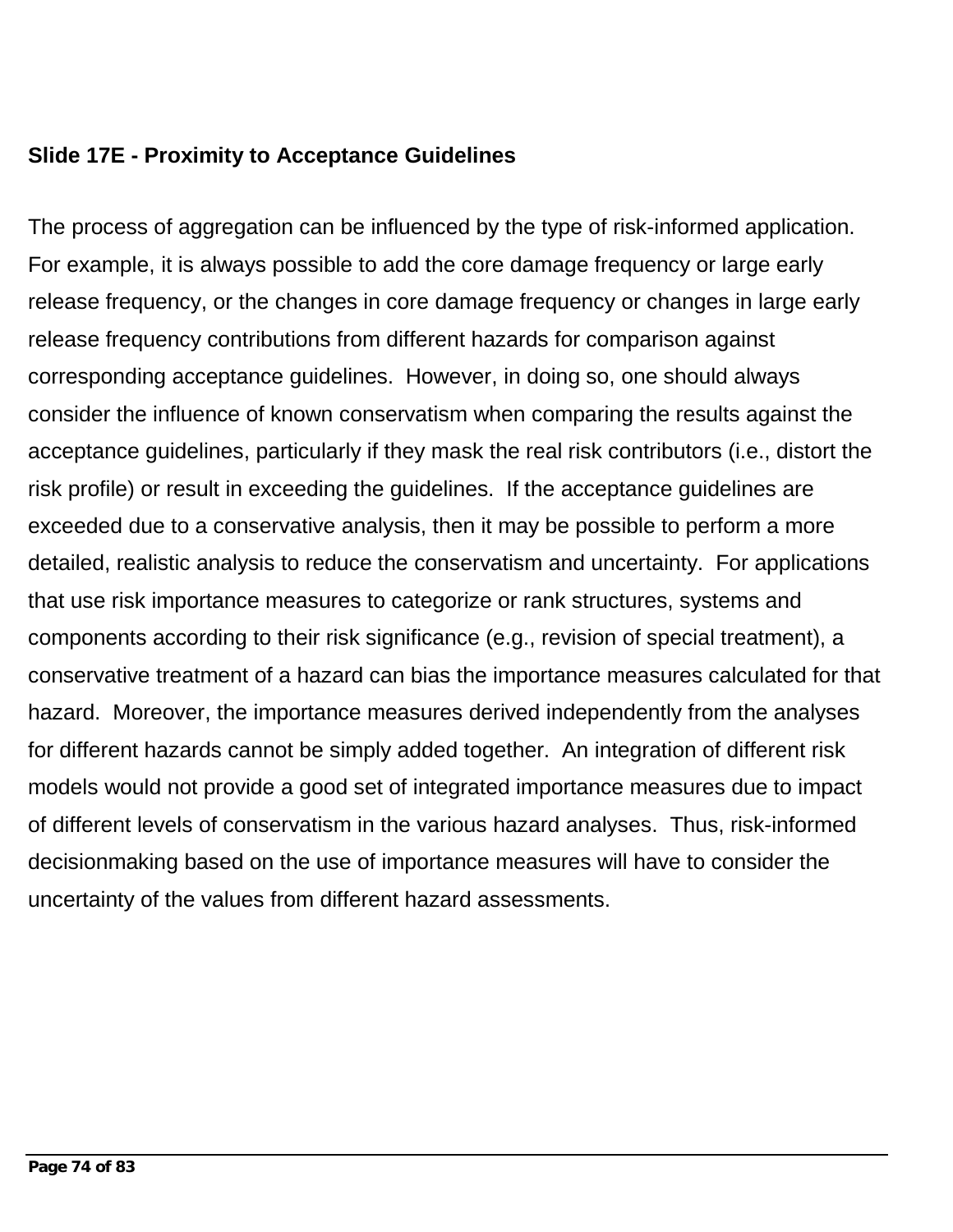# **Slide 18A – Treatment of Uncertainties**

## **18 How are the PRA uncertainties treated in risk-informed decisionmaking?**

The staff review of a risk-informed application begins with determining the proximity of the application risk metric results to the acceptance guidelines and the licensee's justification.

The justification needed to demonstrate the acceptability of a given risk-informed application, and therefore the extent of the staff review, is largely dictated by the proximity of the risk metric results to the acceptance guidelines.

In Regime 1, the risk metric results are well below the acceptance guidelines.

In Regime 2, the risk metric results are closer to, but do not challenge the acceptance guidelines.

In Regime 3, the risk metric results challenge the acceptance guidelines.

In Regime 4, the risk metric results clearly exceed the acceptance guidelines.

For each regime, NUREG-1855 provides guidance on considerations for decisionmakers when the risk metric results fall in that regime.

Associated EPRI report 1026511 provides guidance to licensees on what information to provide decisionmakers for the respective regimes in order to support that decisionmaking.

Link to EPRI Report 1026511:

EPRI Report 1026511, "Practical Guidance on the Use of Probabilistic Risk Assessment in Risk Informed Applications with a Focus on the Treatment of Uncertainty," [https://www.epri.com/#/pages/product/000000000001026511/] EXIT: This link is external to the NRC website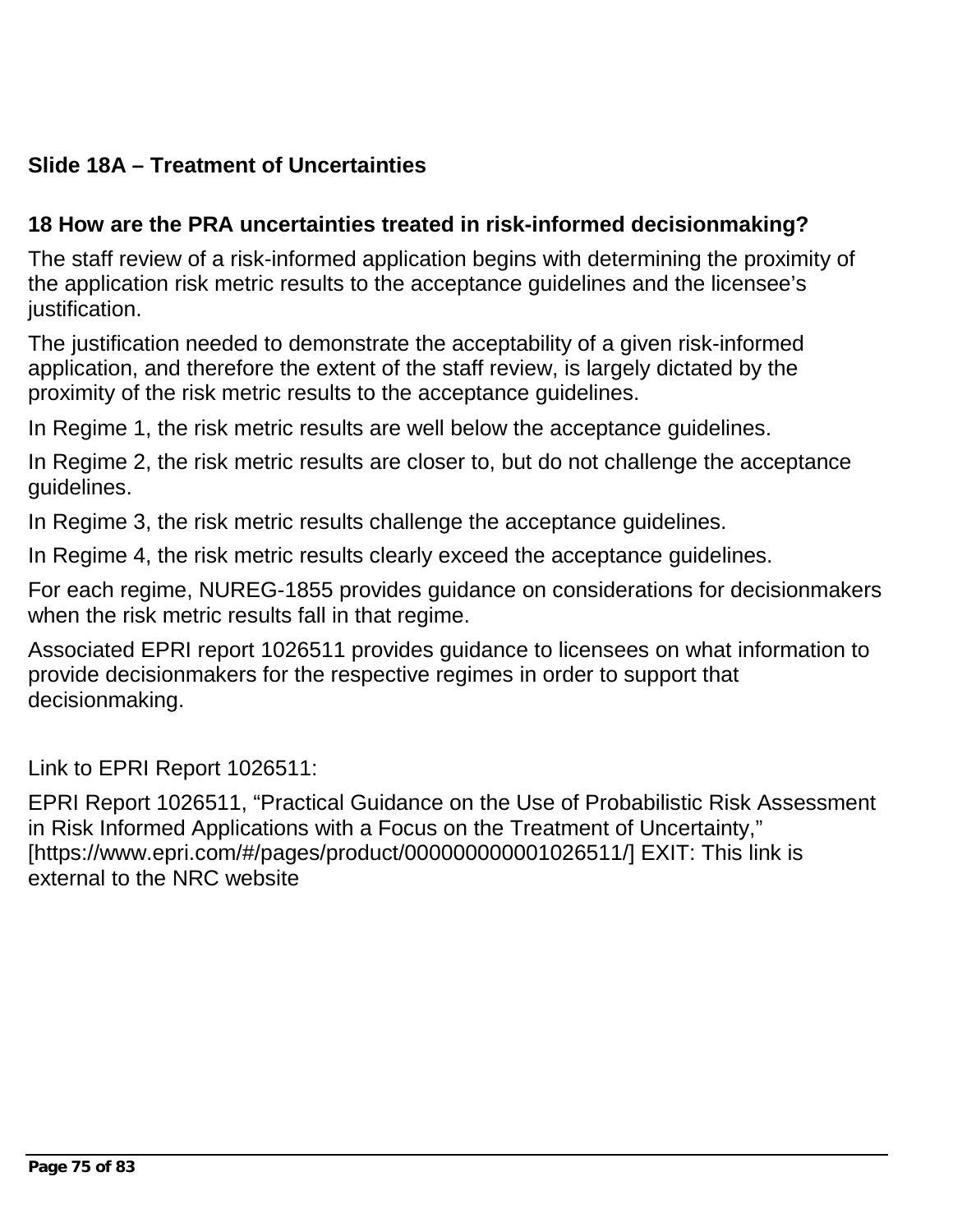## **Slide 18B - General Justification**

The justification for a given application should be commensurate with the proximity of the risk metric results to the acceptance guidelines. In general, more justification will be needed for a given application when the risk metric results are closer to challenging or exceeding the acceptance guidelines than when the risk metric results are further below the acceptance guidelines.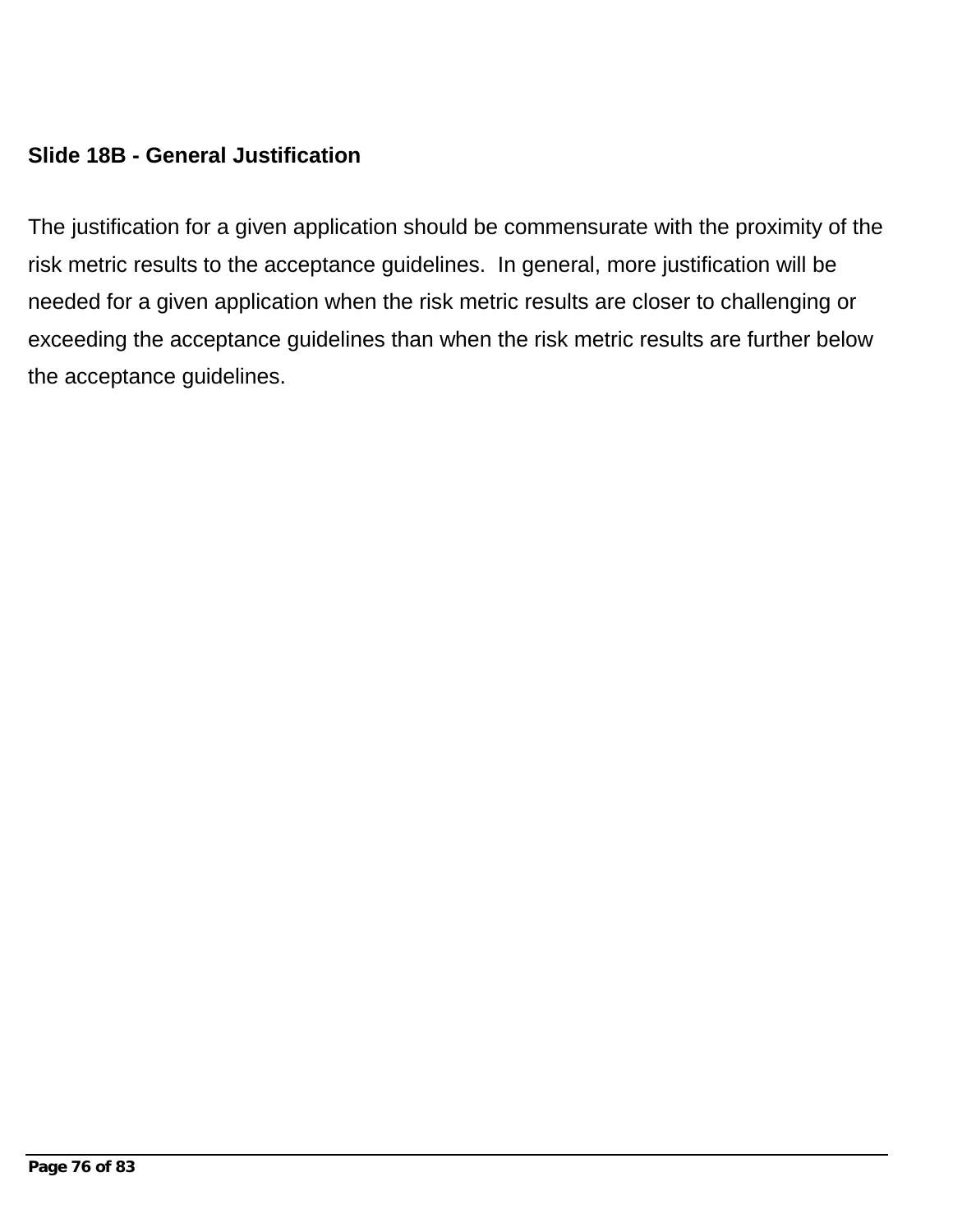## **Slide 18C - Regime 1**

In Regime 1, the risk metric results are considered to be well below the acceptance guidelines when the mean value of the risk metric results are less than the acceptance guidelines by approximately one order of magnitude or more.

The staff would look for an assessment which demonstrates that the state-of-knowledge correlation does not affect the risk metric results of the PRA, would also evaluate the application to determine whether the validity of the assumptions made in the application PRA will be appropriately monitored via the implementation of specific measures and criteria, would look to see whether degraded performance can be detected in a timely fashion and would likely place little importance on the licensee's use of compensatory measures, depending on the justification that is provided.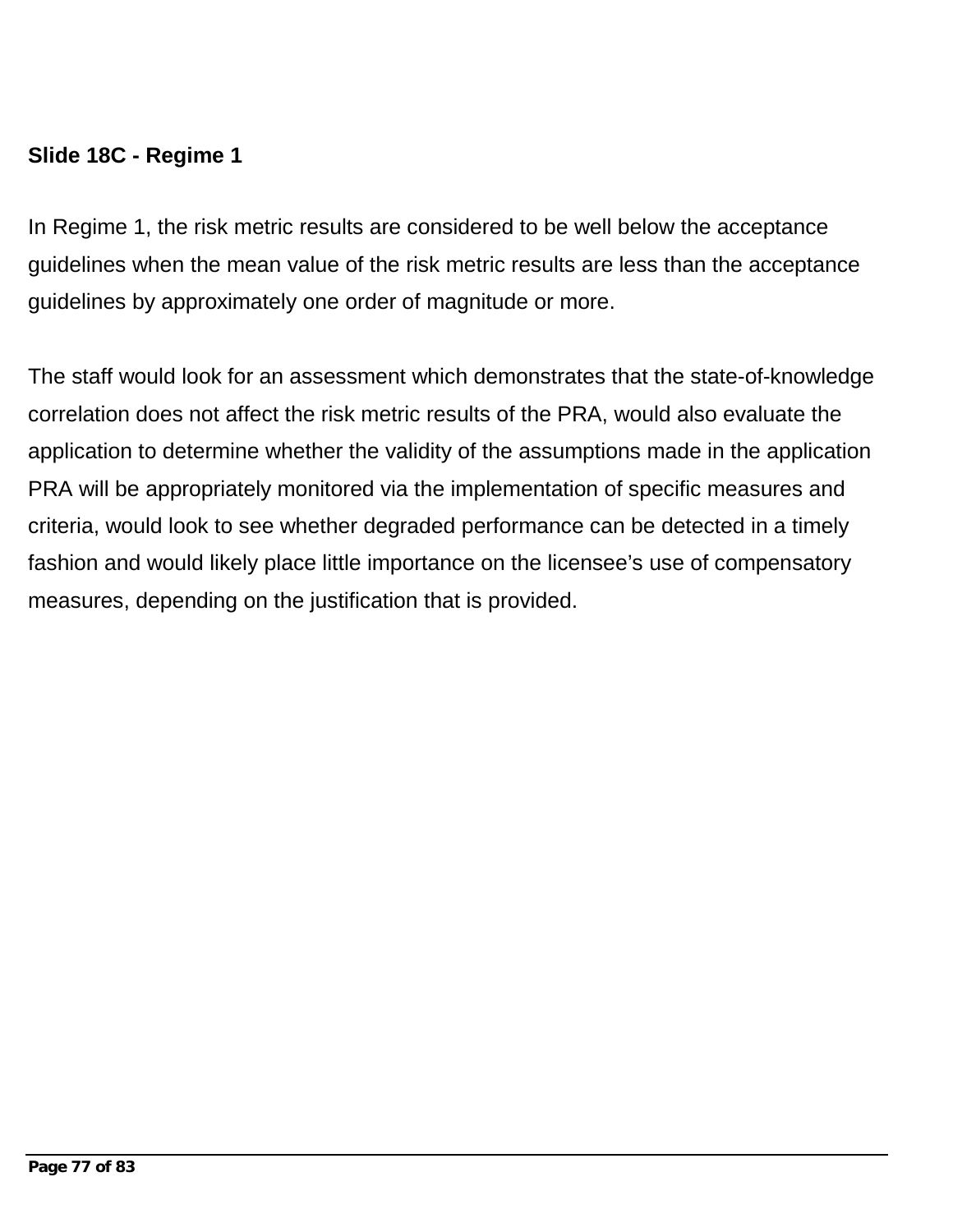## **Slide 18D - Regime 2**

In Regime 2, the application PRA risk metric results do not challenge the application acceptance guidelines and the mean value of the risk metric results are approximately within an order of magnitude of the acceptance guidelines.

The staff would look for an assessment which shows that the state-of-knowledge correlation does not affect the risk metric results of the PRA, would examine the application to ensure that the proposed performance monitoring is appropriate and adequate for the application and whether degraded performance can be detected in a timely fashion. The staff would examine the peer review (as discussed in Regulatory Guide 1.200) findings with a higher degree of scrutiny than for applications that fall into Regime 1 so as to better understand how particular findings were resolved as well as the general impact of the findings. In general, it is unlikely the staff would perform an audit on the application PRA for those applications that fall into Regime 2.

Link to Regulatory Guide 1.200:

Regulatory Guide 1.200, "An Approach for Determining the Technical Adequacy of Probabilistic Risk Assessment Results for Risk-Informed Activities [https://www.nrc.gov/docs/ML0904/ML090410014.pdf]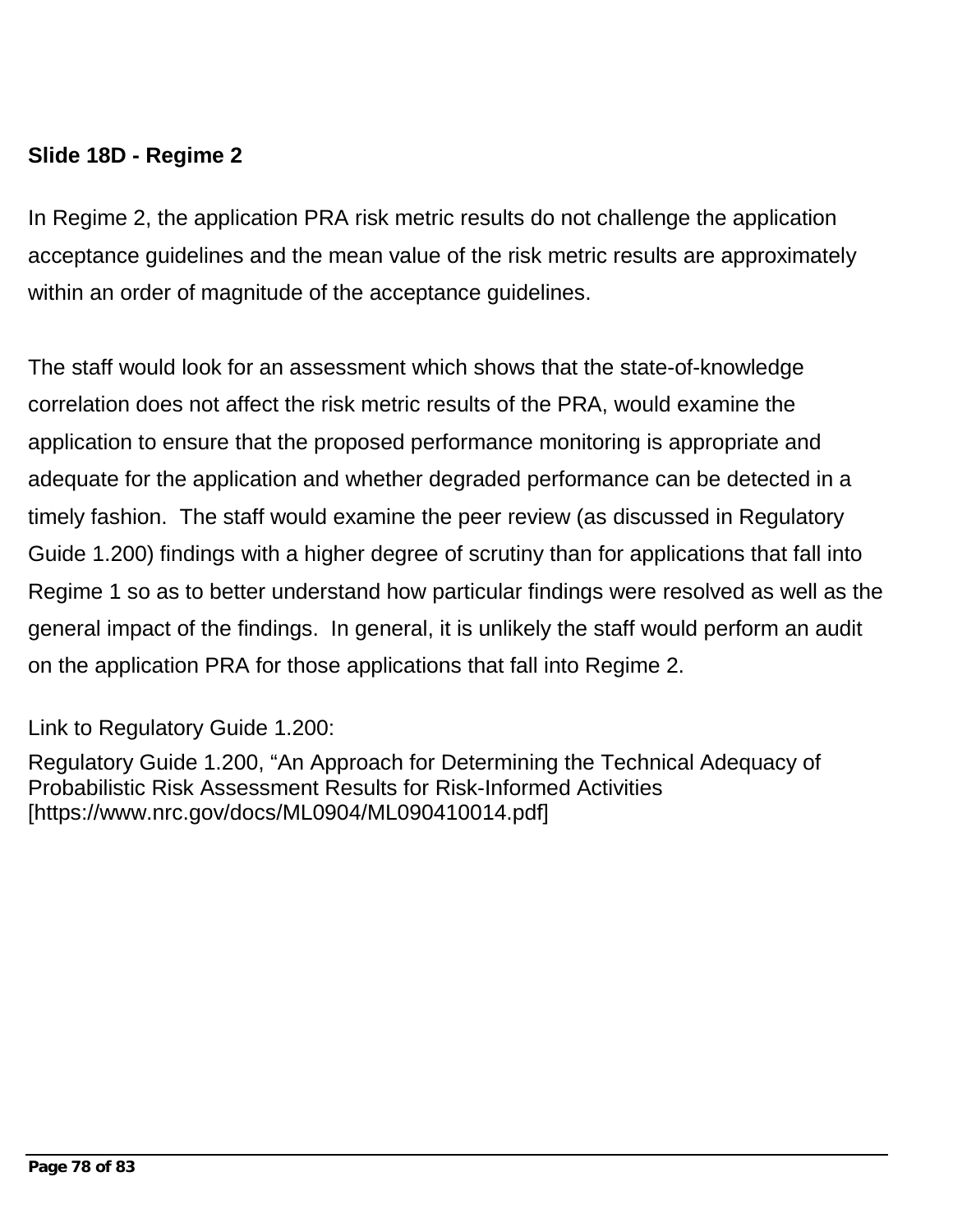## **Slide 18E - Regime 3**

In Regime 3, the risk metric results are considered to challenge the acceptance guidelines when the mean value of the risk metric results are either slightly less than or slightly greater than the acceptance guidelines.

The staff expects that a quantitative assessment would be provided which shows that the state-of-knowledge correlation does not affect the rick metric results of the PRA. The staff would examine the application to ensure that the proposed performance monitoring is adequate and determine whether degraded performance can be detected in a timely fashion, would expect compensatory measures to be in place, would examine the peer review (as discussed in Regulatory Guide 1.200) findings with an even higher degree of scrutiny so as to better understand how particular findings were resolved as well as the general effect of the findings, would likely consider the parameter uncertainties and the identified key sources of model uncertainties to determine if greater depth of review of the uncertainty aspects of the application should be performed, would likely perform an audit of the application PRA to determine the cause of the change in risk and would generally be limited to an investigation of the significant issues in the PRA and the key sources of model uncertainties.

Link to Regulatory Guide 1.200:

Regulatory Guide 1.200, "An Approach for Determining the Technical Adequacy of Probabilistic Risk Assessment Results for Risk-Informed Activities [https://www.nrc.gov/docs/ML0904/ML090410014.pdf]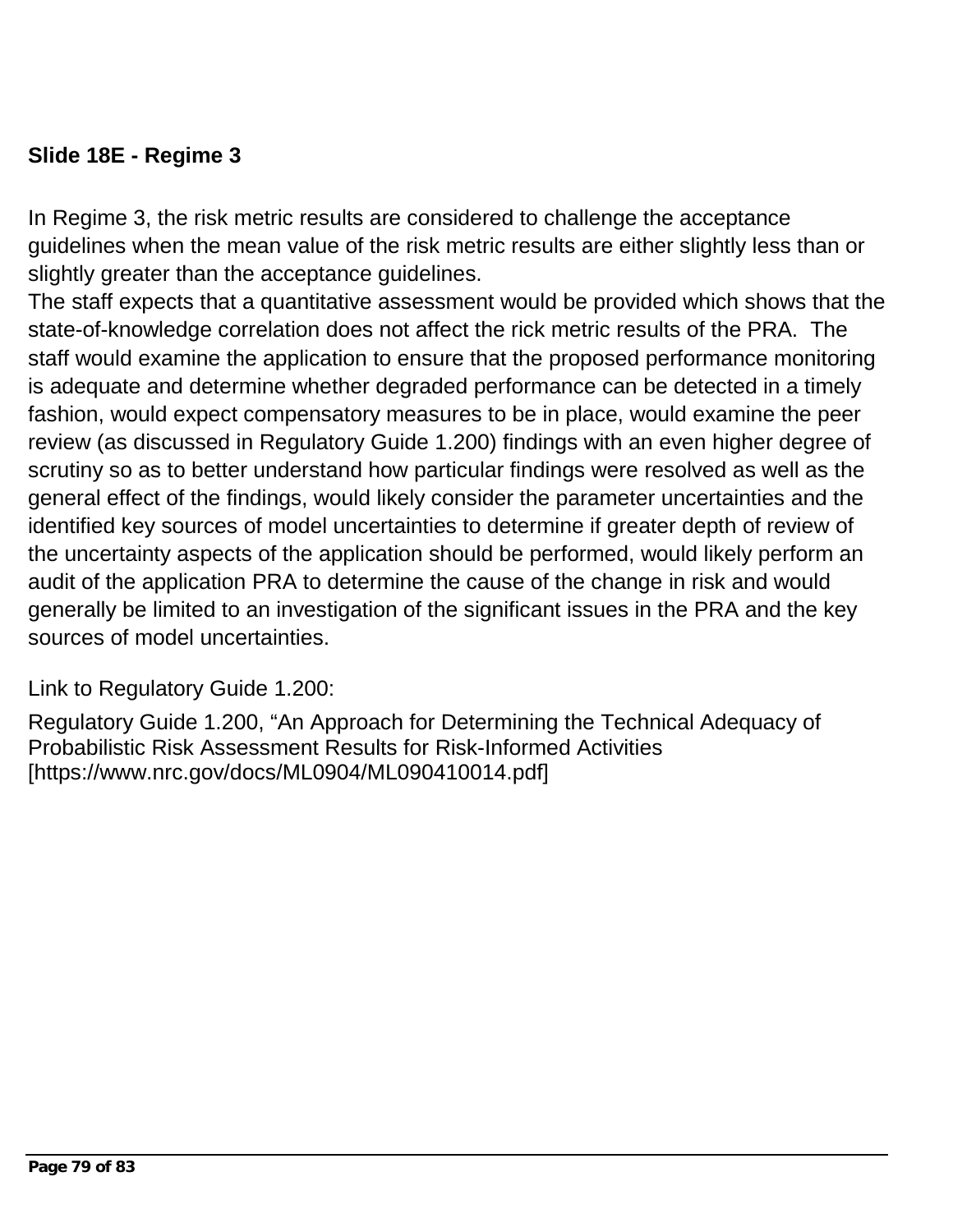## **Slide 18F - Regime 4**

In Regime 4, the risk metric results are considered to significantly exceed the acceptance guidelines when the mean value of the risk metric results are more than just slightly greater than the acceptance guidelines.

The staff would typically not accept such applications unless the application represents an overall reduction in plant risk. The staff would expect the licensee to identify those aspects of the PRA that are conservative and bounding and then perform a more realistic assessment to support the application, would look for a quantitative assessment which shows that the state-of-knowledge correlation does not affect the rick metric results of the PRA, would examine the application to ensure that the proposed performance monitoring is adequate and determine whether degraded performance can be detected in a timely fashion, would determine the appropriateness of the compensatory measures, would thoroughly review the licensee's PRA peer review findings, would review in greater detail the parameter uncertainties and the identified key sources of model uncertainties and their effects on the risk metric results, would perform a more in-depth audit of the application PRA.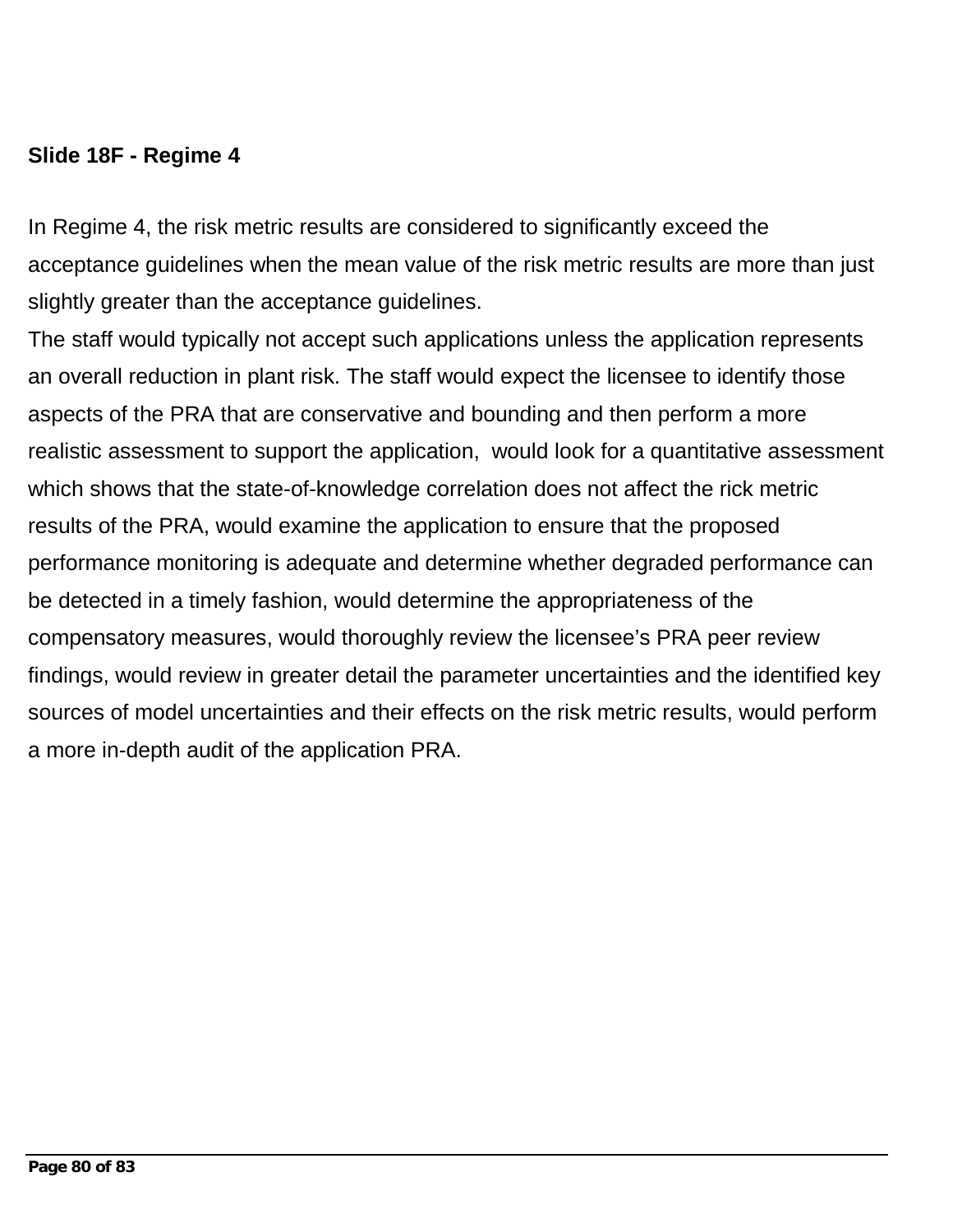## **Slide 18G – Application Acceptance/Rejection**

If accepted by the staff, the risk-informed application is considered to have (1) an acceptable treatment of uncertainties, and, (2) to have met the fourth risk-informed decisionmaking principle of posing an acceptable risk effect to the plant.

Conversely, if the staff rejects the application, the risk-informed application is considered to have 1) an unacceptable treatment of uncertainties, or 2) poses an unacceptable risk effect to the plant.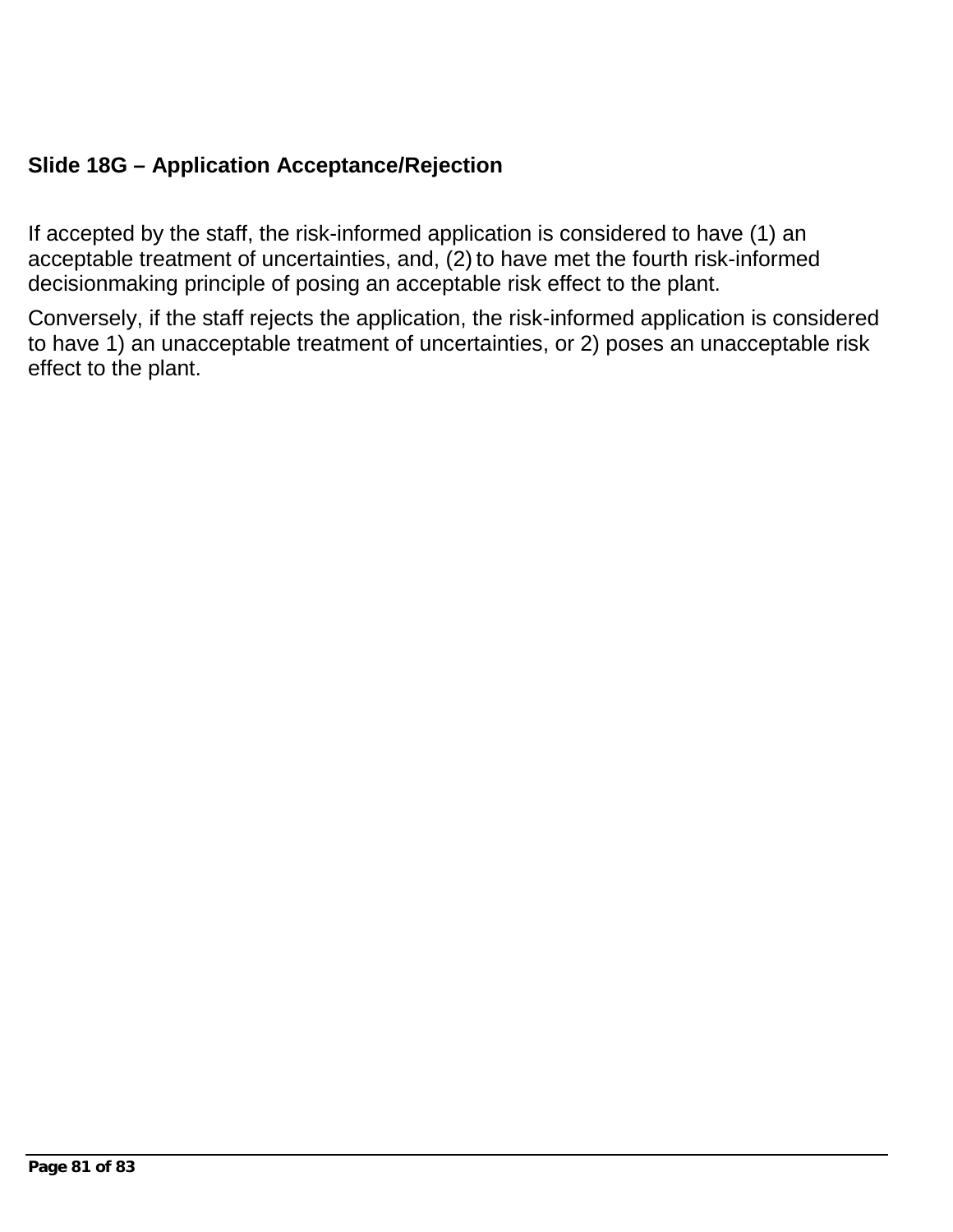### **Slide 18H – Application Acceptance**

In many cases, a risk-informed application requires consideration of the risk effect from multiple hazards and plant operational states and, as such, the risk contribution from each analysis must be combined, or aggregated, into a single risk metric, such as core damage frequency or large early release frequency. When combining the results of PRA models for several hazards (e.g., internal events, internal fires, seismic events) as required by many acceptance guidelines, the level of detail and level of approximation is likely to differ from one hazard to the next with some being more conservative than others. Often conservative bias can be larger for external hazards, internal fire, and low power and shutdown risk contributors, and can be one reason why the associated uncertainties can be larger. Therefore, the staff determines whether the licensee demonstrates adequate understanding of both the level of detail associated with the modeling of each of the hazards as well as the hazard-specific parameter and model uncertainties. This involves determining whether the licensee demonstrates an adequate understanding of:

- 1. The individual risk contributions and the parameter uncertainties associated with the analysis of each hazard or plant operational state and
- 2. The sources and effects of conservatisms and model uncertainties that significantly affect the application results.